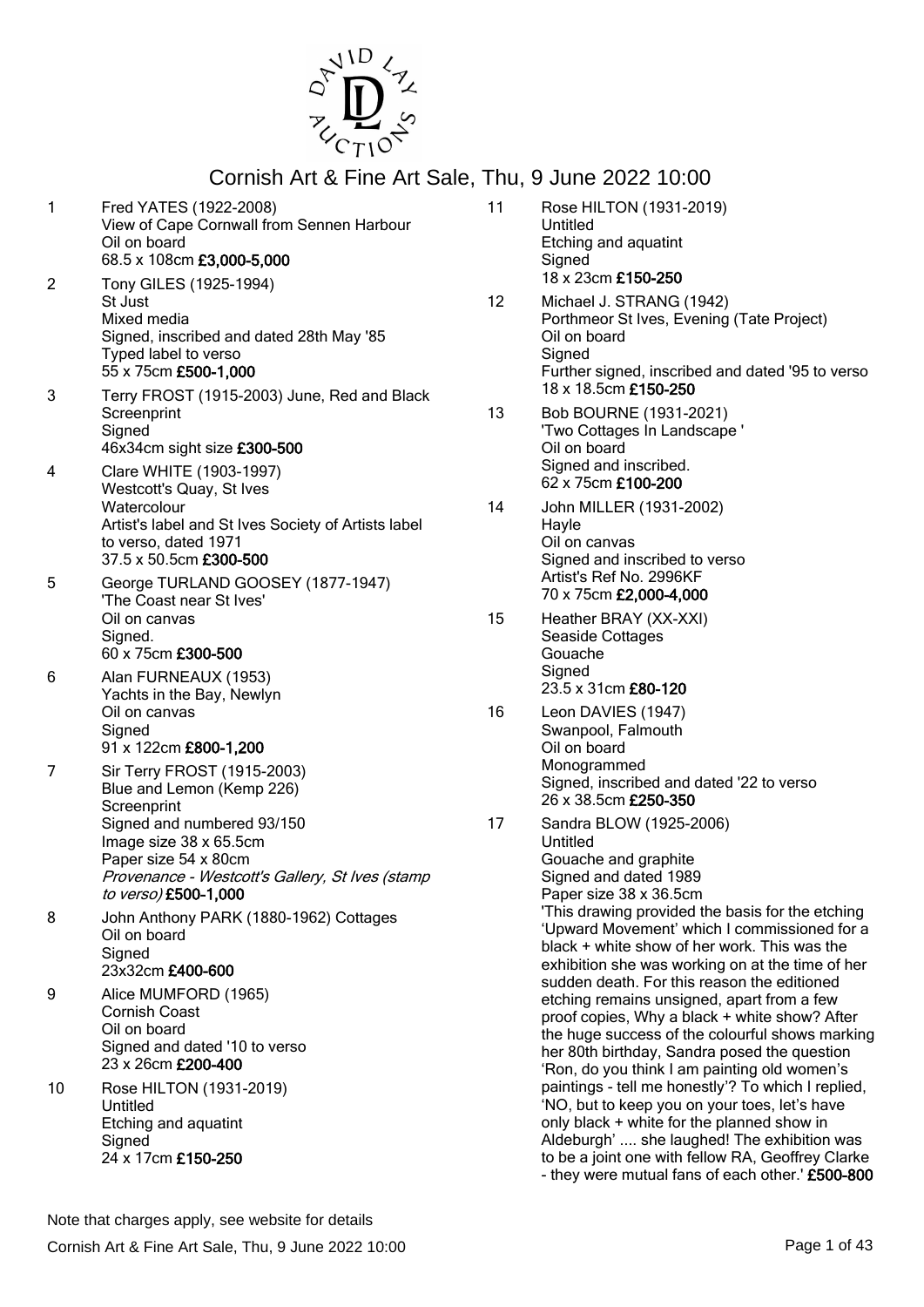

18 Bryan PEARCE (1929-2006) St Ives Harbour with Slipway Pastel and ink **Signed** 24 x 31.5cm £2,500-3,500 19 Henry Meynell RHEAM (1859-1920) A Newlyn Fisherman **Watercolour Signed** 60x44cm £1,500-2,000 20 Bernard Howell LEACH (1887-1979) Fish Vase, 1973-4 Lithograph Signed in pencil Numbered 99/100 Image size 51 x 30 cm Published and printed at Curwen Studio, London £300-500 21 Garstin COX (1892-1933) The Mill, Roseworthy Valley Oil on canvas **Signed** Inscribed to verso 71 x 91cm £700-900 22 Francis HEWLETT (1930-2012) Landscape Oil on canvas Initialled and dated '07 52x80cm £100-200 23 Yan Kel FEATHER (1920-2009) Mackerel **Watercolour Signed** 38x55cm £50-100 24 Adrian RYAN (1920-1998) Three Fish Oil on board 30x40cm Purchased from the artist's family £800-1,000 25 Sir Terry FROST (1915-2003) Red Sun and Bootlace Mixed media collage 26 x 25.5cm 26x25cm £2,500-3,500 26 John Erskine MILNE (1931-1978) Cat Pen, ink and wash 10x27cm provenence: the artist's estate Belgrave Gallery, St. Ives label to verso £100- 150 27 Andrew LITTEN (1970) The Man and his Greenhouse Oil on board **Signed** Further signed and inscribed to verso 20.5 x 25cm £250-350 28 Matthew LANYON (1951-2016) Untitled Mixed media Signed, indistinctly inscribed and dated '15 to verso 14.5 x 21cm £300-500 29 John HARVEY (1935) **Bathers** Oil on board **Signed** 27 x 43cm £200-300 30 Breon O'CASEY (1928-2011) Crosses, 1996 **Etching** Signed and dated '96 Numbered 5/10 Paper size 32.5 x 50cm £300-500 31 Sandra BLOW (1925-2006) Boarderline **Screenprint** Signed and inscribed Numbered AP I/VIII Image size 72 x 72cm Note to verso - 'From Sandra's studio with Jon Grimble - Bought & paid at Westcott's Gallery 1.5.2010' £800-1,200 32 Kate NICHOLSON (1929-2019) Panther Light Oil on board Signed, titled and dated 1962 to verso 125.5 x 125cm, including painted frame £1,000- 2,000 33 John EMANUEL (1930) Reclining Nude Oil on board Signed to mount 29x40cm £100-150 34 Michael J. PRAED (1941) Trawlers Reflections Oil on board Signed Further signed and inscribed to verso 61.5 x 53.5 £200-300 Oil on paper 40x31cm Catalogue no.14 circa 2001 36 Fred YATES (1922-2008) Cornish Cottage, Autumn **Watercolour** 45 x 60cm £800-1,200

- Cornish Art & Fine Art Sale, Thu, 9 June 2022 10:00 Page 2 of 43
- 35 Alethea GARSTIN (1894-1978) Aunt Sally Exhibited: The Molesworth Gallery, Dublin. Provenance: Sotheby's Billingshurst studio sale 25 October 2000 £800-1,200 Key West Editions label to verso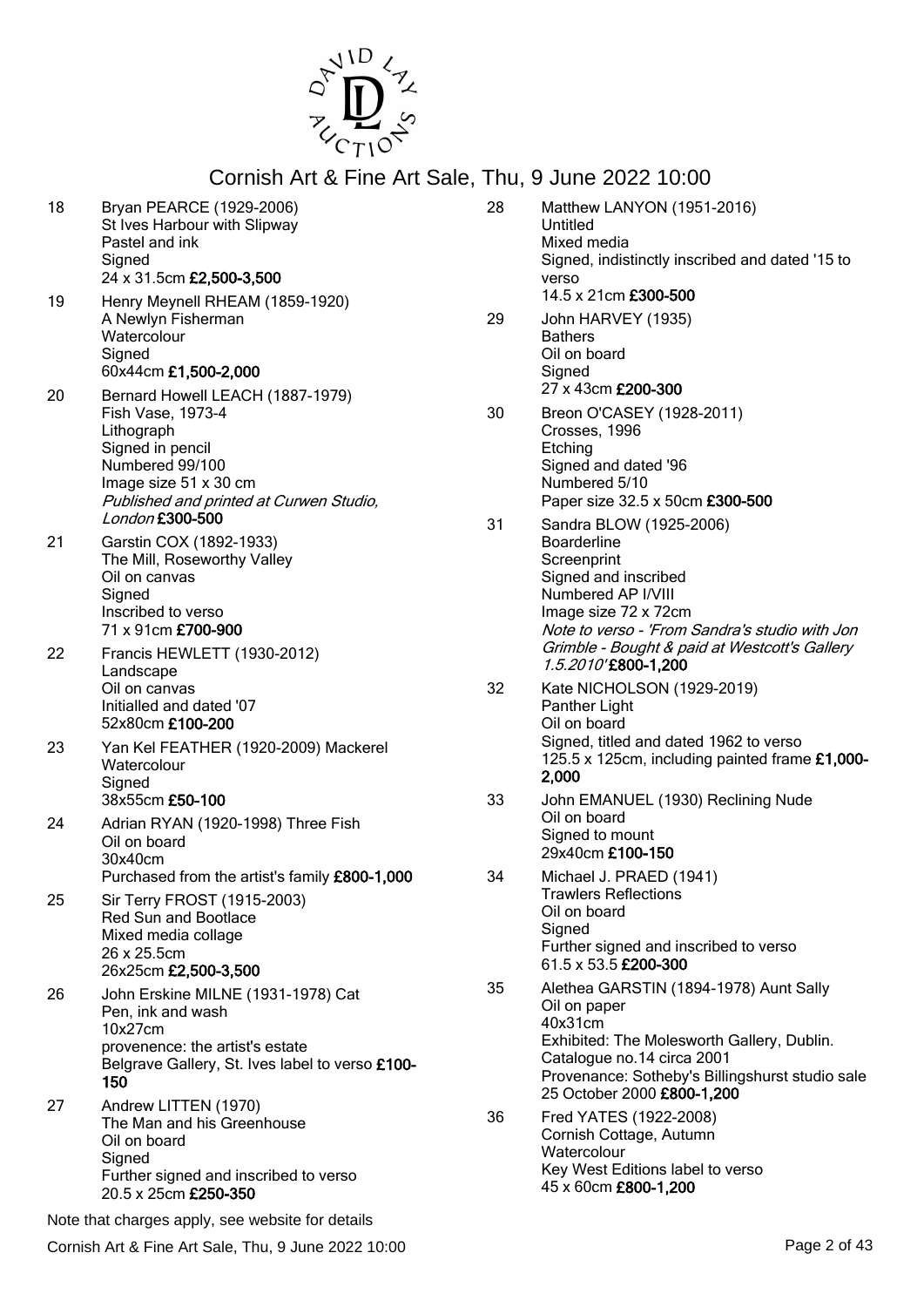

| 37 | Roy WALKER (1936-2001) Sun Landscape<br>Mixed media relief<br>Signed and dated '87 Labels to verso<br>28x42cm £100-150                                                                                     | 47       | Terry FROST (1915-2003) Duende For Lorca<br><b>Sceenprint Printers Proof</b><br>Signed and dated '87<br>62x42.5cm sight size £400-600                                                                    |
|----|------------------------------------------------------------------------------------------------------------------------------------------------------------------------------------------------------------|----------|----------------------------------------------------------------------------------------------------------------------------------------------------------------------------------------------------------|
| 38 | Roy RAY (1936 - 2021)<br>June 22: Red Track<br>Mixed media<br>Signed and inscribed to verso<br>30.5 x 30.5cm                                                                                               | 48       | Arthur WHITE (1865-1953)<br>'St Ives'<br>Oil on canvas<br>Signed.<br>50 x 76cm £300-400                                                                                                                  |
|    | Inscribed 'Purchased November 2006 from St<br>Ives' to verso £100-150                                                                                                                                      | 49       | Stanhope Alexander FORBES (1857-1947)<br>A View to Penpol Terrace from South Quay,                                                                                                                       |
| 39 | David PEARCE (1963) Tanker<br>Mixed media<br>Initialed and dated '12<br>10x10cm £100-150                                                                                                                   |          | Hayle<br>Oil on canvas<br>Signed<br>52 x 65cm                                                                                                                                                            |
| 40 | Biddy PICARD (1922-2019) Dreaming Village<br>Acrylic on board<br>Signed and dated 2001. Inscriptions and further<br>signature to verso<br>24x30cm £400-600                                                 |          | Provenance - Private Estate.<br>This work was purchased directly from the artist<br>by our vendor's grandmother, a friend of<br>Stanhope Forbes, and has been in the family<br>ever since. £8,000-12,000 |
| 41 | Breon O'CASEY (1928-2011)<br><b>Gold Bird</b><br>High purity gold on slate base<br>Initialled and dated 2002 to base<br>Height 7.6cm (including base)<br>Provenance - a gift from the artist to our vendor | 50       | Noel BETOWSKI (1952)<br>Dark Sky, Penzance<br>Oil on board<br>Signed and dated '99<br>Further signed and inscribed to verso<br>19.5 x 28cm £150-250                                                      |
| 42 | the esteemed photographer Bob Berry £1,500-<br>2,500<br>Rose HILTON (1931-2019)                                                                                                                            | 51       | Reg WATKISS (1933-2010) Landscape<br>Oil on board<br>Signed and dated '82?<br>25x34cm £500-1,000                                                                                                         |
|    | <b>Francis Burne in France</b><br>Oil on board<br>19.5 x 24.5cm<br>A gift from the sitter (inscribed verso) £1,000-<br>1,500                                                                               | 52       | Trevor BELL (1930-2017)<br>Five Stages, 1961<br>Lithograph<br>Signed                                                                                                                                     |
| 43 | Sandra BLOW (1925-2006)<br>Chelsea Spring Fair<br>Screenprint<br>Signed and numbered 409/550<br>Image size 45 x 45cm<br>Provenance - Market House Gallery, Marazion<br>(stamp to verso) £400-800           | 53<br>54 | Paper size 80 x 57.5cm £250-350<br>Clare WHITE (1903-1997)<br>St Ives from Porthminster<br>Watercolour<br>Signed<br>37 x 51cm £300-500<br>Patrick HAYMAN (1915-1988)                                     |
| 44 | Samuel John Lamorna BIRCH (1869-1955)<br>Sheep in the Snow, Near Lamorna, Cornwall<br>Oil on canvas<br>Signed and indistinctly dated<br>46 x 40.5cm £6,000-8,000                                           |          | Ship at Sea, 1968<br>Oil on board<br>Signed<br>Further signed, inscribed and dated 1968 to<br>verso                                                                                                      |
| 45 | John Noble BARLOW (1861-1917)<br>'Coast'<br>Oil on canvas<br>Signed<br>29 x 40cm £1,000-1,500                                                                                                              |          | 30 x 20cm<br>Provenance - Belgrave Gallery St Ives (label<br>verso) £1,000-2,000                                                                                                                         |
| 46 | Bryan INGHAM (1936-1997)<br>Oil and Gesso on board<br>34x45cm £2,000-3,000                                                                                                                                 |          |                                                                                                                                                                                                          |

Note that charges apply, see website for details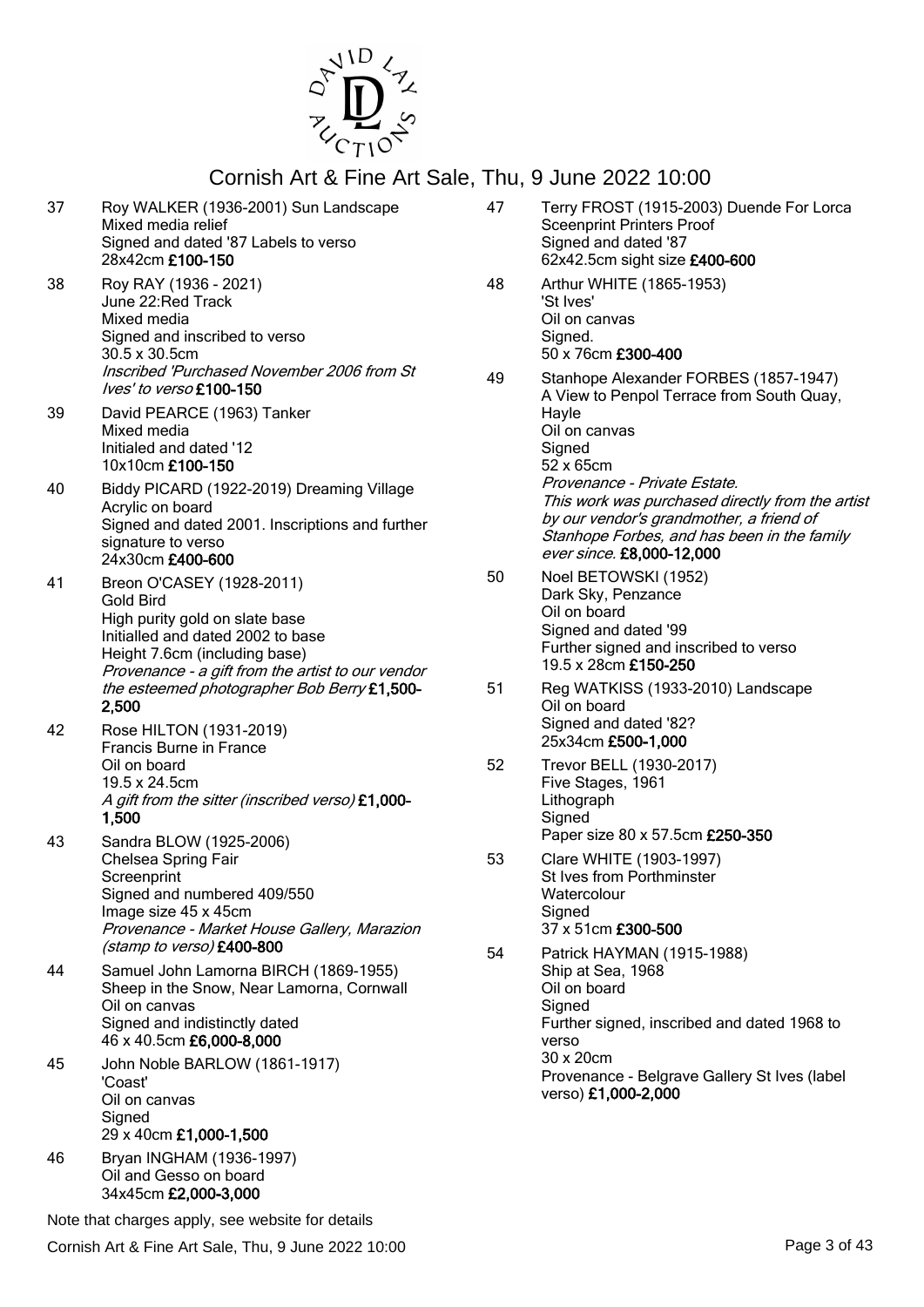

55 Sir Terry FROST (1915-2003) Boat and Black Sun (Christmas Card) Collage and gouache With further coloured pencil drawing to verso and inscription to Denis & Jane (Mitchell) from Kath & Terry, dated 1983 8 x 15.5cm £1,200-1,500 56 Leslie ILLSLEY (1936-1989) Big Cat Gouache Signed and dated '88 38 x 47cm £150-250 57 Harold C. HARVEY (1874-1941) Portrait of Mr Brash Oil on canvas **Signed** 50x45cm £200-400 58 Samuel John Lamorna BIRCH (1869-1955) Pangbourne Pencil and wash Signed and dated 1939 22 x 28cm £40-60 59 Joshua REYNOLDS (1723-1792) Miss Mary Kendall, 1744 Oil on canvas, lined 75 x 61cm Provenance - Nicholas Kendall MP (High Sherif of Cornwall 1847), 1865 -Private Collection of Sir Hugh Lane (label to verso) -Sir William Hutcheson Poe, Bart., C.B. (label to verso) -Victor Brockbank Gallery, 32, Bury Street, St James, London (label to verso) Literature - 'Joshua Reynolds - A Complete Catalogue of his Paintings' , David Mannings, (London 2000), illustrated page 140, no. 1030 - 'A History of the Works of Sir Joshua Reynolds', Graves & Cronin (London 1899), Vol 2, page 536 £8,000-12,000 60 William COOPER (1923-2011) Morning Catch Acrylic on paper **Signed** 43x53cm £100-200 61 Bryan PEARCE (1929-2006) Cat and Bell **Watercolour Signed** 21x27cm To verso a watercolour with a teddy bear £150- 250 62 Sir Terry FROST (1915-2003) Midnight Blue and Black Oil on canvas Signed, inscribed and dated Aug '59 to verso 63 x 76cm "Terry talks about this in his Desert Island Discs programme 1998, but he is also quoted in the 'Painting in the '80's' leaflet for the University of Reading show, of the impact of the snow and winter moonlight in Yorkshire .... Terry also said this was shown in the Waddington Galleries exhibition in 1961" Ron Howell £15,000-20,000 63 John S PIPER (1948) Evening Row-Cornwall Oil on board Signed and dated '99 20x61cm £400-600 64 Dame Laura KNIGHT (1877-1970) Merry-go-Round Etching Signed 27.5x19.5 plate size The lot also includes five reference books. £400-500 65 Daphne MCCLURE (1930) Full Moon Mixed media **Signed** 55 x 72cm £600-1,000 66 Linda Mary WEIR (1951) Harbour Fun, St Ives Oil on board Initialed and dated '18 43x75cm £500-800 67 Kate NICHOLSON (1929-2019) Still Life in Lilac Mixed media Inscribed and dated 1961 to verso 63 x 39cm Provenance - David Lay Auctions, 6th Aug 2015 Wills Lane Gallery, St Ives The Collection of Molly and Graham Dark £1,500-2,000 68 Ken SYMONDS (1927-2010) The North Coast Pastel **Signed** 53 x 53cm £150-250 69 Terry FROST (1915-2003) Red White Black Mixed media with collage Signed and dated '81

Note that charges apply, see website for details

6x15cm £200-300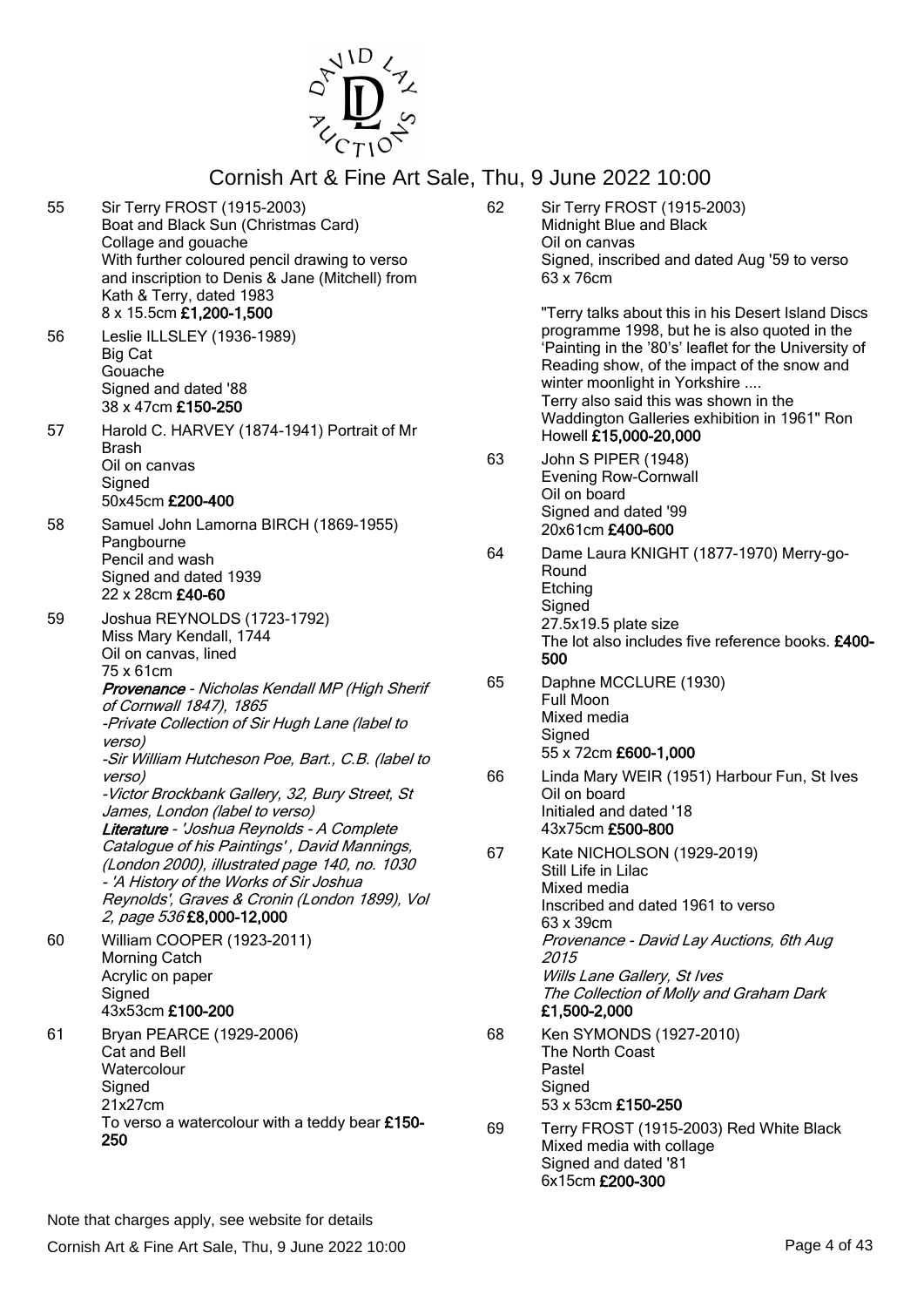

| 70 | Tony SHIELS (1938)<br>Untitled<br>Gouache<br>Signed and dated '60<br>36 x 26cm<br>Provenance with the Anthony Hepworth Fine Art<br>(label to verso) £150-250 | 78 | Sir Ter<br>Umea<br>Etchin<br>Artist's<br>Signed<br>37x26<br>Printed             |
|----|--------------------------------------------------------------------------------------------------------------------------------------------------------------|----|---------------------------------------------------------------------------------|
| 71 | John HARVEY (1935)<br><b>Beach at Sunset</b><br>Oil on board<br>Artists stamp to verso<br>21 x 29.5cm<br>&<br><b>Nude Study</b><br>Oil on board              |    | Swede<br>'This w<br>where<br>the far<br>in Kem<br>catalo<br>Terry I<br>'Untitle |
|    | Artists stamp to verso<br>23.5 x 29cm<br>(2) £100-150                                                                                                        | 79 | <b>Breon</b><br>Untitle<br>Linocu                                               |
| 72 | Christine SPENCER-GREEN (1956)<br>Giving Up The Ghost<br>Oil on canvas                                                                                       |    | Signed<br><b>Numb</b><br>Image                                                  |
|    | Signed and inscribed to verso<br>34x36cm £50-100                                                                                                             | 80 | Dora H<br>Oil on<br>36x31                                                       |
| 73 | William BLACK (XX)<br>Boats in a Harbour<br>Ink and wash<br>Signed and dated '68<br>19 x 13cm £100-200                                                       | 81 | Sarah<br>Road t<br>Oil on<br>Signed                                             |
| 74 | June MILES (1924-2021)<br>French Landscape<br>Oil on canvas board<br>Signed to verso<br>19 x 24cm £100-150                                                   | 82 | $23 \times 20$<br>Simeo<br>Dancir<br>Sculpt<br>Signed                           |
| 75 | Bryan PEARCE (1929-2006)<br><b>Headland and Boats</b>                                                                                                        | 83 | 28x40                                                                           |
|    | Pencil                                                                                                                                                       | 84 | <b>Thirtee</b><br>Sir Ter                                                       |
|    | Signed<br>17.5x23.5cm £200-300                                                                                                                               |    | Black I<br>Etchin                                                               |
| 76 | Bernard NINNES (1899-1971)<br>A Cornish Valley<br>Oil on canvas<br>Signed and to verso R.O.I. exhibition labels<br>50x76cm<br>Exhibited £600-700             |    | Artist's<br>Signed<br>17.5x1<br>'This is<br>Catalo<br>asked                     |
| 77 | Richard LANNOWE HALL (1951)<br>Scilly Isles, Three on a Beach<br>Mixed media                                                                                 |    | unable<br>or han<br>Ron H                                                       |
|    | Signed<br>29 x 29cm £80-100                                                                                                                                  | 85 | <b>Barrie</b><br>A Corr<br>Oil on                                               |

- rry FROST (1915-2003) (Kemp 52) g with embossing Froof (no edition) d and dated '79  $cm$ d by the artist at Umea Summer School, en vas one of the places in Scandinavia Terry taught for the British Council. It is in north of Sweden. Details of the print are np but this is the copy illustrated in the que for the exhibition, Austin/ Desmond Frost 'Prints 1948-1990' p13, where it is ed (Umea Abstract)' £1,200-1,500 O'CASEY (1928-2011) b. Linocut d and dated 1973 ered 10/50 size 29 x 42cm £500-1,000 HOLZHANDLER (1928-2015) The Letter board Signed and dated '94 cm £100-200 ADAMS (1962) to Rieux paper d and dated 2000 6cm **£80-120** n STAFFORD (1956) Two Figures ng ture wire and oil paint d and dated 05 cm £100-150 en Exhibition Posters £30-50 rry FROST (1915-2003) Moon (Kemp 84)  $\overline{q}$ proof d and dated '84 2.5cm plate size s the one illustrated in the Kemp gue Raisonne of Terry's prints. Dominic for it to be photographed, as he had been e to find one which had not been collaged d-coloured or 'doctored' in some way.' **owell £900-1,000**
- 85 Barrie BRISCOE (1936-2010) nish Lane canvas Signed and dated '80 75 x 49.5cm £200-300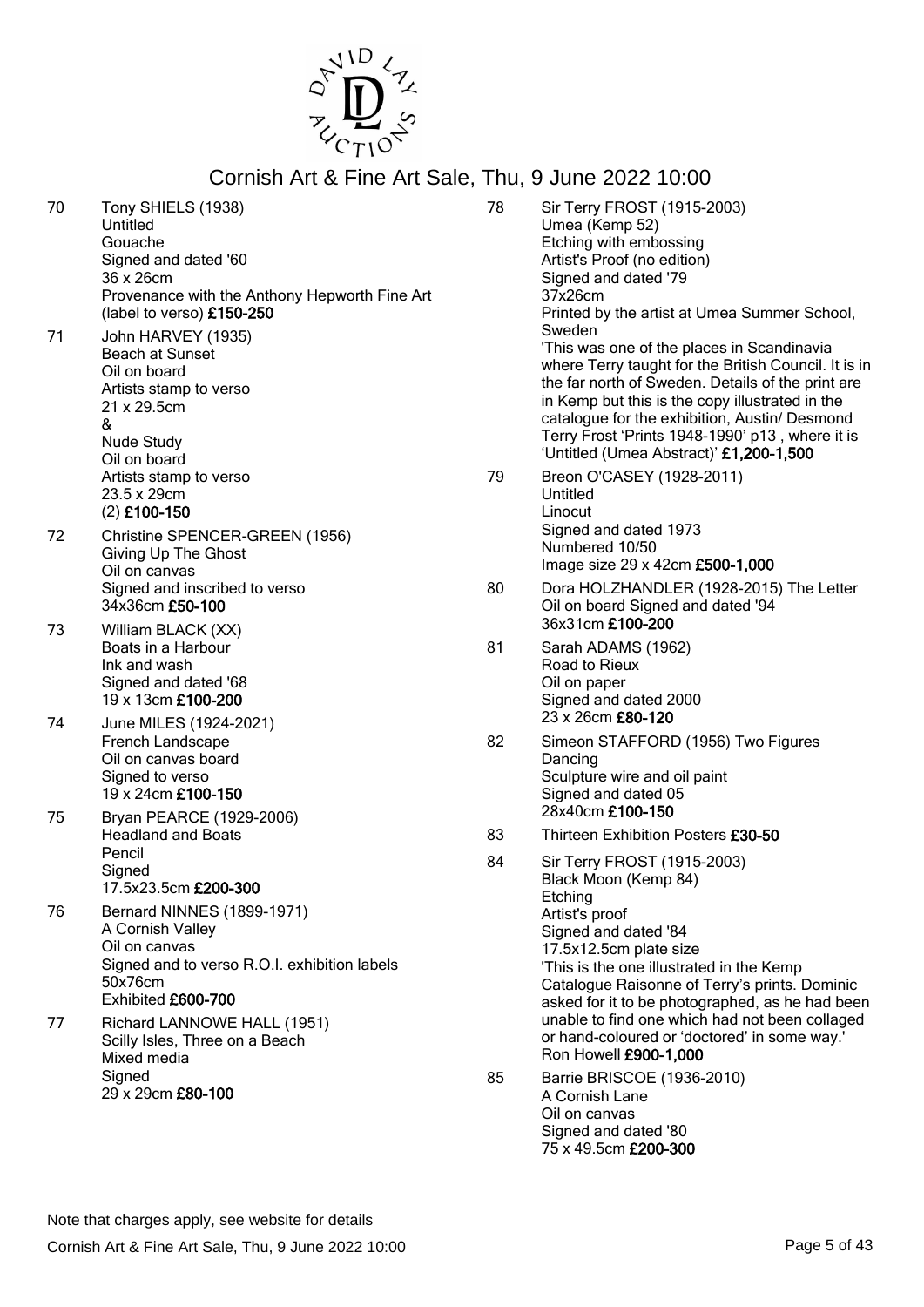

| 86 | Sir Terry FROST (1915-2003)<br>Untitled (Figure) (Kemp 30)<br>Mixed media and linocut<br>Signed<br>Further work to verso, self-portrait monotype<br>20.5 x 29.5cm £1,000-1,200 | 95  | Robert Borlase SMART (1881-1947) His 1934<br>R.A. painting "Flight"<br>Oil on canvas<br>Signed, inscriptions and labels to verso<br>102 x 127.5cm<br>Exhibited: Royal Academy 1934, no.145 where         |
|----|--------------------------------------------------------------------------------------------------------------------------------------------------------------------------------|-----|----------------------------------------------------------------------------------------------------------------------------------------------------------------------------------------------------------|
| 87 | Jeremy LE GRICE (1936-2012)<br>'Two Boats'<br>Oil on board<br>Signed, inscribed and dated 1999.<br>11 x 20cm £200-300                                                          |     | it was hung in Gallery III along with works by<br>Munnings, Stanhope Forbes, John Lavery and<br>others.<br>Literature - This work appears in a photograph<br>illustrated in Marion Whybrow's book on the |
| 88 | James Marshall HESELDIN (1887-1969)<br>Untitled<br>Watercolour                                                                                                                 | 96  | artist, page 34. There we see Borlase Smart on<br>the Ocean Wave studio balcony proudly posed<br>with this oil "Flight" £2,000-3,000<br><b>Terry FROST</b>                                               |
| 89 | Signed<br>25 x 18cm £50-100<br>Rose HILTON (1931-2019)<br>Figure With Guitar<br>Charcoal on paper<br>Signed<br>41 x 27cm £200-300                                              |     | The Three Graces, 1966/7 (Kemp 37)<br>Etching<br>27.5 x 21.5cm<br>Printed by Terry while he was living in Banbury<br>and teaching at Reading University £1,500-<br>2,000                                 |
| 90 | Kate WALTERS<br><b>Healing Flower Spirit</b><br>Oil on canvas<br>Signed, inscribed and dated 2003 to verso<br>30 x 40cm £40-80                                                 | 97  | Rosina ROGERS (1918-2011)<br>SOLVA (Circles with squares)<br>Oil on board, relief<br>Signed to verso<br>43 x 74cm £80-120                                                                                |
| 91 | Sandra BLOW (1925-2006)<br>Untitled<br>Screenprint                                                                                                                             | 98  | Algernon Francis Raymond SPENLOVE-<br>SPENLOVE (1897-1981)<br>'St Ives, Cornwall'                                                                                                                        |
|    | Signed and dated '75<br>Artists Proof numbered 2/2<br>Image size 44 x 42cm<br>Paper size 66 x 48.5cm                                                                           |     | Oil on board<br>Signed.<br>23 x 31cm £100-200                                                                                                                                                            |
| 92 | Provenance - Sandra Blow Estate, St Ives<br>(stamp to verso) £500-1,000<br>Alfred HARTLEY (1855-1933)                                                                          | 99  | Morwenna THISTLEWAITE (1912-2000) Park<br>Walk<br>Oil on board<br>Monogramed                                                                                                                             |
|    | 'St Ives, Winter'<br>Etching<br>Signed.                                                                                                                                        | 100 | 40x30cm £50-100<br>Newlyn School                                                                                                                                                                         |
| 93 | 38 x 30cm £50-100<br>Benjamin CARRIVICK (1980)<br>Untitled                                                                                                                     |     | News from Afar<br>Watercolour<br>Indistinctly signed<br>39x32cm £50-100                                                                                                                                  |
|    | Oil on board<br>Signed<br>29 x 20cm £80-100                                                                                                                                    | 101 | Michael REES (1962)<br>Nightfall<br>Acrylic on paper                                                                                                                                                     |
| 94 | Breon O'CASEY (1928-2011)<br>Triangles into Square II<br>Linocut                                                                                                               |     | Signed, inscribed and dated 1985 label verso<br>13 x 18cm £50-100                                                                                                                                        |
|    | Signed and dated 2001 (MMI)<br>Numbered 8/20<br>Image size 47.5 x 56cm £500-1,000                                                                                              | 102 | Ian DUNLOP (1945)<br><b>Return to Harbour</b><br>Oil on paper                                                                                                                                            |
|    |                                                                                                                                                                                |     | Signed, signed and inscribed to verso<br>15x23cm £80-120                                                                                                                                                 |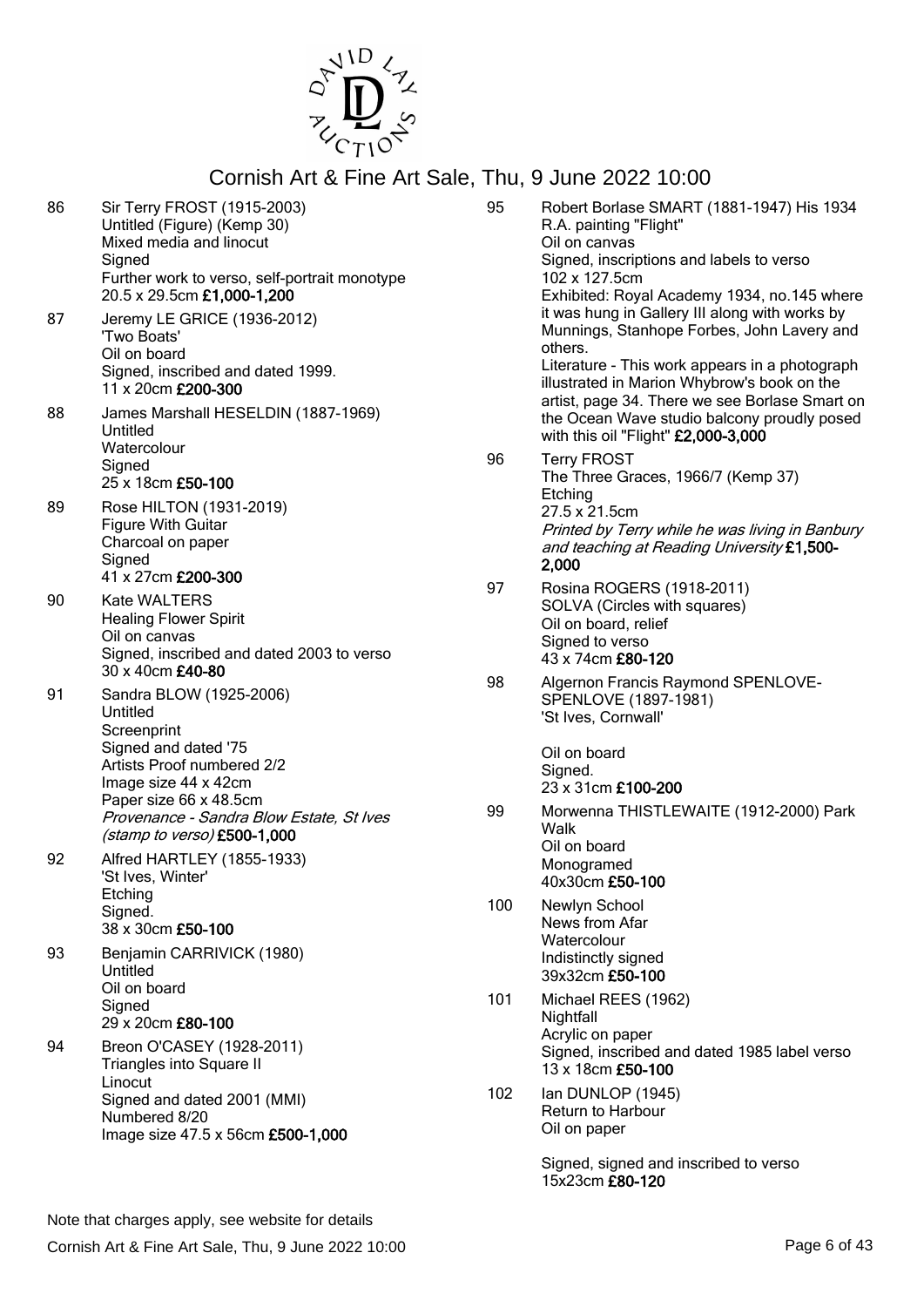

- 103 Bernard Leach, A signed letter dated 15 August 1955 ' The Pottery St. Ives C 15.VIII.55 Dear Peter Wiemer I don't know if this will reach you now. I found your letter amongst many others sent back by ship from Japan where it reached me in remote mountains. I had more than 40 people to write to from Japan so please forgive me for not answering until now Yours Sincerely Bernard Leach' with a hand-drawn motif included. £100-200
- 104 Tony GILES (1925-1994) Porthleven Gouache Signed, inscribed and dated April 15 '90 38 x 45cm Exhibited - Penlee House Gallery - 2020, 2021 (label to verso) Literature - Illustrated page 21, 'Tony Giles, Painter of Man-Made Cornwall' by John Branfield £1,000-2,000
- 105 Benjamin CARRIVICK (1980) Untitled Oil on board **Signed** 29 x 20cm £80-100
- 106 Nicola BEALING (1963) Audience **Watercolour** 14x50cm £50-100
- 107 Sir Terry FROST (1915-2003) Eleven Poems by Federico Garcia Lorca, (Lorca Suite) (Kemp 98-108) The complete portfolio of eleven etching/aquatints, some with hand-colouring Printers Proof Each signed and inscribed 'PP' Published Austin/Desmond Contemporary Books, London 1989 Size of portfolio 61 x 41.5cm (in the original black cloth-covered box) 'This was Gillie's own copy which I managed to buy, without any 'problems' from him in Wills Lane Gallery - although I wasn't allowed to take it away with me - it had, for some reason, to be sent after my return to Aldeburgh! I never discovered why! Almost all the obituaries, mention this as the pinnacle of Terry's printmaking, talking of it not as illustrating Lorca, but actually being a visual equivalent of Lorca. This is the actual set which appears in the Kemp
	- Catalogue Raisonne.' Ron Howell £8,000-9,000
- 108 Daphne MCCLURE (1930) Levant Mine Mixed media **Signed** Further signed and inscribed to verso 32.5 x 41cm £500-1,000
- 109 Samuel John LAMORNA BIRCH (1869-1955) The Wandering Lane, Devon Watercolour on paper Signed and dated 1945 36 x 51cm £500-700
- 110 Stanhope Alexander FORBES (1857-1947) French Portrait Oil on canvas Signed and dated 1880 92x72cm £4,000-6,000
- 111 Kurt JACKSON (1961) Great Rushy Bay - Very Low Tide - Isles of Scilly

Mixed media Signed, inscribed and dated '00 Label to verso 43 x 75cm 'Warm sunshine, slight breeze, kids in bare feet on the sand, bumblebees buzz, gulls call, wrens sing' (inscribed bottom right) £1,500-2,500

- 112 Isobel Atterbury HEATH (c.1909-1989) Pencil portrait studies Six sheets £100-200
- 113 Simeon STAFFORD (1956) By The Sea Painted plate **Signed** Diameter 22cm £40-80
- 114 Bryan PEARCE (1929-2006) Harbour Crayon and pencil **Signed** 17x24cm To verso a pencil drawing St Ives harbour £200- 300
- 115 Patrick HAUGHTON (British) (1942-) 'Round Every Corner' Acrylic and Pencil on Paper Signed with initials and dated 28.2.95 Provenance: With Michael Wright Fine Art, Clifton, Bristol. Gallery label to verso complete with invoice dated '98. Exhibition No.32. 29.5x8.5cm £100-150
- 116 Cornish Coast Late 19th c. Oil on canvas 30x45cm £80-120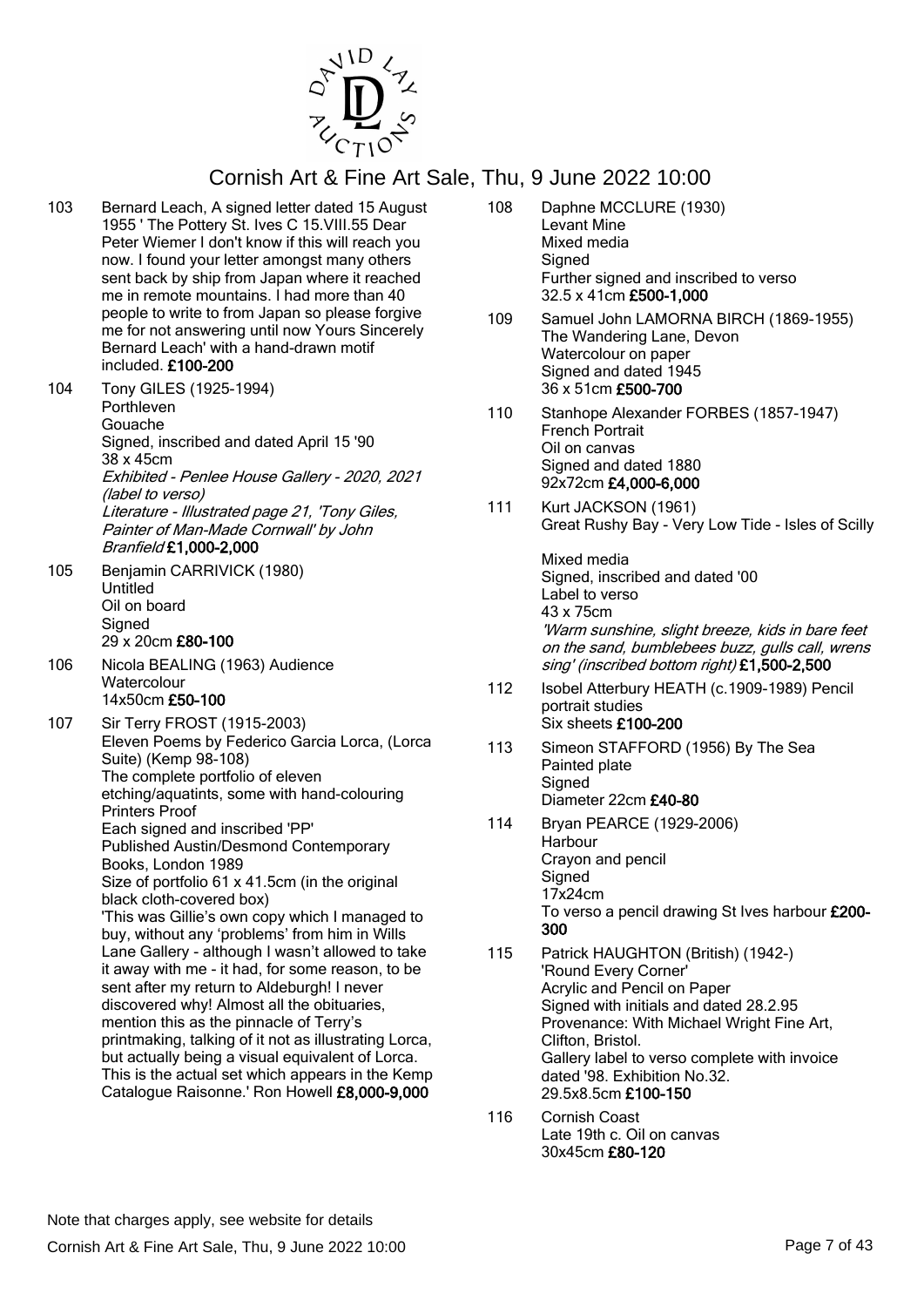

- 117 David PEARCE (1963) Monkey Vase Oil on canvas Initialled and dated '02 Signed to verso 100 x 70cm £50-100
- 118 William BLACK (XX) Flock of Birds Ink and wash Singed and dated '65 11 x 16cm £100-200
- 119 Charles HOWARD (1922-2007) Six of his small watercolours, three signed £200-300
- 120 Kit BARKER (1916-1988) Walled City Oil on canvas Signed, inscribed and dated '70 to verso Arthur Tooth & Sons Ltd label to verso 30.5 x 50.5cm £600-800
- 121 Charles BREAKER (1906-1985) Untitled **Watercolour Signed** 28 x 20cm £50-100
- 122 Edwin HARRIS (1855-1906) Portrait of a Young Girl Oil on canvas **Signed** 35 x 27.5cm £600-800
- 123 Fred YATES (1922-2008) Cornish Beach Scene Oil on board **Signed** Inscribed 'Seascape 3' to verso 48 x 41cm Original painted frame £1,500-2,000
- 124 Samuel John Lamorna BIRCH (1869-1955) A small charcoal drawing and a small etching Each signed £50-100
- 125 John EMANUEL (British) (1930-) 'Seated Nude' **Screenprint** Limited Edition 46 of 75 Signed and Dated '83 in pencil to the margin 41x32cm £40-60

| 126 | Sandra BLOW (1925-2006)<br><b>Halcyon Days</b><br>Screenprint<br>Signed, inscribed and dated '91<br>Numbered AP VIII/XVI<br>Image size 35 x 35cm<br>Paper size 61 x 46cm<br>Provenance - Sandra Blow Estate, St Ives<br>(stamp to verso)<br>Jonothan Grimble - Modern Art, St Ives (stamp<br>to verso) £500-1,000 |
|-----|-------------------------------------------------------------------------------------------------------------------------------------------------------------------------------------------------------------------------------------------------------------------------------------------------------------------|
| 127 | Hyman SEGAL (1914-2004) Cat<br>Charcoal on paper<br>Signed and dated 2000<br>37 x 30cm £80-120                                                                                                                                                                                                                    |
| 128 | Bryan PEARCE (1929-2006)<br>Pasty and Beer<br>Watercolour<br>Signed<br>23x26.5cm £200-300                                                                                                                                                                                                                         |
| 129 | Biddy PICARD (1922)<br>Dark Headland<br>Mixed media on canvas board<br>Signed and dated 2004<br>Further signed, inscribed and dated to verso<br>40 x 50cm<br>Provenance with the artist's estate £2,000-3,000                                                                                                     |
| 130 | Leonard RICHMOND (1889-1965)<br>Witheypool Bridge, Exmoor, Somerset<br>Oil on canvas<br>Signed<br>Inscribed to verso<br>51 x 61cm £600-800                                                                                                                                                                        |
| 131 | Roy RAY (1936 - 2021)<br>May 1: Black & White with Arc<br>Collage and oil on board<br>Signed, inscribed and dated 2002 to verso<br>35 x 35cm <b>£100-200</b>                                                                                                                                                      |
| 132 | Betty HOLMAN (1911-?) The Round Houses<br>Veryan<br>Oil on canvas<br>Signed and dated '77. Inscribed to verso<br>31x41cm<br>Together with two other oils by Betty Holman,<br>one is signed £50-100                                                                                                                |
| 133 | Joan GILLCHREST (1918-2008)<br>Black cat with vase<br>Oil on canvas<br>Signed, inscribed.                                                                                                                                                                                                                         |

61x 50cm £1,000-1,500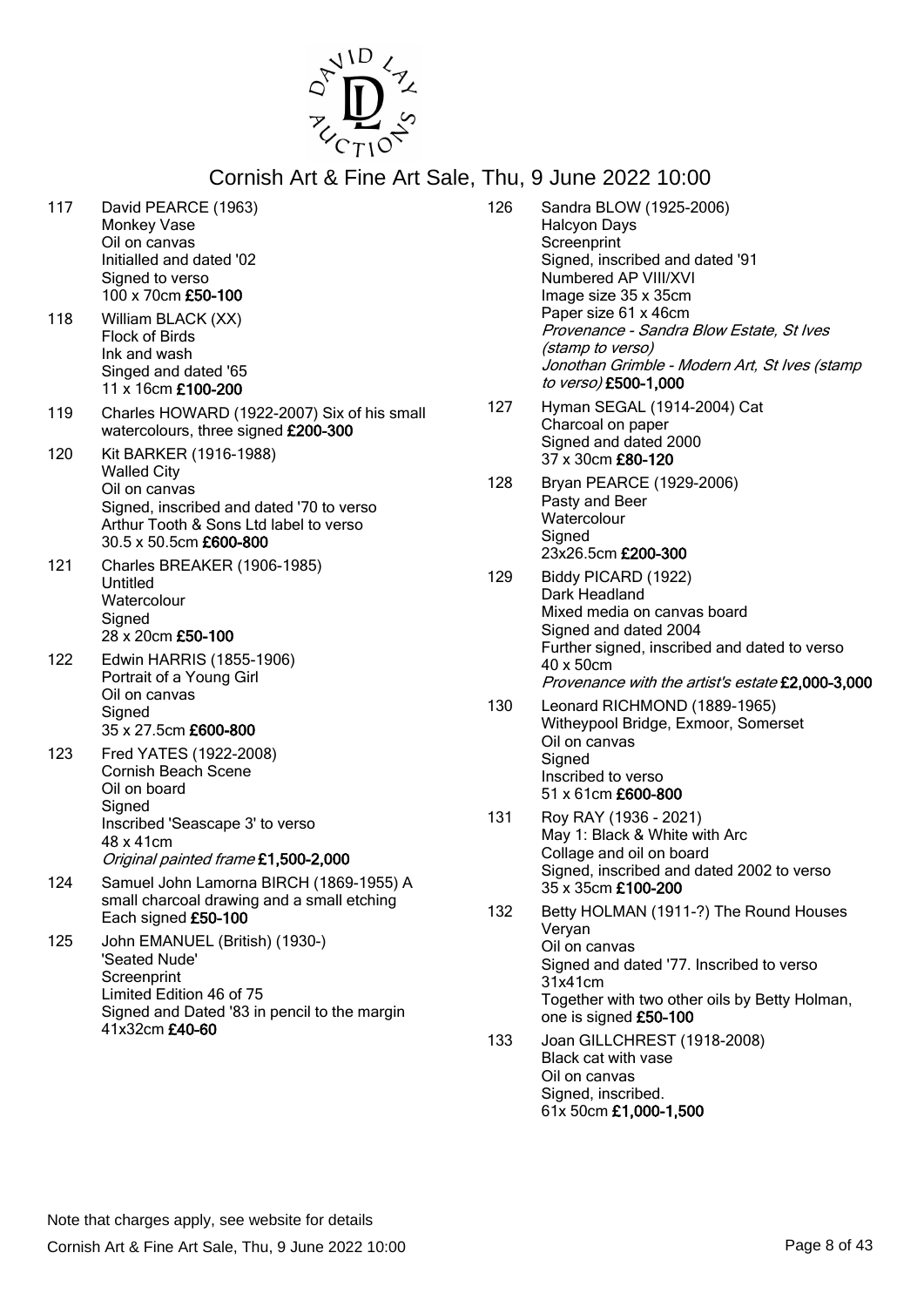

- 134 Frederick HALL (1860-1948) Stealing Cream at "The Dairy Cottage" Oil on canvas **Signed** Remnants of a St Ives label and one other partial label to verso, inscribed to stretcher 76 x 63cm £5,000-8,000
- 135 Bob BOURNE (1931-2021) View over Mount's Bay Oil on board 75 x 60cm £150-250
- 136 Fergus HILTON (1966) 'Storm'

Oil on board Signed, inscribed and dated 2003. 60 x 60cm £80-120

137 Sir Terry FROST (1915-2003) Black, Red and White Circles Mobile (damaged) Signed 'This was bought from Jonathan Grimble on the way to Terry. He scratched his signature on the top hanging bar - remarking that this was the first he had ever signed, and the first he had seen for many years. It was made by a young

jeweller for the RA shop.' £200-400

- 138 Janet LYNCH (1938) Guilt Trip Mixed media on canvas Signed and dated '07 on verso 49 x 49cm £250-350
- 139 Graham RICH (1945) Fishing Boat Marine paint on salvaged wood 9.5 x 26cm £200-400
- 140 Sir Terry FROST (1915-2003) Sunspots, Cyprus Mixed media collage Signed and dated May '84 64 x 50.5cm Created in Cyprus and shown with British Council

'This was done in Cyprus when Terry was there with the British Council, and I believe was shown as part of a mixed exhibition at the Gloria Gallery in Nicosia. When I bought it, the frame was badly damaged but with the original 'greek' tape verso - when it was reframed, I asked my framer to keep some of the original tape which was part of the 'story' of this painting.' Ron Howell £4,000-6,000

- 141 Tony GILES (1925-1994) Viaduct St. Stephens old Brunell piers Mixed media Signed, inscribed and dated 25.2.82 38x56cm £300-500
- 142 Sir Terry FROST (1915-2003) Untitled, circa 1980s Mixed media collage 27.5 x 20cm Provenance - Wills Lane Gallery, St Ives Note from the vendor - "This was bought from Gillie, Wills Lane Gallery. Well, actually from his wife Joan! Those of you who knew Gillie, remember how difficult it was to actually get him to sell - he would always say, 'Come back this

afternoon' - but the gallery remained closed. On this occasion, Joan happened to be there and we left together. She suggested I came to the house later, and she would sell it to me! this I did, and also saw her collection of tea canisters. I asked Gillie why it was unsigned - and he simply said it had come from an informal exhibition, and knowing Terry would value the support, he bought various works, including this collage - he hadn't thought or worried about a signature at the time."£2,500-3,500

- 143 William BLACK (XX) Harbour at Sunset Mixed media/paper Signed and dated '67 51 x 36cm £200-400
- 144 Clive WILLIAMS (1944-2015) Penwith Landmarkings II Ink/watercolour/shellac Signed, titled and inscribed to the verso 14.5cm x 21cm £100-200
- 145 Sir Terry FROST (1915-2003) Dawn Oil and collage on canvas Signed, inscribed and dated May '98 to verso 92 x 92cm £10,000-15,000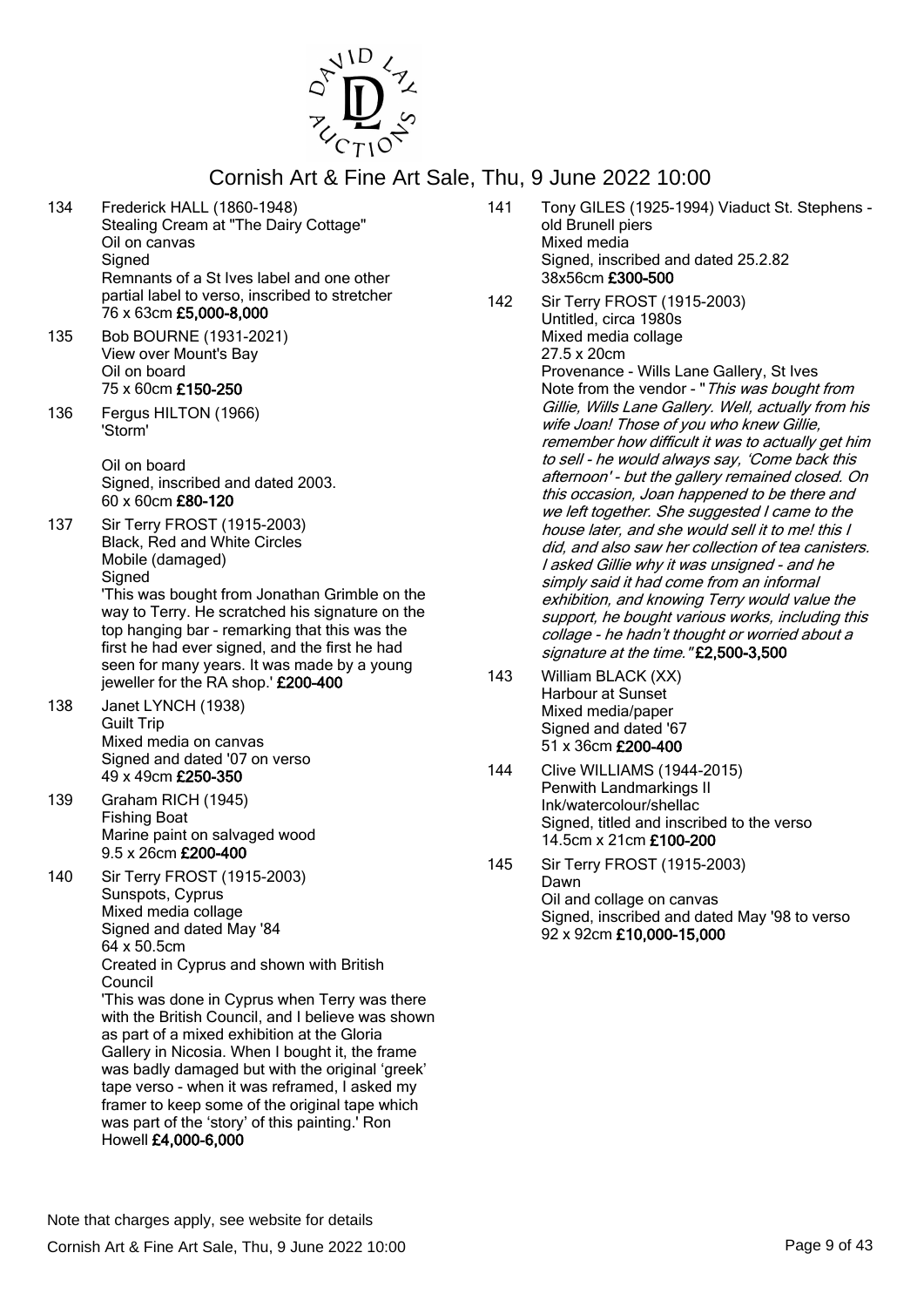

146 Joyce TURNER (1920-2020) Untitled

Oil on board **Signed** 49x45cm

Joyce Turner was an abstract artist who painted up until her death two years ago, at the age of 100. Her earliest artistic discipline came from the intricate drawings required of her as an Admiralty illustrator during WW2. After the war, her work evolved into abstraction and she studied further at the City Institute in London. She had a number of exhibitions, including a major retrospective at Guildford House Gallery in Surrey, one-woman shows in Manchester and Leatherhead, a shared show at the Metropole Arts Centre in Folkestone, and participation in London exhibitions at the Barbican, Conway Hall and Guildhall Gallery. She was also invited to exhibit 24 works on the Saatchi online gallery. Blindness was her greatest dread, and as she became older glaucoma affected her vision. Life without colour would have been unbearable. All profits from her paintings will therefore be donated to charities helping people with impaired sight. £100-200

- 147 Roger HILTON (1911-1975) Untitled Pencil on paper 25.5 x 19cm Gifted by the artist to the previous owner, a fellow artist. £400-800
- 148 Roy RAY (1936 2021) 'Porthmeor Fragment' & 'Jan 30: Ochre Fragment' Two mixed media works Each signed, inscribed and dated 1999 to verso Sizes 29.5 x 30cm & 29 x 30cm both irregular £100-200
- 149 Sir Terry FROST (1915-2003) Arizona (Lewis 228) Oil on canvas Signed, inscribed and dated 90/94 63.5 x 63.5cm £7,500-8,500
- 150 Sir Terry FROST (1915-2003) 4 Blacks + White Oil and bootlace on canvas Signed, inscribed and dated '83 to verso 56 x 56cm £7,000-8,000
- 151 Sandra BLOW (1925-2006) Stutton Landscape Watercolour on paper Signed and inscribed in verso, dated '89 57 x 75cm £200-400

152 Attributed to Frederick James McNamara EVANS (1859-1929) Tales of yore **Watercolour** 35x46cm £500-700

- 153 Terry FROST (1915-2003) Es Verdad Mixed media collage Signed, inscribed 'Umea, Sweden' "Oh what an effort to love you as I do' (Lorca)' and dated July 1980 to verso 54.5 x 37.5cm Provenance - Terry Frost estate via Linda Stoneman Gallery Later produced as an etching titled 'Es Verdad' (Kemp 100) for Frost's 1989 portfolio the 'Lorca Suite' (see lot number 107) £3,000-5,000
- 154 Frank George TROTT (1884-1957) The Outer Harbour, Polperro, Cornwall Oil on canvas **Signed** Further signed, inscribed and dated 1958 to verso 51 x 61cm £100-200
- 155 Eric WARD (1945) Yvonne in the Artist's Studio Oil on canvas **Signed** 91 x 91cm Literature - illustrated page 96 "Eric Ward's St.Ives: From His Studio and Beyond" (Halsgrove 2003) £350-450
- 156 Gary LONG (1945) Godrevy Beach Oil on board **Signed** 15 x 20cm £50-100
- 157 John EMANUEL (1930) Figure Mixed media 18x12.5cm £100-150
- 158 A small portfolio box of 9 prints by various Penwith artists - Margrit Clegg, Mary Crockett, Stephen Dove, John Emanuel, Naomi Frears, Rachel Kantaris, Sheila Oliner, Roy Walker and Sonya Walters.

Each signed, inscribed and numbered AP IV/IV Some are dated '96 Box dimensions 15 x 17.5cm £100-200

159 Tony "Doc" SHIELS (1938) Painted Amphora Signed and dated '99 Height 60cm and 78cm with the steel tripod stand £300-500

Note that charges apply, see website for details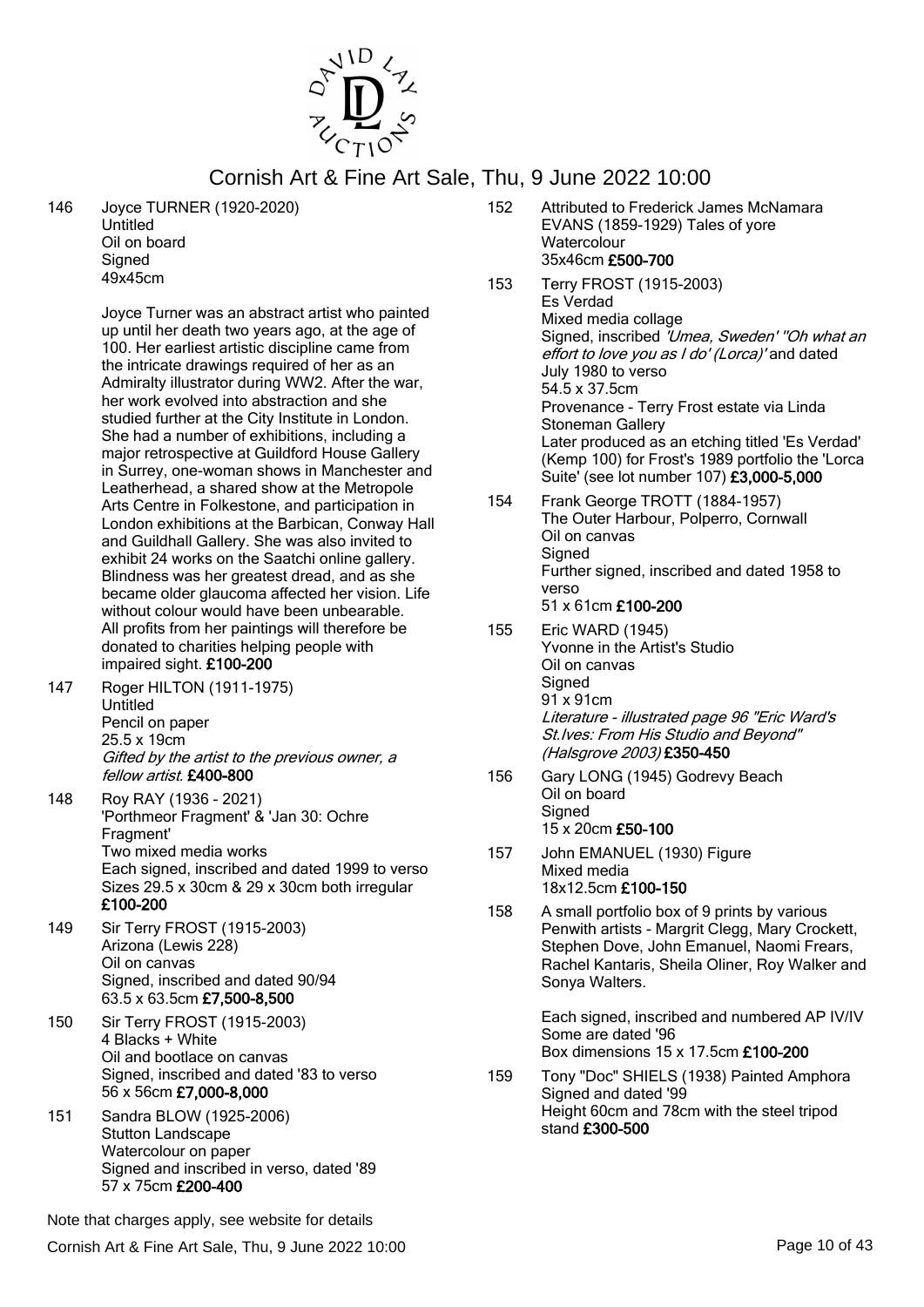

160 Joyce TURNER (1920-2020)

Plaka Oil on board **Signed** 42 x 59cm

Joyce Turner was an abstract artist who painted up until her death two years ago, at the age of 100. Her earliest artistic discipline came from the intricate drawings required of her as an Admiralty illustrator during WW2. After the war, her work evolved into abstraction and she studied further at the City Institute in London. She had a number of exhibitions, including a major retrospective at Guildford House Gallery in Surrey, one-woman shows in Manchester and Leatherhead, a shared show at the Metropole Arts Centre in Folkestone, and participation in London exhibitions at the Barbican, Conway Hall and Guildhall Gallery. She was also invited to exhibit 24 works on the Saatchi online gallery. Blindness was her greatest dread, and as she became older glaucoma affected her vision. Life without colour would have been unbearable. All profits from her paintings will therefore be donated to charities helping people with impaired sight. £100-200

- 161 William BLACK (XX) Evening Still Life Mixed media/paper Signed and dated '64 36 x 53cm £200-400
- 162 Yankel FEATHER (1920-2009) Untitled (Boats on a Beach) Oil on paper **Signed** Inscribed to verso 25.5 x 34.5cm £100-150
- 163 Dod PROCTER (1891-1972) The Sunderland Jug Oil on canvas 88 x 60cm £3,000-5,000
- 164 Jessica COOPER (1967) Tate Sugar Acrylic and pencil on paper Signed, inscribed and dated 2004 to verso 80 x 85cm £400-800
- 165 Julius OLSSON (1864-1942) 'Waves, St Ives' Oil on canvas **Signed** 44 x 60cm £2,000-3,000
- 166 Maurice SUMRAY (1920-2004) Life Study Pencil Signed and dated 1941 36x26cm Together with a second Sumray drawing £100- 200
- 167 Charles BREAKER (1906-1985) Cornish Fishermen **Watercolour** Signed and inscribed 18x27.5cm £50-80
- 168 Nancy BAILEY (1913-2012) Holywell Bay Oil on board **Signed** 40x75cm £300-500
- 169 Simeon STAFFORD (1956) On the Prom, Penzance Oil on board **Signed** Drawing to verso Further signed, inscribed and dated to verso 17 x 105cm £200-300
- 170 Edward James MORSS (1906-1994) Fruit and Toys on a Window Ledge Oil on board **Signed** 50 x 60cm £50-100
- 171 Leon DAVIES (1947) Sand Bar, Hayle Oil on board Monogrammed Signed, inscribed and dated '22 to verso 32 x 37cm £250-350
- 172 Joan GILLCHREST (1918-2008) Harbour Mouth Oil on board Initialled 13x18cm £1,500-2,000
- 173 Biddy PICARD (1922-2019) **Moonflowers** Acrylic on canvas board Signed and dated 2002 Further signed and inscribed to verso 46 x 33cm £800-1,200
- 174 Terry FROST (1915-2003) At Five O'Clock in the Afternoon I Etching/aquatint Signed and dated '91 Printers Proof Plate size 56 x 38cm £500-1,000
- 175 PONCKLE (1934-2012) Sunbather Acrylic Signed and dated '00 37x55cm £80-120

Cornish Art & Fine Art Sale, Thu, 9 June 2022 10:00 Page 11 of 43 Note that charges apply, see website for details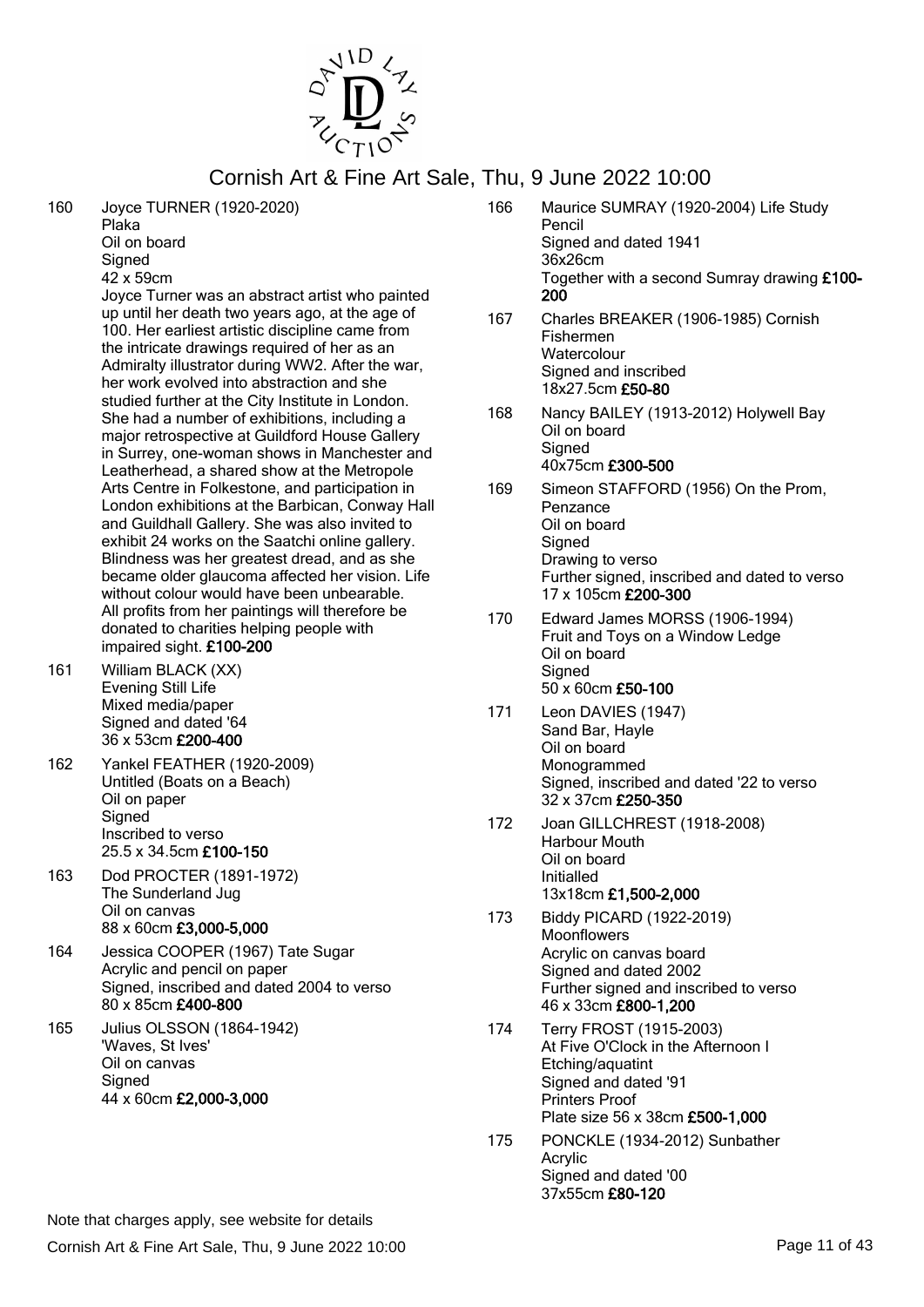

- 176 Bob BOURNE (1931-2021) Interior with Telephone, 1994 Oil on board **Signed** Inscribed to verso 80 x 87cm £150-250
- 177 Barrie BRISCOE (1936-2010) Lamorna Oil on board Signed and dated '80 Inscribed to verso 25 x 17.5cm £150-200
- 178 Catherine HYDE (1960) The Adoration of the Earth Mixed media Signed and dated 2000 Further signed, inscribed and dated to verso 30 x 32cm The Movement of Planets Mixed media Signed and dated 2000 Further signed, inscribed and dated to verso 30 x 46cm (2) £100-200
- 179 Jim WHITLOCK (1944) Kandy Cottage - Sri Lanka Oil on canvas Signed and dated '13 Artist's label to verso 50 x 60cm £80-120
- 180 Sir Terry FROST (1915-2003)  $R, B + W$  Pilot Mixed media collage with bootlace Signed, titled and dated '98 to verso 24.5 x 49cm £3,000-4,000
- 181 Fred YATES (1922-2008) Nice is Nice Oil on board 20 x 25cm Purchased at Marazion Gallery 2019 £1,200- 1,800
- 182 Ken SYMONDS (1927-2010) Sienna From The Olive Grove Pastel Signed. Further signed inscribed and dated 1989 and with a Pastel Society Mall Gallery label all to verso 45x63cm £100-200
- 183 Thomas SIDNEY (XIX-XX) Off The Cornish Coast **Watercolour** Signed, inscribed and dated 1918 25 x 34.5cm £80-100

| vaiv, |     | $1110, 00010$ $2022$ $10.00$                                                                                                                                                                                                                                                                                                                                                                                                                                                                                                    |
|-------|-----|---------------------------------------------------------------------------------------------------------------------------------------------------------------------------------------------------------------------------------------------------------------------------------------------------------------------------------------------------------------------------------------------------------------------------------------------------------------------------------------------------------------------------------|
|       | 184 | Isobel Atterbury HEATH (1907-1989) Pendower<br>Cove<br>Watercolour<br>Signed, inscribed and dated '54<br>32x54cm £100-150                                                                                                                                                                                                                                                                                                                                                                                                       |
|       | 185 | William BLACK (XX)<br>Still Life<br>Ink and wash<br>Signed and dated '69<br>12 x 17cm £100-200                                                                                                                                                                                                                                                                                                                                                                                                                                  |
|       | 186 | Sir Terry FROST (1915-2003)<br>Madron Woodcuts (Boats) (Kemp 178)<br>A set of seven woodcuts<br>Accompanied by a hand-signed, spiral<br>decorated, authentication letter dated 1999<br>Each 84 x 34cm, individually framed in white box<br>frames<br>'This was Terry's own set, which is why it is<br>unsigned, and he made the authentification with<br>the spiral - 'spirals are forever'! It was also the<br>set which had been shown in a Tate St Ives<br>mixed show,? 2000 which is where I first saw it.'<br>£8,000-9,000 |
|       | 187 | Peter LANYON (1918-1964)<br>The Returned Seaman<br>Lithograph<br>Facsimile signature<br>Numbered 39/90<br>Image size 63 x 70cm<br>Paper size 74 x 80cm<br>Part of The Penwith Portfolio, 1973, published<br>by Penwith Galleries Ltd, St Ives. The portfolio<br>originally included works by Barbara Hepworth,<br>Bernard Leach (see lot number 196), Robert<br>Adams, Alan Davie, Merlyn Evans, Duncan<br>Grant, Ben Nicholson, John Piper and Michael<br>Rothenstein, F. E. McWilliam and Henry Moore<br>£500-800             |
|       | 188 | Bob BOURNE (1931-2021)<br>Untitled (Still Life)<br>Oil on canvas<br>Signed<br>71 x 86cm £150-250                                                                                                                                                                                                                                                                                                                                                                                                                                |
|       | 189 | Paul WADSWORTH (XX-XXI)<br>'Boats' and one other untitled work<br>Mixed media.<br>Both signed.<br>42 x 59cm and 42 x 28cm. £80-100                                                                                                                                                                                                                                                                                                                                                                                              |
|       | 190 | Bryan PEARCE (1929-2006)<br>Harbour<br>Etching<br>Signed, inscribed and dated '90<br>Numbered 46/75                                                                                                                                                                                                                                                                                                                                                                                                                             |

Plate size 19.7 x 14.7cm £400-600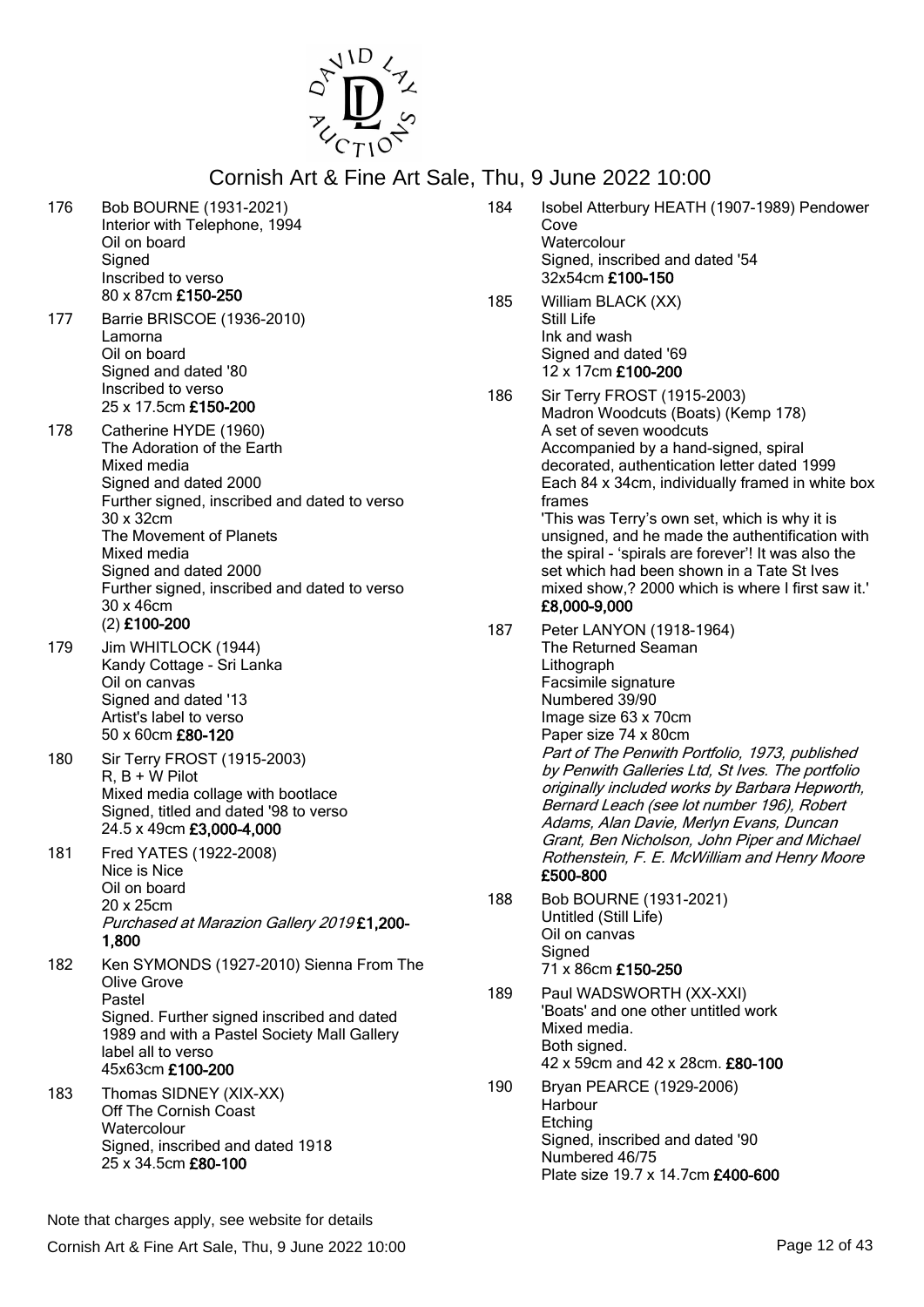

199 Chris COCKLIN

- 191 William BLACK (XX) Still Life Ink and wash Signed and dated '65 15 x 22cm £100-200 192 Arthur WHITE (1865-1953) A Southwester **Watercolour Signed** 29 x 39cm £150-250 193 Henry MARTIN (1835-1908) Newlyn, Drying Nets Oil on board Signed and inscribed 12x21cm £150-250 194 D W HADDON (1884-1911) Off To Market Oil on canvas **Signed** 60 x 39cm £150-200 195 Roy WALKER (1936-2001) Land and Sea Construction with oil paint, 1988 Signed and to verso, labels giving New Craftsman provenance 24x28cm £200-400 196 Bernard Howell LEACH (1887-1979) Drawing for a Pot, 1973 Lithograph Signed in pencil Numbered 18/90 Image size 30 x 29.5cm Part of The Penwith Portfolio, 1973, published by Penwith Galleries Ltd, St Ives. The portfolio originally included works by Barbara Hepworth, Peter Lanyon (see lot number 000), Robert Adams, Alan Davie, Merlyn Evans, Duncan Grant, Ben Nicholson, John Piper and Michael Rothenstein, F. E. McWilliam and Henry Moore. £500-800 197 Trevor BELL (1930-2017 Folded Print, 1969 Folded screenprint **Signed** 55 x 75.5cm, irregular Exhibited - Belgrave Gallery, St Ives (label verso) £1,200-1,500 198 Arthur Ralph M. TODD (1891-1966) Portrait of a lady Oil on panel
	- 49 x 36cm Provenance - From the Innes Family Archive £100-200
- Equinox White relief Signed and dated 2016, label to verso 24.5x60.5cm £100-200 200 Henry John Sylvester STANNARD RBA FRSA (1870-1951) Polperrow, Low Tide **Watercolour** Signed 21.5x31.5cm £100-150 201 Breon O'CASEY (1928-2011) Bird Etching/aquatint Signed and dated '09 Artists Proof II Paper size 34.5 x 45.5cm £400-800
- 202 William CASLEY (1852-1918) The German brigantine Albert Wilhelm (1856) wrecked on Porthkidney Beach, near St Ives. Watercolour **Signed** 48x85cm The Albert Wilhelm (1856) was on passage from Ramsey to Fowey in ballast when it encountered gales and heavy seas. The brigantine possibly hit Stones Reef off Godrevy Point before

beaching on the sands at Porthkidney Beach close to Carrack Gladden and Lelant. Four of the crew were rescued using Breeches Buoys during the night, while the remaining five were rescued by the Hayle Lifeboat when it managed to reach the wreck at 7am the next day. £500- 600

- 203 Sarah ADAMS (1962) Field in Cognac Oil on paper Signed and dated '99 19 x 19cm & Crete Oil on paper Signed 28 x 19cm £100-150
- 204 Roy RAY (1936 2021) 'Arc' & 'Porthmeor Column' Two mixed media works (Oil on limited edition cast acrylic) Each signed, numbered and dated 2002/2003 to verso 34 x 9.5cm & 19.5 x 16.5cm £80-120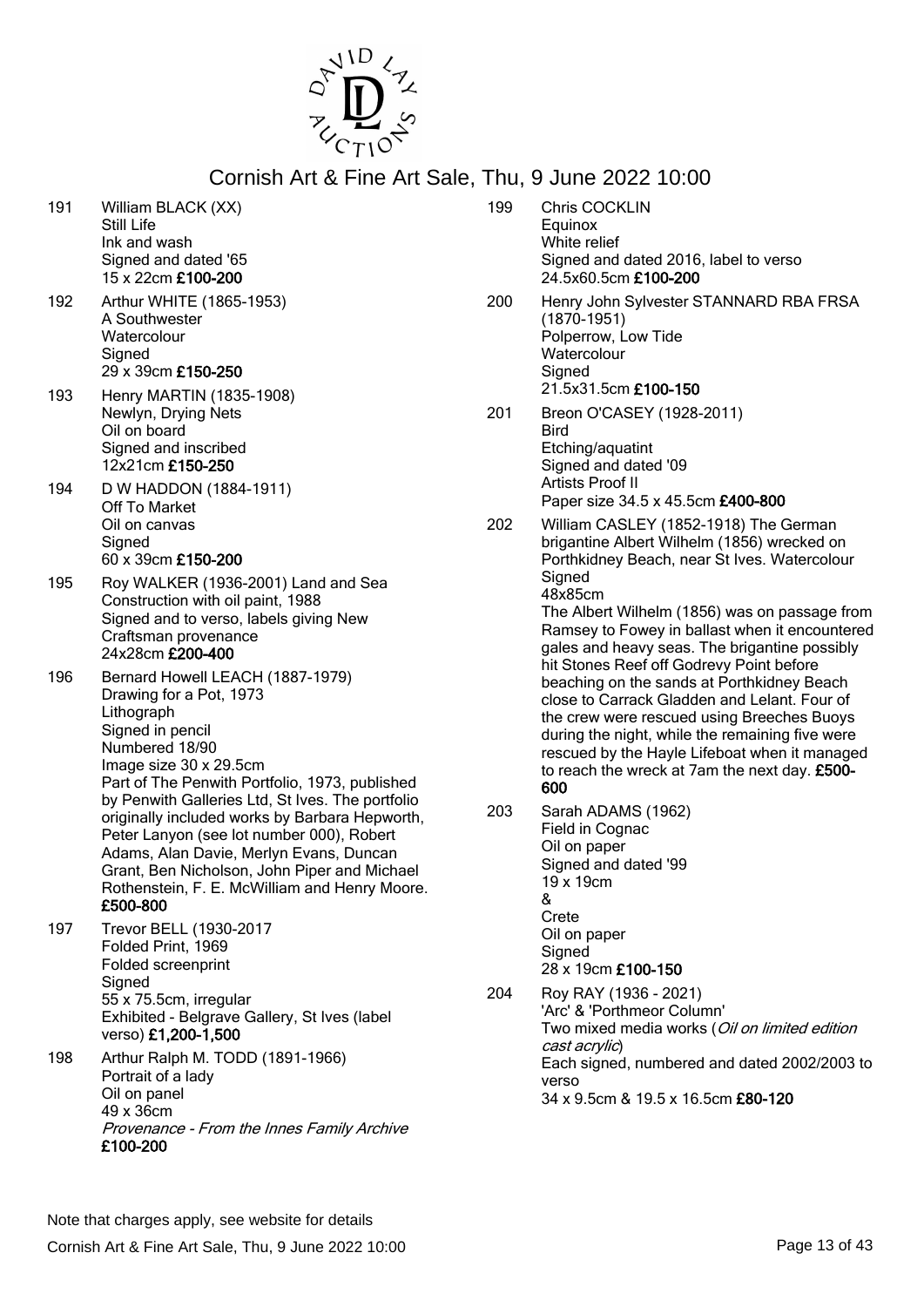

| 205        | Arminell MORSHEAD (1889-1966) Chy-an-Chy<br>Corner St Ives, a summer gathering of locals<br>near the Crypt and Mariner's Church<br>Oil on canvas<br>Artists label to verso<br>41x51cm £200-300                                            | 215 | John EMANUEL (193<br>Anthropomorphic Ro<br>Scilly<br>Oil on canvas<br>Signed and inscribed<br>30.5 x 40.5cm £150-3                                                                                                       |
|------------|-------------------------------------------------------------------------------------------------------------------------------------------------------------------------------------------------------------------------------------------|-----|--------------------------------------------------------------------------------------------------------------------------------------------------------------------------------------------------------------------------|
| 206        | Denys LAW (1907 - 1981)<br>Lamorna Stream<br>Oil on board<br>Signed<br>40 x 50cm £300-500                                                                                                                                                 | 216 | Tony SHIELS (1938)<br>Untitled<br>Gouache<br>34 x 24cm<br>Provenance with the<br>£150-250                                                                                                                                |
| 207        | Mary STORK (1938-2007) The Return<br>Oil on canvas<br>Signed, inscribed and dated Oct '77 to verso<br>50x66cm £100-150                                                                                                                    | 217 | Frederick T.W. COO<br>Polperro<br>Oil on canvas                                                                                                                                                                          |
| 208        | Leonard FULLER (1891-1973)<br>Modesty, Paris Salon Exhibition<br>Watercolour<br>44 x 31cm £250-350                                                                                                                                        | 218 | Signed<br>30 x 35cm £100-150<br>John MILLER (1931-<br>Beach                                                                                                                                                              |
| 209        | Sarah ADAMS (1962)<br>Canyon De La Cesse<br>Oil on paper<br>Signed                                                                                                                                                                        |     | Gouache<br>Signed and inscribed<br>Further inscribed to y<br>19 x 15cm £400-600                                                                                                                                          |
| 210        | 24 x 23cm £80-120<br>Benjamin CARRIVICK (1980)<br>Untitled<br>Oil on board<br>Signed                                                                                                                                                      | 219 | Patricia DEARDEN<br>Tornado<br>Acrylic<br>Signed. Inscriptions a<br>46x56cm £200-250                                                                                                                                     |
| 211        | 29 x 20cm £80-100<br>Simeon STAFFORD (1956) St Ives Harbour<br>Painted plate<br>Signed<br>30.5 x 23cm £80-110                                                                                                                             | 220 | Benjamin CARRIVIC<br>Untitled<br>Oil on board<br>Signed<br>29 x 20cm £80-100                                                                                                                                             |
| 212        | Alan FURNEAUX (1953)<br>Penzance Prom<br>Oil on board<br>Signed<br>Inscribed to verso<br>30.5 x 40.5cm £300-500                                                                                                                           | 221 | Sir Terry FROST (19<br>Nature is one thing a<br>Ink on paper<br>Signed and dated 19<br>Paper size 29 x 41.5<br>'Terry and I had a co<br>'process' of painting,                                                           |
| 213<br>214 | Bryan PEARCE (1929-2006)<br><b>Indian Birds</b><br>Etching<br>Signed and dated 2000<br>Numbered AP 5/20<br>Plate size 19 x 22.5cm<br>Provenance - Porthminster Gallery, St Ives<br>(stamp to verso) £300-500<br>Rosina ROGERS (1918-2011) |     | feeling/emotion of th<br>representing it, even<br>this was something h<br>Roger Hilton. After c<br>back to the garden si<br>selecting work for the<br>'stylus', from the gard<br>and wrote out the qu<br>Howell £800-900 |
|            | Red Flowers on a Chair<br>Oil on board<br>Signed and dated '57<br>86 x 61cm £80-120                                                                                                                                                       | 222 | John Henry TITCOM<br>Untitled (beach scen<br>Oil on canvas<br>Signed<br>29 x 39cm £300-400                                                                                                                               |

1n EMANUEL (1930) thropomorphic Rocks, The Gugh, St Agnes, illy on canvas Ined and inscribed to verso  $5 \times 40.5$ cm £150-250 ny SHIELS (1938) Untitled uache 34 x 24cm ovenance with the Belgrave Gallery, St Ives £150-250 ederick T.W. COOK (1907-1982) Iperro on canvas Ined x 35cm £100-150 hn MILLER (1931-2002) ach **uache** Signed and inscribed rther inscribed to verso by Michael Truscott 19 x 15cm £400-600 tricia DEARDEN mado rylic ined. Inscriptions and label to verso x56cm **£200-250** njamin CARRIVICK (1980) titled on board Ined 29 x 20cm £80-100 Terry FROST (1915-2003) ture is one thing and art is another... on paper Signed and dated 1998  $\overline{p}$ per size 29 x 41.5cm .<br>erry and I had a conversation about his ocess' of painting, about trying to capture the eling/ emotion of the experience rather than presenting it, even in an abstract way - and is was something he quoted and attributed to nger Hilton. After coffee in the house, we went ck to the garden studio, and whilst I was lecting work for the gallery, he took a bamboo vlus', from the garden, sharpened the end, d wrote out the quote and signed it.' Ron well £800-900 hn Henry TITCOMB (1863-1952) titled (beach scene) on canvas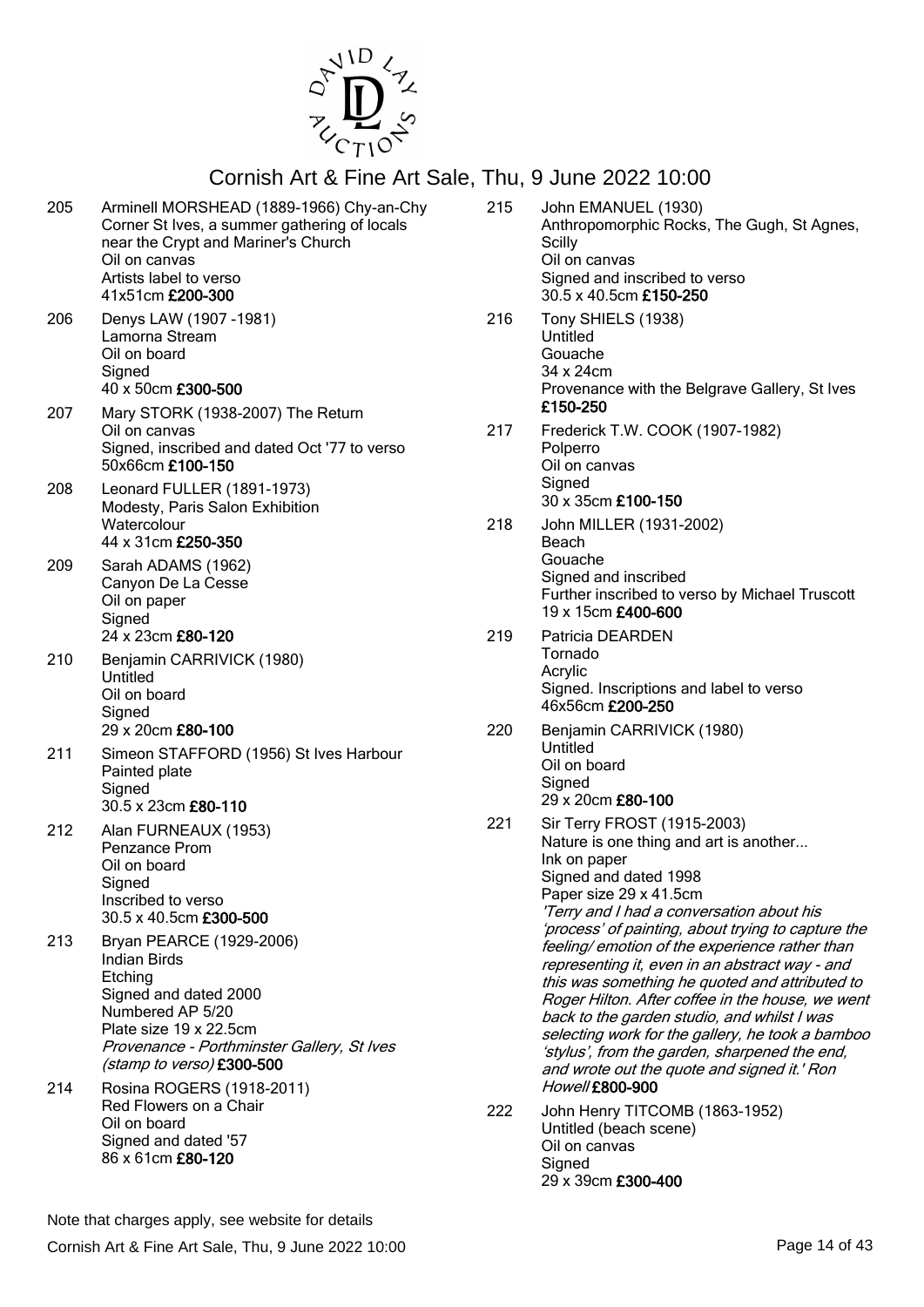

| 223 | Bob BOURNE (1931-2021)<br>Untitled (Farmhouse in a Cornish Landscape)<br>Oil on canvas<br>Signed<br>49 x 75cm £150-250                                                                                                                  |
|-----|-----------------------------------------------------------------------------------------------------------------------------------------------------------------------------------------------------------------------------------------|
| 224 | John EMANUEL (1930) Reclining Figure<br>Oil on board<br>Signed to mount<br>79x56cm £100-200                                                                                                                                             |
| 225 | Frederick James McNamara EVANS (1859-<br>c.1929)<br><b>Women Sewing</b><br>Watercolour<br>38 x 27cm £300-500                                                                                                                            |
| 226 | Stanhope Alexander FORBES (1857-1947) The<br>Wool Pack Inn<br>Print in colours<br>Signed in pencil<br>57x73cm £50-100                                                                                                                   |
| 227 | Janet LYNCH (1938)<br>Perhaps<br>Mixed media on paper<br>Signed and dated '20<br>49 x 53cm £250-350                                                                                                                                     |
| 228 | Arthur WHITE (1865-1953)<br>St Ives Harbour<br>Watercolour<br>Signed<br>35 x 52cm £200-300                                                                                                                                              |
| 229 | Terry FROST (1915-2003)<br>Arbole, Arbole (Tree, Tree)<br>Etching with hand colouring<br>Signed in pencil<br>Numbered 42/75<br>55.5 x 37.5cm<br>Together with the accompanying poem<br>From the Lorca Suite, 1989<br>Kemp 107£500-1,000 |
| 230 | John ARMSTRONG (1893-1973) Lone Sailor<br>Oil on card<br>Signed with initialls and dated '54<br>Image size 10x12.5cm card size 11.5x14cm<br>£200-400                                                                                    |
| 231 | Sean HAYDEN (1979)<br>St Michael's Mount, Summers Day<br>Oil on canvas<br>Signed<br>60 x 80 cm £250-350                                                                                                                                 |
| 232 | Colin Trevor JOHNSON (1942) Pines on the<br>Coast<br>Oil on board<br>Signed and dated 92<br>50x40cm £100-200                                                                                                                            |

| 233 | Rosina ROGERS (1918-2011)<br>Lady with a Baby<br>Oil on board<br>61 x 50cm £80-120                                                                                |
|-----|-------------------------------------------------------------------------------------------------------------------------------------------------------------------|
| 234 | Simeon STAFFORD (1956) St Michael's Mount<br>Oil on board<br>Signed<br>Drawing to verso<br>Further signed, inscribed and dated '16 to verso<br>30 x 30cm £300-400 |
| 235 | Samuel John LAMORNA-BIRCH (1869-1955)<br>Snowy Spring at Lamorna<br>Oil on board<br>Signed. Indistinctly inscribed to verso<br>30x37cm £4,500-5,500               |
| 236 | John WHITE (1851-1933) Riverside Path<br>Oil on canvas<br>Signed<br>50x30cm £300-400                                                                              |
| 237 | Frederick James McNamara EVANS (1859-<br>c.1929) An Old Fisherman<br>Watercolour<br>Signed<br>30x24cm £100-200                                                    |
| 238 | William BLACK (XX)<br>Winged Figures and Harbour<br>Ink and wash<br>Signed and dated '67<br>16 x 21cm £100-200                                                    |
| 239 | Eric WARD (1945)<br><b>Reclining Nude</b><br>Oil on board<br>Signed<br>28 x 38cm £80-120                                                                          |
| 240 | Newlyn School<br>A Young Lady Reading<br>Pencil drawing<br>33x27cm £100-150                                                                                       |
| 241 | Tony GILES (1925-1994)<br><b>Cornish Harbour</b><br>Oil on board<br>Signed<br>50 x 66cm £800-1,200                                                                |
| 242 | Myles OXENFORD (1977)<br>Evening Light Above River Fal<br>Oil on board<br>Signed, inscribed and dated '04 to verso<br>40 x 60cm £100-200                          |
| 243 | Eleanor HUGHES (1882-1959)<br>The Distant Farm<br>Watercolour<br>32 x 45cm £80-100                                                                                |

Note that charges apply, see website for details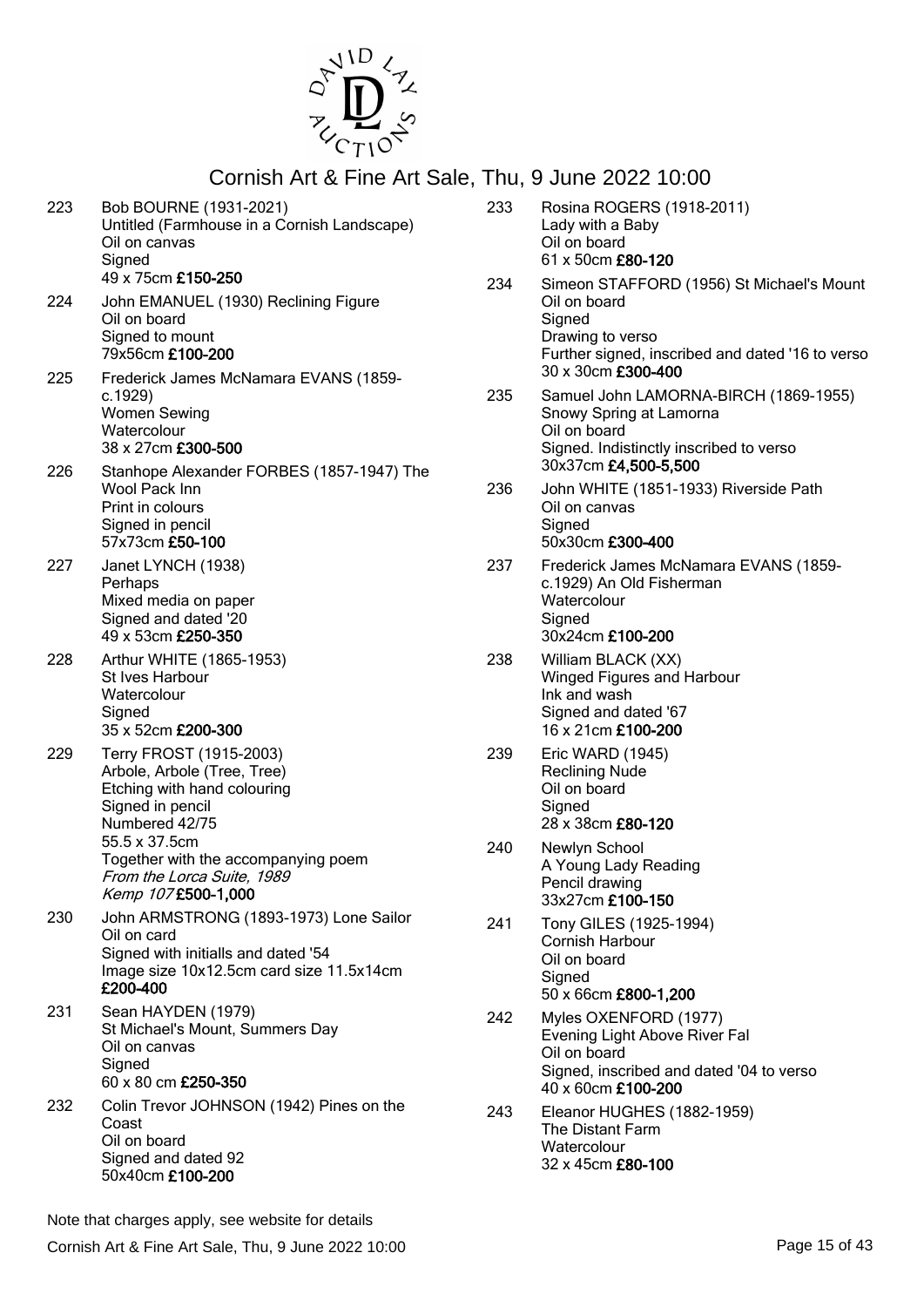

| 244 | Ernest OLIVER (XX-XXI)<br>'Mevagissey Trawlers'<br>Oil on board<br>Signed, undated<br>45 x 60cm £100-200                                              |
|-----|-------------------------------------------------------------------------------------------------------------------------------------------------------|
| 245 | Henrietta DUBREY (1966)<br><b>Yellow Stretch</b><br>Oil, crayon & collage on paper<br>Signed, inscribed and dated 2014 to verso<br>21 x 15cm £100-200 |
| 246 | Roy WALKER (1936-2001) Untitled<br>Mix3ed media with oil and collage<br>Facsimile and Peggy Walker signatures to verso                                |
|     | 22.5x35cm £200-300                                                                                                                                    |
| 247 | Lizzie BLACK (1964)<br>A View of Mounts Bay<br>Oil on canvas<br>Signed<br>25 x 30.5cm £100-200                                                        |
| 248 |                                                                                                                                                       |
|     | John EMANUEL (1930) Life Study<br>Charcoal<br>Signed<br>76x56cm £100-150                                                                              |
| 249 | Ken SYMONDS (1927-2010) Early Morning,<br>Galuzzo, Tuscany<br>Pastel<br>Signed. Further signed inscribed and dated                                    |
|     | 1989 to verso<br>45x63cm £100-200                                                                                                                     |
| 250 | Sir Terry FROST (1915-2003)<br>Untitled (Newlyn) (Kemp 145)<br>Embossed etching<br>Signed                                                             |
|     | Paper size 35 x 35.5cm                                                                                                                                |
|     | This rare print is aside from the edition of 20<br>printed in black by Hugh Stoneman                                                                  |
|     | 'We had been talking about colour, and white as                                                                                                       |
|     | a colour. In the garden studio I was going                                                                                                            |
|     | through the stack of prints and works on paper<br>when I came across two copies of this emboss -                                                      |
|     | Terry said that he had been intending to colour                                                                                                       |
|     | of collage on them, but after our discussion, he<br>thought he might leave them as 'pure' white.                                                      |
|     | After he agreed I could buy them, there was                                                                                                           |
|     | deliberation as to how to sign them - his usual                                                                                                       |
|     | black would have been too intrusive - he came<br>up with a brown pencil, signed and then                                                              |
|     | smudged the signature to reduce the                                                                                                                   |
|     | disturbance on the white. the other copy I sold.'<br>£300-400                                                                                         |

| 251 | Michael J. PRAED (1941) Misty Harbour<br>Oil on board<br>Signed. Inscribed to verso<br>30x45.5cm £200-400                                                                                                                                          |
|-----|----------------------------------------------------------------------------------------------------------------------------------------------------------------------------------------------------------------------------------------------------|
| 252 | Richard LANNOWE HALL (1951)<br>Off Fowey, Towards Roseland<br>Oil on board<br>Monogrammed<br>55 x 55cm £150-250                                                                                                                                    |
| 253 | Terry FROST (1915-2003) The Quay, St Ives<br>Photogravure and aquatint<br>Signed and dated 2003<br>42x13.5cm £200-400                                                                                                                              |
| 254 | Anthony FROST (1951)<br>Untitled<br>Mixed media on board<br>Signed and dated 1994.<br>14 x 11cm £120-150                                                                                                                                           |
| 255 | Jeremy LE GRICE (1936-2012)<br>Water Boatman, St Ives<br>Oil on board<br>Signed, inscribed and dated March '88 to verso<br>Further oil study to verso inscribed 'student<br>painting on reverse'<br>25.5 x 30.5cm £300-500                         |
| 256 | Guy WORSDELL (1908-1978)<br>Calm Indoors<br>Woodcut<br>Signed, inscribed and dated 1973<br>Numbered 40/50<br>13 x 19cm £100-150                                                                                                                    |
| 257 | Michael O'DONNELL (1946)<br>Drawing<br>Pencil<br>Signed and dated 1999<br>Inscribed to verso 'Dedicated to Brean & Doreen<br>O'Casey. My dear friends: Michael O'Donnell<br>Christmas 2002 Cornwall. Drawing Four<br>Quatets'.<br>75x56cm £100-200 |
| 258 | Trevor BELL (1930-2017 Clamp Image with<br>black, 1982<br>Lithograph<br>Signed and dated '82                                                                                                                                                       |

Paper size 57 x 76cm £300-500 259 Alice MUMFORD (1965) Green Jug in the Window with Rural Landscape beyond Oil on board Signed to the verso 19cm x 14cm £200-400

Numbered 28/30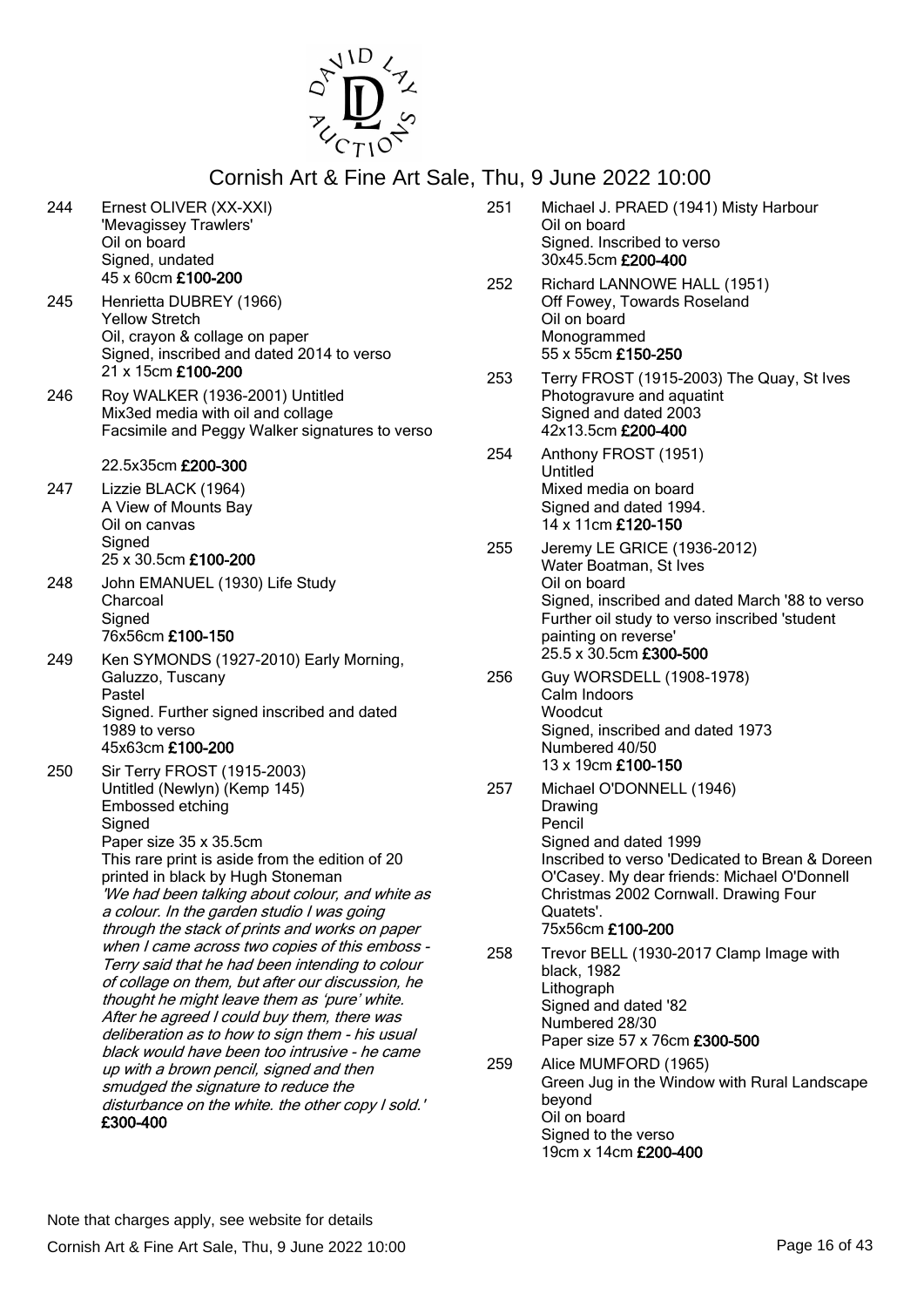

260 Paul STEPHENS (b.1957) Sennen, Towards Twilight Oil on board **Signed** 

### 40x50cm £100-150

- 261 Ernest Borough JOHNSON (1866-1949) Portrait of a Lady in Pink by a Harbour View **Window Watercolour Signed** 45 x 35cm £100-150
- 267 Bernard NINNES (1899-1971) St Ives Harbour Oil on canvas **Signed** 50 x 60cm £400-800
- 268 Daphne MCCLURE (1930) 'Madonna of The Rocks (Beach Series)' Oil on canvas Signed. 37 x 47cm £200-300
- 269 Sean HAYDEN (1979) Mousehole Harbour Oil on canvas Signed Inscribed and dated 2010 to verso 60x90cm £100-200
- 270 Sir Terry FROST (1915-2003) The Moon Rising Lithograph Signed, dated '89 and inscribed 'For P+P' 28 x 19cm A framed prospectus for the portfolio 'Eleven' Poems by Frederico Garcia Lorca Illustrated with Eleven Etchings by Terry Frost' £200-400

271 Joyce TURNER (1920-2020) Yin Yang Oil on board **Signed** 49 x 59cm

> Joyce Turner was an abstract artist who painted up until her death two years ago, at the age of 100. Her earliest artistic discipline came from the intricate drawings required of her as an Admiralty illustrator during WW2. After the war, her work evolved into abstraction and she studied further at the City Institute in London. She had a number of exhibitions, including a major retrospective at Guildford House Gallery in Surrey, one-woman shows in Manchester and Leatherhead, a shared show at the Metropole Arts Centre in Folkestone, and participation in London exhibitions at the Barbican, Conway Hall and Guildhall Gallery. She was also invited to exhibit 24 works on the Saatchi online gallery. Blindness was her greatest dread, and as she became older glaucoma affected her vision. Life without colour would have been unbearable. All profits from her paintings will therefore be donated to charities helping people with impaired sight. £100-200

- 272 Arthur Wilde PARSONS (1854-1931) Shipping in Carrick Roads **Watercolour** Signed and dated '94, labels to verso 25x35cm £400-600
- 273 Jack PENDER (1918-1998) Fisherman With Net

Oil on board Signed and to verso further signed and inscribed

### 30x25cm £300-500

- 274 John HARVEY (1935) The Inlet Oil on board Artists stamp to verso 21 x 38cm £80-120
- 275 Fred YATES (1922-2008) 'Paintings' The Old Lifeboat Station, Sennen A painted rudder Height 152cm Fred painted this for his good friend and agent Pamela Coxon, owner of the Round House Gallery, Sennen. £500-1,000
- 276 Gordon ARNOLD (XX) View Over Hayle from the Plantation **Watercolour** Signed 38 x 55cm £50-100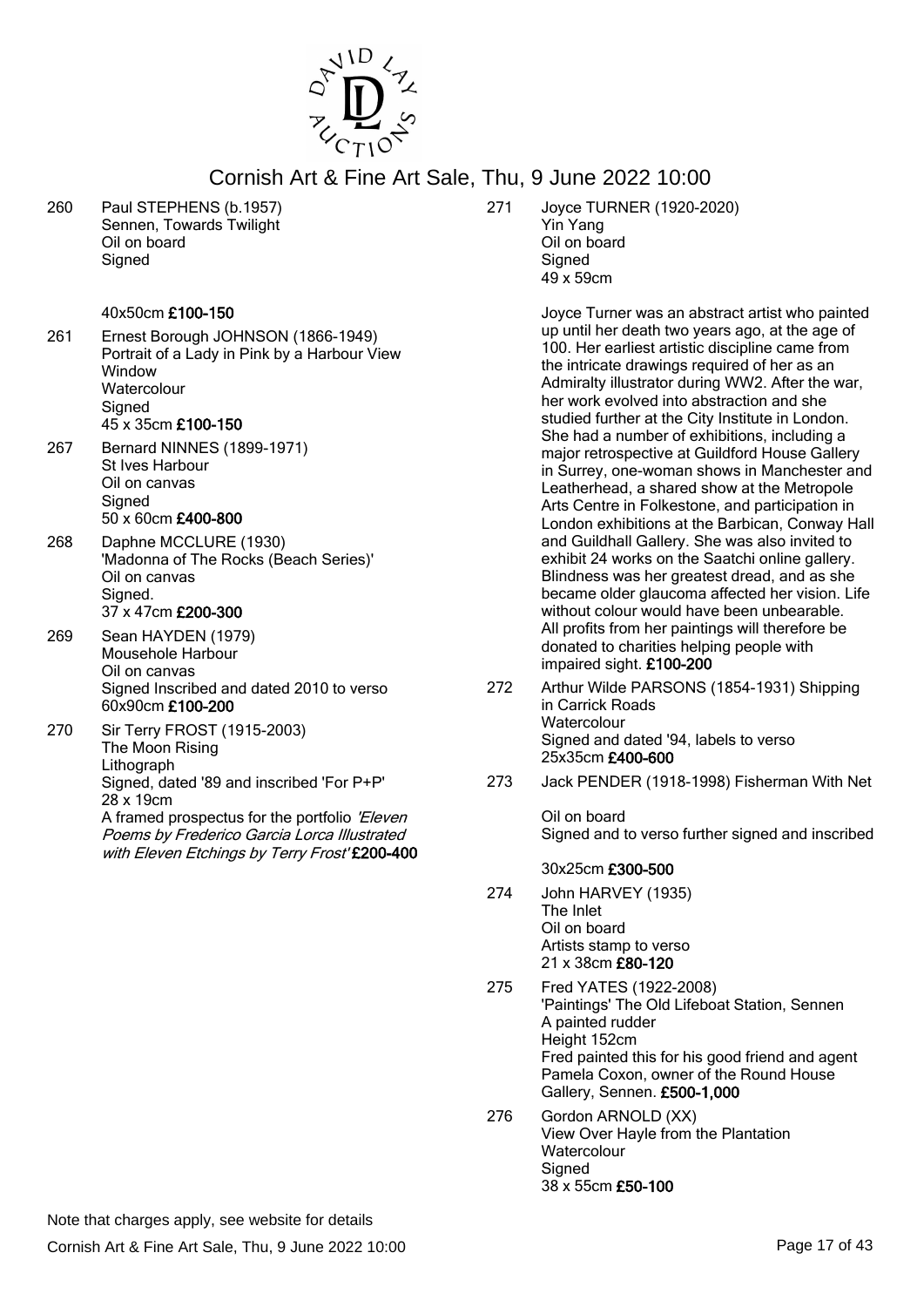

| 277 | Bryan PEARCE (1929-2006)<br>The Tanker<br>Pencil<br>Signed<br>24.5x34cm £200-300                                                                                                                                   |
|-----|--------------------------------------------------------------------------------------------------------------------------------------------------------------------------------------------------------------------|
| 278 | Colin ORCHARD (1935)<br>Two blondes and a gentleman wearing a fedora<br>Oil on board<br>Signed to the verso<br>14cm x 21cm £100-200                                                                                |
| 279 | Edward Richard TAYLOR (1838-1911)<br>Clovelly<br>Oil on canvas<br>Signed and dated 1880<br>56 x 76cm<br>Sold at Sotheby's December 1994 £800-1,200                                                                 |
| 280 | John Noble BARLOW (1861-1917)<br><b>Spring Morning</b><br>Oil on canvas<br>Signed<br>Further signed and inscribed to verso<br>50 x 61cm £400-800                                                                   |
| 281 | Nicola BEALING (1963)<br>The Carver of Wooden Fish (And His Daughter)<br>Oil on paper<br>Initialled<br>Artist's label to verso dated 1995<br>100 x 130cm £800-1,200                                                |
| 282 | Simeon STAFFORD (1956) Piccadilly, London<br>Oil on canvas<br>Signed<br>Drawing to verso<br>Further signed, inscribed and dated to verso<br>30 x 20cm £300-400                                                     |
| 283 | Samuel John Lamorna BIRCH (1869-1955)<br>In The West, Cornish Landscape<br>Watercolour<br>Signed<br>Further signed and inscribed 'In The West' to<br>verso<br>53 x 70cm £1,500-2,000                               |
| 284 | Charles Edward II BRITTAN (1870-1949)<br>Gurnards Head<br>Watercolour<br>Signed<br>35x53cm £100-200                                                                                                                |
| 285 | Sir Terry FROST (1915-2003)<br><b>Black and Red Dish</b><br>Facsimile signature to base<br>Numbered 29/50<br>Impressed Haxby Made in England seal<br>Diameter 33.5cm<br>Provenance - gifted by the artist £150-250 |

50x100cm £500-1,000 287 Nick WILKINSON (XX-XXI) Mallard Marazion Marsh Oil on canvas Signed and dated '22 50x90 £400-600 288 Joan GILLCHREST (1918-2008) Tea at The Vicarage Oil on board Monogramed 46x66cm £1,500-2,500 289 Jim WHITLOCK (1944) Early Cherry Blossom - Nepal Oil on canvas Signed and dated '20 Artist's label to verso 59 x 79cm £80-120 290 Anthony FROST (1951) Yellow Jazz Mixed media Signed, inscribed and dated 2013 to verso 15.5 x 21cm £100-200 291 PONCKLE (1934-2012) St Ives Interior **Watercolour** Signed and dated '91 78x59cm £100-200 292 John AMBROSE (1931-2010) St Ives Oil on board **Signed** 50x75cm £500-700 293 Sarah ADAMS (1962) Vines in Autumn: East of Azille Oil on canvas Signed and dated 2001 50.5 x 60.5cm £200-400 294 Robin LEONARD (1960) Untitled (Coastal scene) Acrylic on board **Signed** 58 x 123cm £200-300 295 George D. CALLOW (act.1858-1873) Mounts Bay Oil on canvas Signed 25x45cm £150-200 296 Judith YARROW (XX-XXI) From Cader towards Towyn Mixed media with collage Stour Gallery label to verso 22x89cm £50-100

286 Nancy BAILEY (1913-2012) Bedruthan Steps

Oil on canvas **Signed**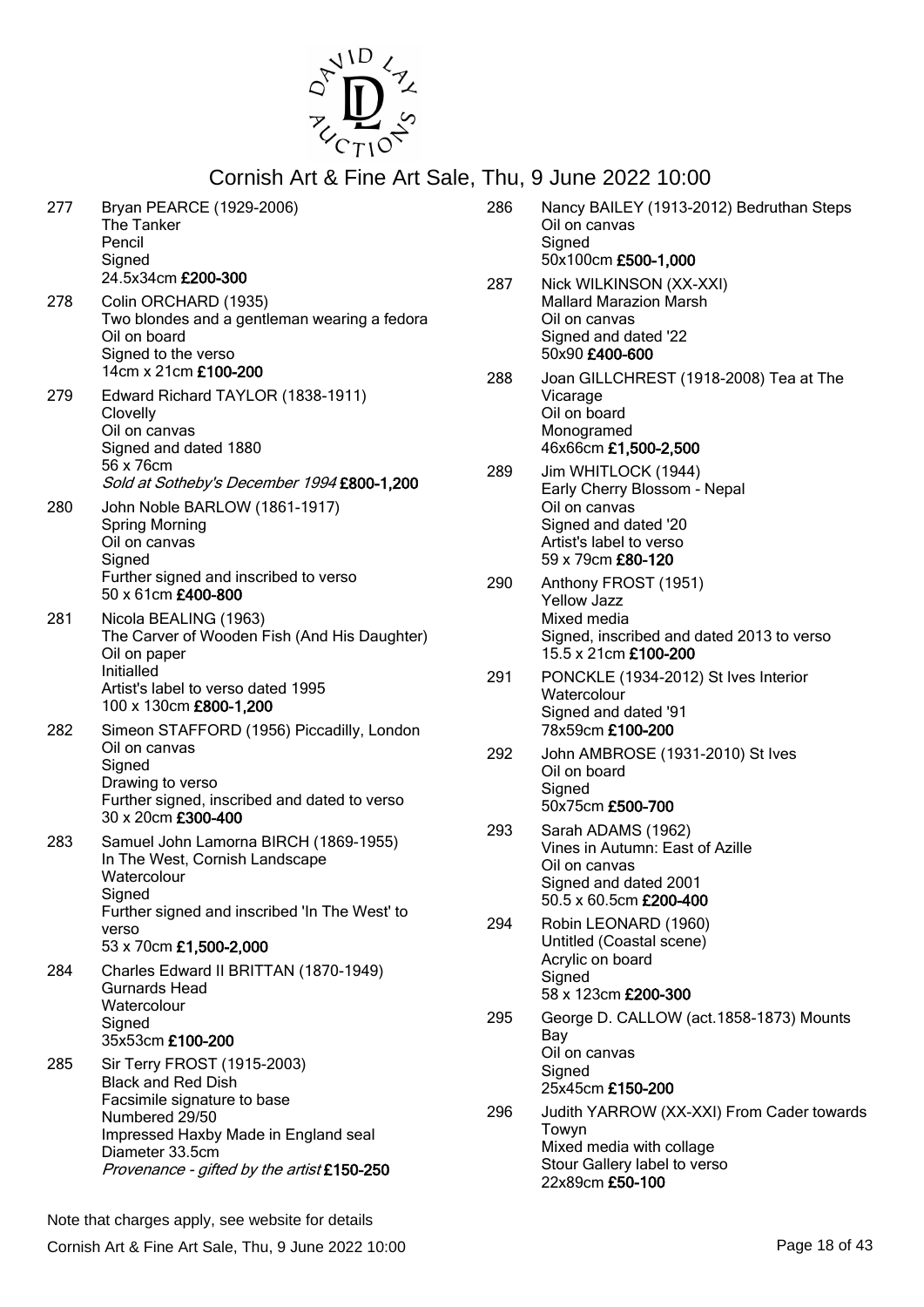

| 297 | Henry Charles WILKIE (1864 - ??)<br>Portrait of Johanna Symons of Newlyn, 1919<br>Oil on canvas<br>Labels to verso<br>45 x 35cm £150-200<br>Edith BARROW (?-1930) | 308 | Simeon STAFFORD (1956) Marazion, Cornwall<br>Oil on canvas<br>Signed<br>Further drawing to verso<br>Further signed, inscribed and dated '17 to verso<br>60 x 80cm £600-800 |
|-----|-------------------------------------------------------------------------------------------------------------------------------------------------------------------|-----|----------------------------------------------------------------------------------------------------------------------------------------------------------------------------|
| 298 | Polperro<br>Oil on canvas<br>Signed<br>34 x 50 cm £200-300                                                                                                        | 309 | Leon DAVIES (1947)<br>Beach Path Maenporth, Falmouth 2<br>Oil on board<br>Monogrammed and dated 2021                                                                       |
| 299 | Michael J. STRANG (1942)<br>Above Porthmeor, St Ives (Tate Project)<br>Oil on board<br>Signed, inscribed and dated '95 to verso                                   | 310 | Signed and inscribed to verso<br>32 x 38.5cm £250-350<br>Stanley Horace GARDINER (1887-1952)<br>Lamorna Stream                                                             |
| 300 | 10 x 19.5cm £80-120<br>Julian DYSON (1936-2003) Dancing "2.00"<br>Oil on board                                                                                    | 311 | Oil on board<br>33x40cm £400-600<br>Garstin COX (1892-1933)                                                                                                                |
| 301 | 56x40.5cm £200-300<br>Tony SHIELS (1938)<br>Golf at St Pirans<br>Mixed media                                                                                      |     | Pentreath Beach, Lizard<br>Oil on canvas<br>Signed<br>50 x 60cm £500-800                                                                                                   |
| 302 | Signed, inscribed and dated '83<br>53 x 40cm £300-500<br>Daphne MCCLURE (1930) Two Boats<br>Oil on board                                                          | 312 | Sandra BLOW (1925-2006)<br>Transparency (2004)<br>Screenprint and collage<br>Signed and numbered 126/130                                                                   |
| 303 | Signed<br>25.5x30.5cm £400-600<br>Paul WADSWORTH (1964)                                                                                                           |     | Image size 51 x 53cm<br>Provenance - Market House Gallery, Marazion<br>(stamp to verso) £400-800                                                                           |
|     | Coast<br>Oil on canvas laid on panel<br>Signed with initials<br>83x138cm £200-400                                                                                 | 313 | Julian DYSON (1936-2003)<br>Head and shoulder portrait<br>Mixed media<br>Signed and dated 08/02<br>41 x 41cm £100-200                                                      |
| 304 | John Henry TITCOMB (1863-1953)<br>'Cows Before Wells Cathedral'<br>Oil on canvas<br>Signed.<br>50 x 59cm £100-200                                                 | 314 | Leon DAVIES (1947)<br>Moonlight Night, The Quay Falmouth<br>Oil on board<br>Monogrammed and dated 2020                                                                     |
| 305 | Jorge LEWINSKI (1921-2008) Royal Academy<br>of Arts Poster 2004<br>77x51cm £30-40                                                                                 | 315 | Signed, inscribed and dated to verso<br>20.5 x 26cm £200-300<br>Ian DUNLOP (1945)                                                                                          |
| 306 | Kathie LANCASTER<br>Icon                                                                                                                                          |     | Mousehole and Sea<br>Oil on paper                                                                                                                                          |
|     | Mixed media with collage<br>Signed and dated 1989, further signed and<br>dated to verso<br>28x25cm £50-100                                                        | 316 | Signed, signed and inscribed to verso £150-250<br>William BLACK (XX)<br>Still Life at Eight<br>Ink and wash                                                                |
| 307 | Roy RAY (1936 - 2021)<br>'Blue Line' & 'Black Squares'<br>Two mixed media works                                                                                   |     | Signed and dated '64<br>12 x 17cm £100-200                                                                                                                                 |
|     | Each signed and dated 2007 to verso<br>Each 13 x 13cm £50-100                                                                                                     | 317 | Roy RAY (1936-2021)<br>March 5: Etude<br>Mixed media<br>Signed, titled and dated 1998 to the verso<br>14cm x 14cm £50-100                                                  |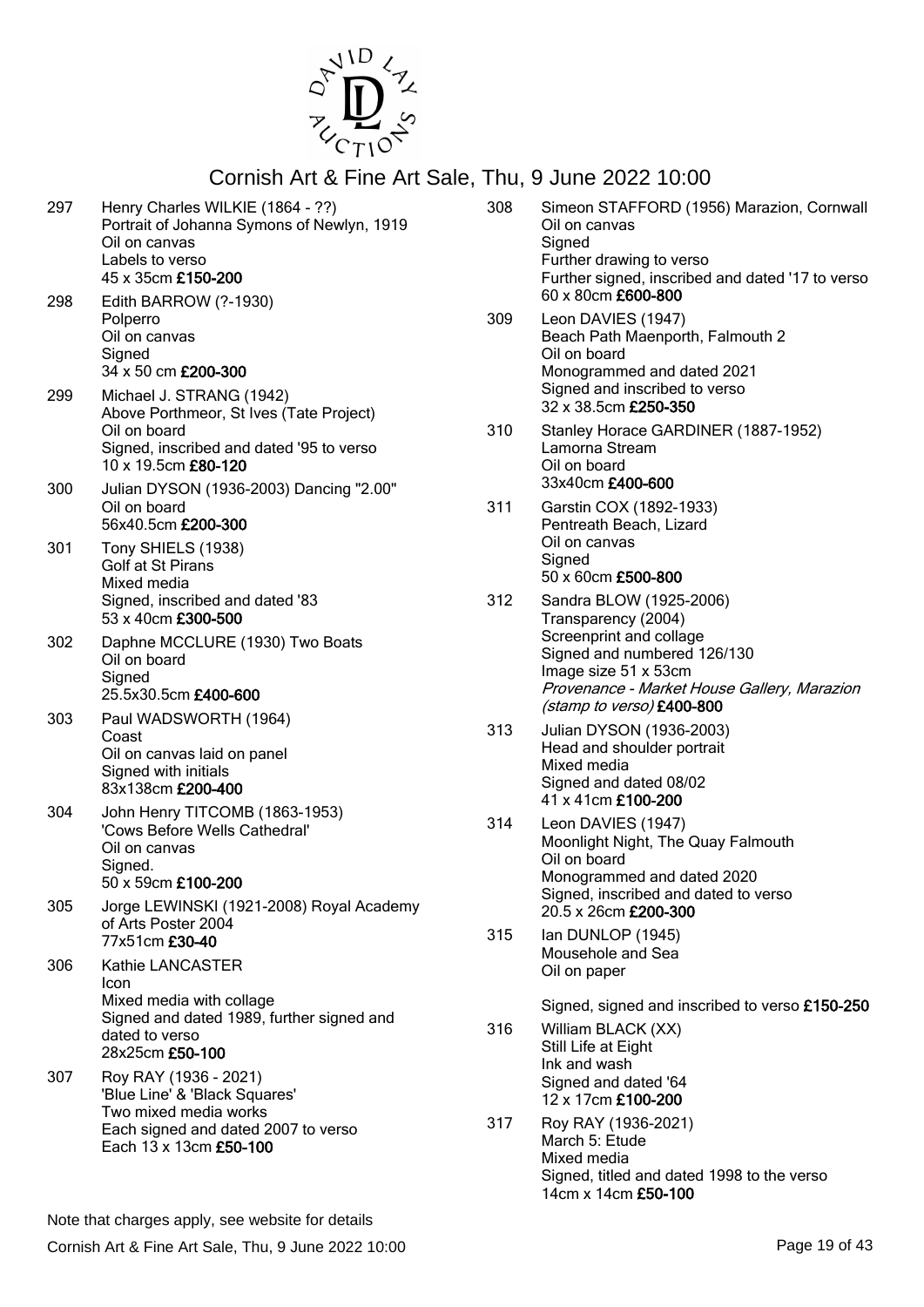

| 318 | Sir Terry FROST (1915-2003)<br>Green Jack<br>Aquatint<br>Signed, inscribed and dated '00<br>Numbered 11/25<br>Plate size 40 x 21.5cm £400-800                               |
|-----|-----------------------------------------------------------------------------------------------------------------------------------------------------------------------------|
| 319 | Fred YATES (1922-2008) Northern Folk, St Ives<br>2<br>Oil on canvas<br>Signed<br>76x101.5cm £2,000-3,000                                                                    |
| 320 | Fred YATES (1922-2008)<br>Untitled<br>Oil on canvas<br>Signed<br>33 x 46cm                                                                                                  |
| 321 | Purchased at Marazion Gallery £1,200-1,800<br>John AMBROSE (1931-2010)<br>Outside The Sloop Inn, St Ives<br>Oil on canvas<br>Signed and dated '82<br>61 x 91cm £1,000-1,500 |
| 322 | Colin T JOHNSON (1942)<br>Divided Shapes by the Sea<br>Oil and collage tondo relief<br>Signed and dated 2006, artist's label to verso<br>61cm diameter £250-350             |
| 323 | Jorge LEWINSKI (1921-2008) Photograph of<br>Terry Frost (1974) Signed<br>Ed. 3 / 50 53 x 43 cm £300-400                                                                     |
| 324 | William BLACK (XX)<br>Boats in a Harbour<br>Ink and wash<br>Signed and dated '69<br>12 x 19cm £100-200                                                                      |
| 325 | Kathie LANCASTER<br>Gemstones<br>Mixed media with collage<br>Signed and dated 1989, further signed and<br>dated to verso<br>35x22cm £50-100                                 |
| 326 | A. E. Hope JOSEPH (act. 1907-1936)<br><b>Coastal View</b><br>Oil on board<br>Signed<br>24 x 30cm £300-500                                                                   |
| 327 | Naomi FREARS (1963)<br>Somewhere Else<br>Mixed media on canvas<br>Signed to verso<br>61 x 61cm £100-200                                                                     |

328 Peter DAVIES (Author) Godrevy Lighthouse Oil on board Signed, inscribed and dated 2001 to verso 34 x 31cm £150-250 329 Mary REMINGTON (1910-2003) Calm Torbay Oil on panel Signed. Gallery label to verso 24x29cm £150-250 330 Nick WILKINSON (XX-XXI) Looking Out One Midsummers Day Oil on canvas Signed and inscribed to verso 102x101cm £400-600 331 Gertrude STARINK (XX) Harbour Lines IV Gouache Typed label dated 1992 to verso 16x23cm £50-100 332 Patricia DEARDEN Faces and Masks Acrylic Label to verso 50x40cm £50-100 333 John MILLER (1931-2002) Tresco Pine Trees Oil on canvas Signed, inscribed and dated 1995 to verso 44x44cm £400-600 334 William BLACK (XX) Boat and Shoal of Fish Ink and wash Signed and dated '64 21 x 14cm £100-200 335 PONCKLE (1934-2012) Girl with a Cat **Watercolour** Signed and dated '92 56x37cm £50-100 336 1: Pat ALGAR (1939-2013) 'Blue Still Life' Oil on board Signed and inscribed. 30 x 35cm £100-200 337 Graham RICH (1945) Running Before a Storm Marine paint on salvaged wood Gordon Hepworth Gallery label to verso, inscribed and dated '94

338 Anthony FROST (1951) Shimmer Fade Oil on canvas with collage Signed, inscribed and dated '98 to verso 61x61cm £400-800

6.5 x 20cm (irregular) £200-400

Note that charges apply, see website for details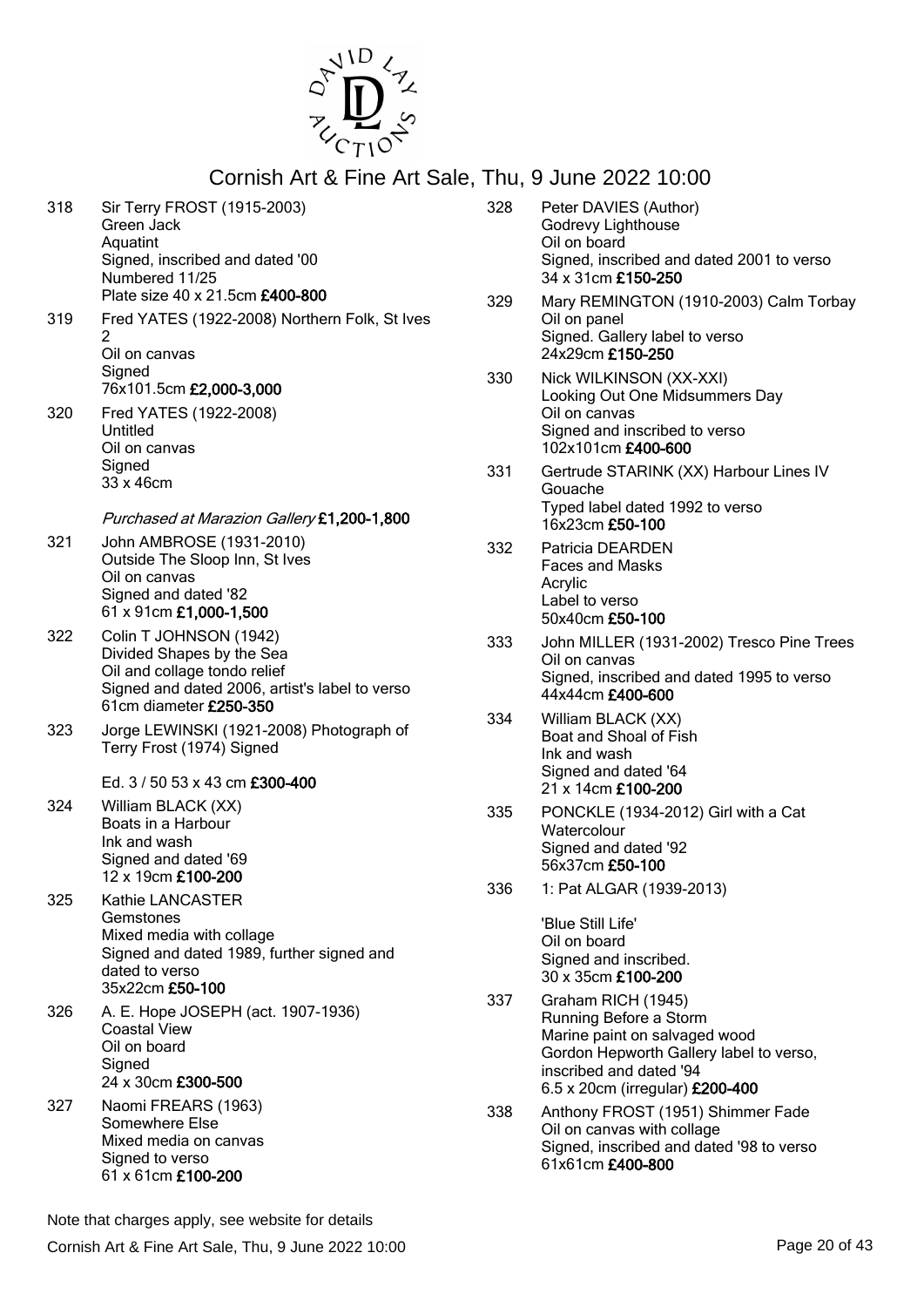

| 339 | Bernard Howell LEACH (1887-1979)<br>Black Jar, 1973-4<br>Lithograph<br>Signed in pencil<br>Numbered 29/100<br>Image size 48 x 41cm<br>Paper size 77 x 57cm<br>Published and printed at Curwen Studio,<br>London £300-500 |
|-----|--------------------------------------------------------------------------------------------------------------------------------------------------------------------------------------------------------------------------|
| 340 | Frances Tysoe SMITH (1853-1927) St Ives<br>Harbour<br>Oil on board<br>Signed<br>24x35cm £150-200                                                                                                                         |
| 341 | Garstin COX (1892-1933) Moonrise, Kynance,<br>Cornwall<br>Oil on canvas<br>Signed. Inscribed to verso<br>70x90cm £300-500                                                                                                |
| 342 | lain ROBERTSON (1955)<br>'Porthmeor No 2'<br>Oil and collage<br>Signed and dated 2000.<br>58 x 19cm £300-500                                                                                                             |
| 343 | Eric WARD (1945)<br>Crypt Gallery the golden age of St Ives Art<br>(featuring Ralph Todd boats)<br>Oil on board<br>Signed<br>24 x 28cm £100-200                                                                          |
| 344 | Herbert TRUMAN (1883-1957)<br>'Seagulls at St Ives'<br>Oil on canvas<br>Signed.<br>39x 49cm £500-800                                                                                                                     |
| 345 | Cuthbert CROSSLEY (1883-1960) St Ives, Low<br>Tide<br>Watercolour<br>Signed<br>30x48cm £250-350                                                                                                                          |
| 346 | Denys LAW (1907-1981)<br>The Dorset Coast<br>Oil on board<br>Signed<br>Artist's label to verso<br>41 x 50cm £150-250                                                                                                     |
| 347 | Bob BOURNE (1931-2021)<br>'Green Van'<br>Oil on canvas<br>49 x 49cm £100-200                                                                                                                                             |

|     | THU, 9 JUNE ZUZZ TU.UU                                                                                                                                                          |
|-----|---------------------------------------------------------------------------------------------------------------------------------------------------------------------------------|
| 348 | <b>Bernard NINNES (1899-1971)</b><br>Summer Evening, The Island, St Ives<br>Oil on canvas<br>Signed<br>Various labels to verso<br>50 x 60cm £350-450                            |
| 349 | John Noble BARLOW (1861-1917)<br>'The Helford River At Gweek'<br>Oil on canvas<br>Signed and dated 1904<br>25 x 34cm £200-300                                                   |
| 350 | Steve SLIMM (1953) Untitled<br>Oil on canvas<br>Signed<br>91x121cm £200-300                                                                                                     |
| 351 | PONCKLE (1934-2012) Portrait<br>Oil on canvas<br>Signed and dated '92<br>75x50cm £50-100                                                                                        |
| 352 | Rosina ROGERS (1918-2011)<br>Kittiwake in the Landscape<br>Oil on canvas<br>Inscribed to verso<br>50 x 60cm £80-120                                                             |
| 353 | Gill WATKISS (1938)<br>Watching the Storm, Cape Cornwall<br>Oil on canvas<br>Signed and dated 2016<br>Further signed, inscribed and dated label verso<br>62 x 75cm £2,000-4,000 |
| 354 | Terry FROST (1915-2003) Three printed cards<br>Each signed, two have a drawing. £30-50                                                                                          |
| 355 | Frederick James McNamara EVANS (1859-<br>c.1929)<br>Daydreaming<br>Watercolour<br>Signed<br>31 x 24cm £150-250                                                                  |
| 356 | David PEARCE (1963) Untitled<br>Oil on canvas<br>Inscribed to verso<br>30x40.5cm £400-500                                                                                       |
| 357 | William BLACK<br><b>Light Through Dark Forms</b><br>Gouache<br>Signed, inscribed and dated '68<br>48 x 67cm £600-800                                                            |
| 358 | David Ralph SIMPSON (1963)<br>Wine Glass<br>Oil on board<br>Signed and dated '98<br>17 x 17cm £100-150                                                                          |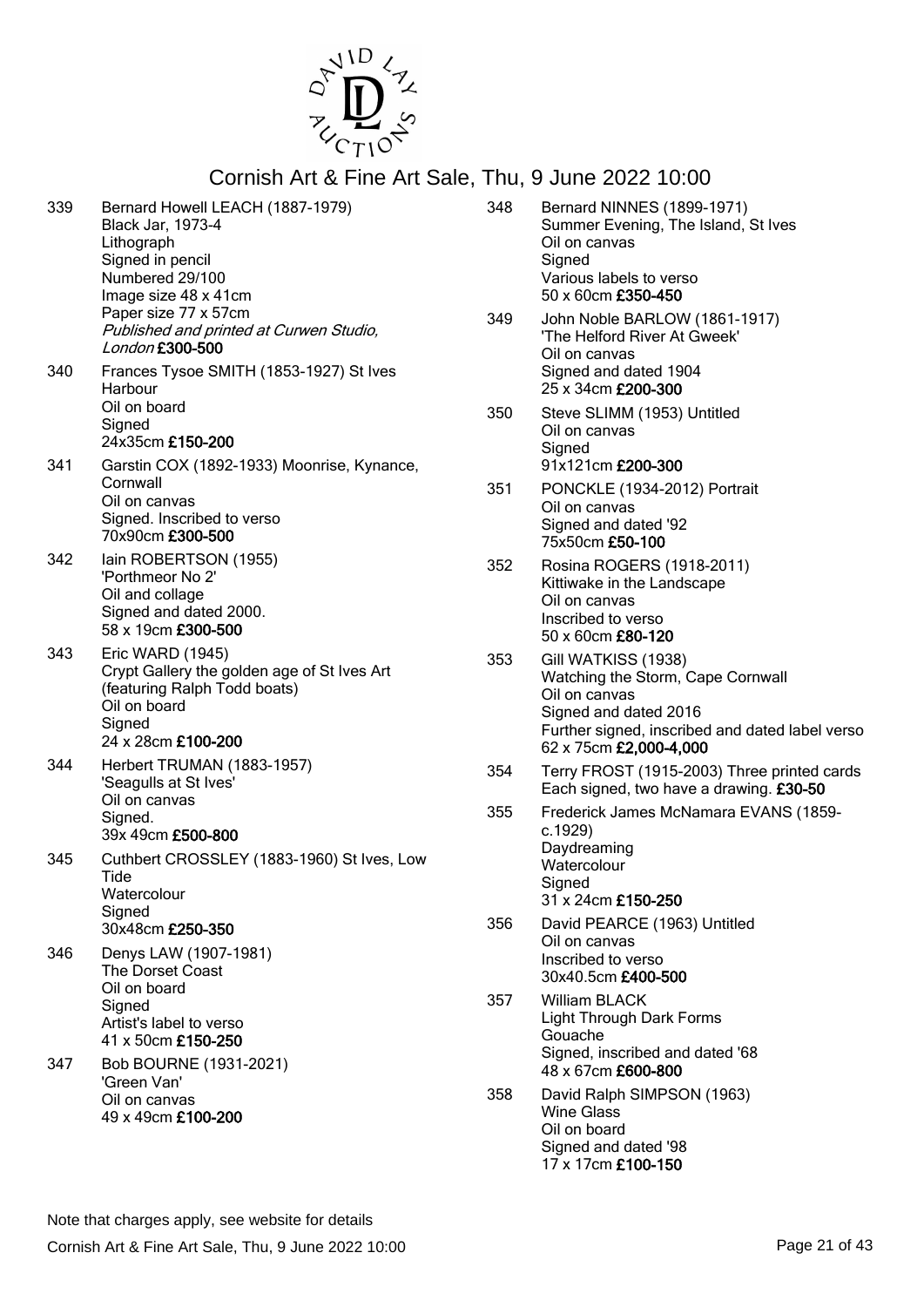

| 359        | William John WAINWRIGHT (1855-1931) The<br>Pilot<br>Watercolour<br>Signed<br>39x27cm £500-800                                                            | 370 | Steve SLIMM (1953)<br>Untitled<br>Oil on canvas<br>Signed<br>61x91cm £100-200                                                            |
|------------|----------------------------------------------------------------------------------------------------------------------------------------------------------|-----|------------------------------------------------------------------------------------------------------------------------------------------|
| 360<br>361 | Terry FROST (1915-2003) Two mugs and<br>another by Anthony Frost £100-200<br>Paul WESTAWAY (1962)                                                        | 371 | Anthony FROST (1951) Acrylic<br>Christmas card<br>Inscribed and dated '00 to verso<br>10x6.5cm £50-80                                    |
| 362        | Three abstract works £80-120<br>John HARVEY (1935)<br>At the Beach<br>Oil on board<br>Inscribed and with artists stamp to verso                          | 372 | Joan RILEY (1920)<br>Motherhood<br>Oil on canvas<br>54 x 40cm £200-300                                                                   |
| 363        | 23 x 34cm £150-200<br>John EMANUEL (1930) Torso<br>Mixed media                                                                                           | 373 | Sean HAYDEN (1979)<br>Porthleven                                                                                                         |
| 364        | 53x61cm £200-300<br>Eleanor HUGHES (1882-1959)                                                                                                           |     | Oil on canvas<br>Signed Inscribed and dated 2010 to verso<br>60x90cm £100-200                                                            |
|            | Untitled<br>Watercolour<br>Signed<br>39 x 32cm £80-100                                                                                                   | 374 | Michael J. PRAED (1941) Harbour Verticles<br>No.3<br>Oil on canvas<br>Signed                                                             |
| 365        | Sandra BLOW (1925-2006)<br><b>Rilievo (2005)</b>                                                                                                         |     | 92 x 61cm £300-500                                                                                                                       |
|            | Screenprint and collage<br>Signed artists proof<br>Image size 51 x 51cm<br>Paper size 71 x 66cm<br>Provenance - Sandra Blow Estate, St Ives              | 375 | William Teulon Blandford FLETCHER (1858-<br>1936) The Villiage Shop<br>Oil on canvas<br>Signed<br>37x30cm £3,000-5,000                   |
| 366        | (embossed seal bottom right) £800-1,200<br>William BLACK (XX)<br><b>Mountains and Lake</b><br>Ink and wash<br>Signed and dated '68<br>13 x 19cm £100-200 | 376 | Daphne MCCLURE (1930)<br><b>Limpet Rocks</b><br>Mixed media<br>Signed<br>Further signed and inscribed to verso<br>22.5 x 51.5cm £150-250 |
| 367        | John SHAPLAND (1865-1929) The Cornish<br>Coast<br>Watercolour<br>Signed                                                                                  | 377 | John EMANUEL (1930) Laura<br>Mixed media<br>Signed<br>49.5 x 35cm £150-250                                                               |
| 368        | 50x76cm £50-100<br>Frederick James McNamara EVANS (1859-                                                                                                 | 378 | Julian DYSON (1936-2003) James and My Baby                                                                                               |
|            | c.1929) Newlyn Portrait<br>Watercolour                                                                                                                   |     | Two monoprints<br>Each 40x28cm £50-100                                                                                                   |
|            | Signed<br>19.5 x 14cm £50-100                                                                                                                            | 379 | Ian DUNLOP (1945)<br>St Ives Harbour and Beach                                                                                           |
| 369        | Leonard RICHMOND (1889-1965)<br>'St Ives'<br>Oil on canvas                                                                                               |     | Oil on paper<br>Signed, signed and inscribed to verso                                                                                    |
|            | Signed.<br>39 x 49cm £800-1,200                                                                                                                          |     | 23x29cm £100-200                                                                                                                         |
|            |                                                                                                                                                          |     |                                                                                                                                          |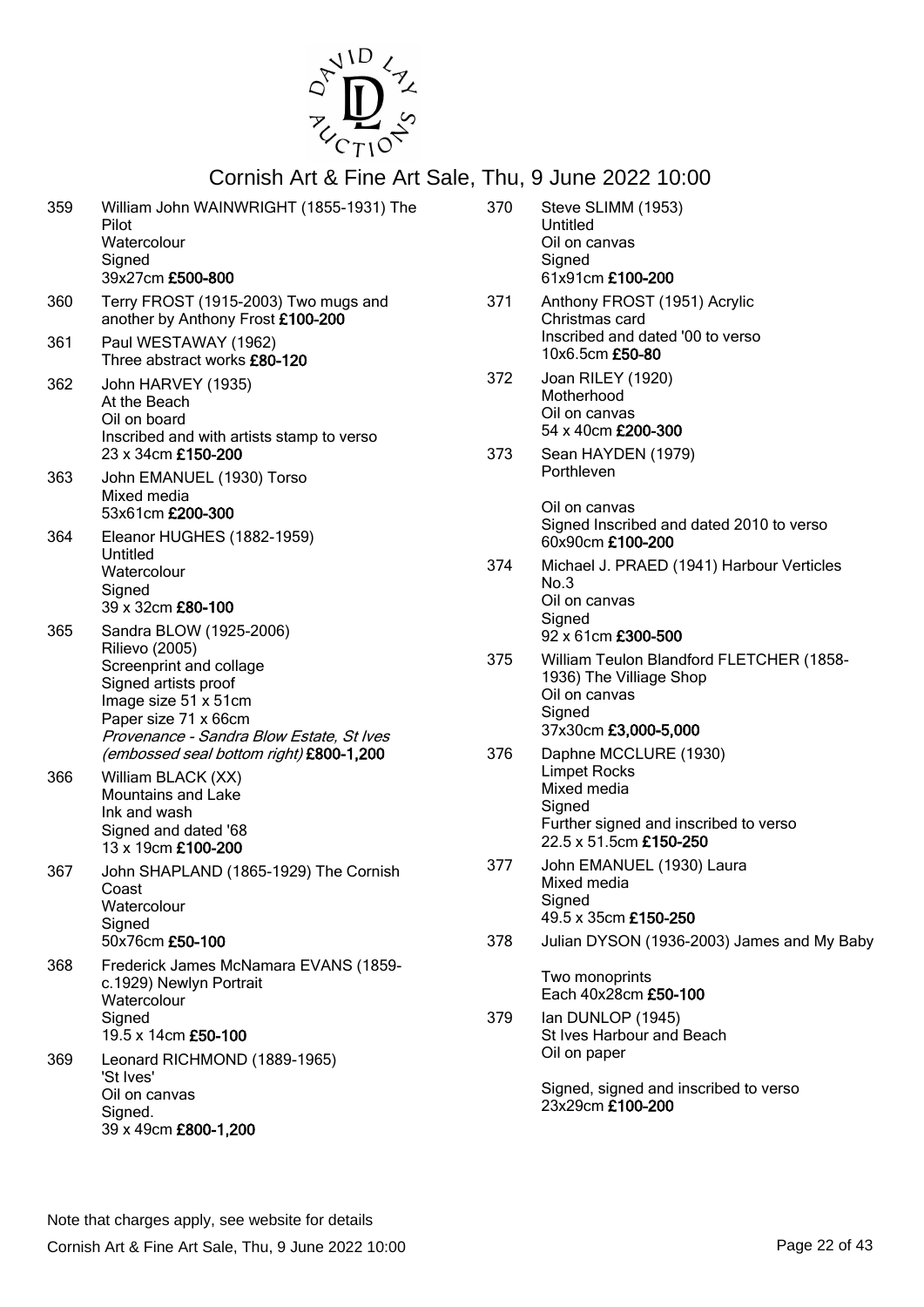

- 380 Shirley FOOTE (XX-XXI) 'Landscape with fall Trees' & 'Cape Cornwall, Evening' Two mixed media works Each signed and inscribed to verso Each 15.5 x 20.5cm £50-100 381 B Pauline HEWITT (1873-1956)
- Catalonia, Cadaques? Oil on board Signed and inscribed to verso 37 x 43cm £800-1,200
- 382 Nicola BEALING (1963) The Collection Oil on board Initialled Inscribed artist's label to verso dated 1997 Cadogan Contemporary label to verso 101 x 82cm £500-800
- 383 Seb WEST (1968) Godrevy from Basset's Cove Mixed media on canvas **Signed** 111 x 142cm Seb West is a St Ives born artist and paints from his Nancledra studio where this oil was purchased in 2011 £500-800
- 384 Daphne McCLURE (1930) The Ship Inn Porthleven Ink and watercolour Signed, further signed verso 29 x 40cm £300-500
- 385 Simeon STAFFORD (1956) Playing in the Street

Oil on board Signed and dated 05 36x52cm £300-500

- 386 Thomas HART (1830-1916) Lion Rock **Watercolour** Signed and dated 1871 34 x 51cm £80-100
- 387 Tony GILES (1925-1994) Viaduct Chasewater Charcoal Signed, inscribed and dated 24.8.84 53 x 65cm £300-500
- 388 John Noble BARLOW (1861-1917) Lamorna Valley Oil on canvas **Signed** Further signed, inscribed and dated 1909 35 x 45cm £200-400
- 389 Evelyn BISHOP (XIX-XX) Lands End Gouache Signed and inscribed 28 x 45cm £50-80 390 William BLACK (XX) Tripod Ink and wash Signed and dated '63 25 x 19cm £150-250 391 Sir Terry FROST (1915-2003) Red, Yellow and Black (Kemp 169) Lithograph Signed and numbered 36/50 Paper size 76 x 53cm £500-1,000 392 John HARVEY (1935) Untitled (Pond Scene) Oil on board Signed 23 x 32cm £150-250 393 Arthur WHITE (1865-1953) 'St Ives' & 'Gwithian Churchtown' Oil on board Each signed 20 x 30cm £300-400 394 Ernest Oliver (XX-XXI) 'Three Punts' Oil on board Signed, undated 23 x 32cm £50-100 395 Andrew WADDINGTON (1960) Cliff Top Gouache Signed and dated 2001 37x25cm £50-100 396 Walter LANGLEY (1852-1922) Head of a Girl **Watercolour Signed** 31x22cm £2,500-3,500 397 Attributed to Kate NICHOLSON (1929-2019) Shelves at St Ives Oil on canvas 76x76cm Provenance - The Estate of Jonathan Grimble £300-500 398 Rosina ROGERS (1918-2011) The Bullfight
- **Lithograph** 1 from an edition of 3 36 x 45cm Exhibited at Royal Academy Summer Exhibition, 1957 £80-120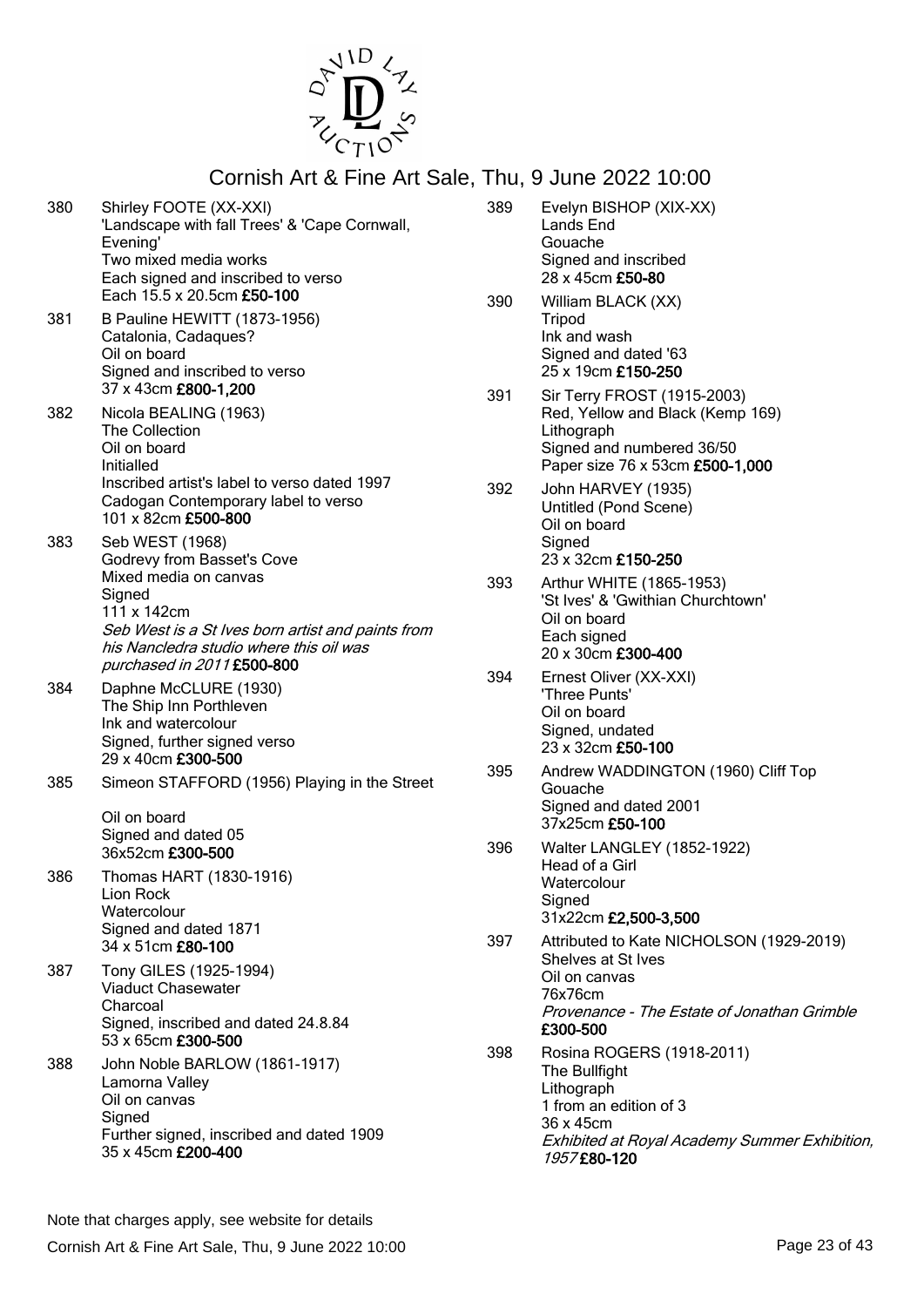

399 Michael O'DONNELL (1946) Trinity Drawing (Buttercups on Bodmin Moor) Pencil Signed and dated 2005

Inscribed to verso 'Trinity Drawing (Buttercups on Bodmin Moor). For Brean & Doreen. Michael O'Donnell. Summer 2005 Cornwall'. 38x39cm £40-60

- 400 Jeremy LE GRICE (1936-2012) 'Sea' Oil on board 15 x 19cm £200-300
- 401 Jack PENDER (1918-1998) Lonely Punt Oil on board Signed, signed inscribed and dated '71 to verso 19x29cm £500-800
- 402 A small portfolio box of 9 prints by various Penwith artists - Margrit Clegg, Mary Crockett, Stephen Dove, John Emanuel, Naomi Frears, Rachael Kantaris, Sheila Oliner, Roy Walker and Sonya Walters. Produced in Memorium of fellow artist Roy Walker. Each signed, inscribed and numbered 33/35 Box dimensions 14.5 x 17.5cm £100-200
- 403 William Lee HANKEY (1869-1952) Mother and Child Oil on canvas laid on panel **Signed** 90x77cm

This painting is one of his most important works of the series painted at Dinan, Brittany, in the early 1900's. Following the theme of social realism, They depicted Breton family life. £7,000 -9,000

404 Porthmeor Printmakers Portfolio of Linocuts, 1992

7 linocuts - Naomi Frears, John Emanuel, Roy Walker, Roy Ray, Stephen Dove, John Charles Clark and Sheila Oliner Each signed Number 27/50 Size of portfolio 54.5 x 69cm £150-250

405 Sir Terry FROST (1915-2003) Red, black and white suspended form Acrylic on card collage Inscribed 'Best Wishes for the New Year to M + M, Italy, from Kath + Terry' to verso 8 x 9cm A gift to fellow artist Michael Canney and his wife Madeleine £600-700

- 406 Samuel BASSETT (1982) 'Do Not Sit There!' Acrylic, Ink, Oil bar and Varnish on Chair **Signed** H 117 x W 41 x D 50cm With the original Cornwall Contemporary sales receipt £300-500
- 407 Terry FROST (1915-2003) Black Green Red Crayon and charcoal Signed and dated '74 50.5x35.5cm £300-500
- 408 Michael Lawrence CADMAN (1920-2010) Cadgwith Cove Water and Bodycolour Signed and inscribed 51x36cm £50-100
- 409 Joyce TURNER (1920-2020) Venice Oil on board **Signed** 75 x 49cm

Joyce Turner was an abstract artist who painted up until her death two years ago, at the age of 100. Her earliest artistic discipline came from the intricate drawings required of her as an Admiralty illustrator during WW2. After the war, her work evolved into abstraction and she studied further at the City Institute in London. She had a number of exhibitions, including a major retrospective at Guildford House Gallery in Surrey, one-woman shows in Manchester and Leatherhead, a shared show at the Metropole Arts Centre in Folkestone, and participation in London exhibitions at the Barbican, Conway Hall and Guildhall Gallery. She was also invited to exhibit 24 works on the Saatchi online gallery. Blindness was her greatest dread, and as she became older glaucoma affected her vision. Life without colour would have been unbearable. All profits from her paintings will therefore be donated to charities helping people with impaired sight. £100-200

410 Charles Napier HEMY (1841-1917) The Widow, she walks with her son along a row of beehive skeps Oil on canvas Signed and dated 1895, further signed, inscribed and dated 1895 to verso 56x76cm £2,000-4,000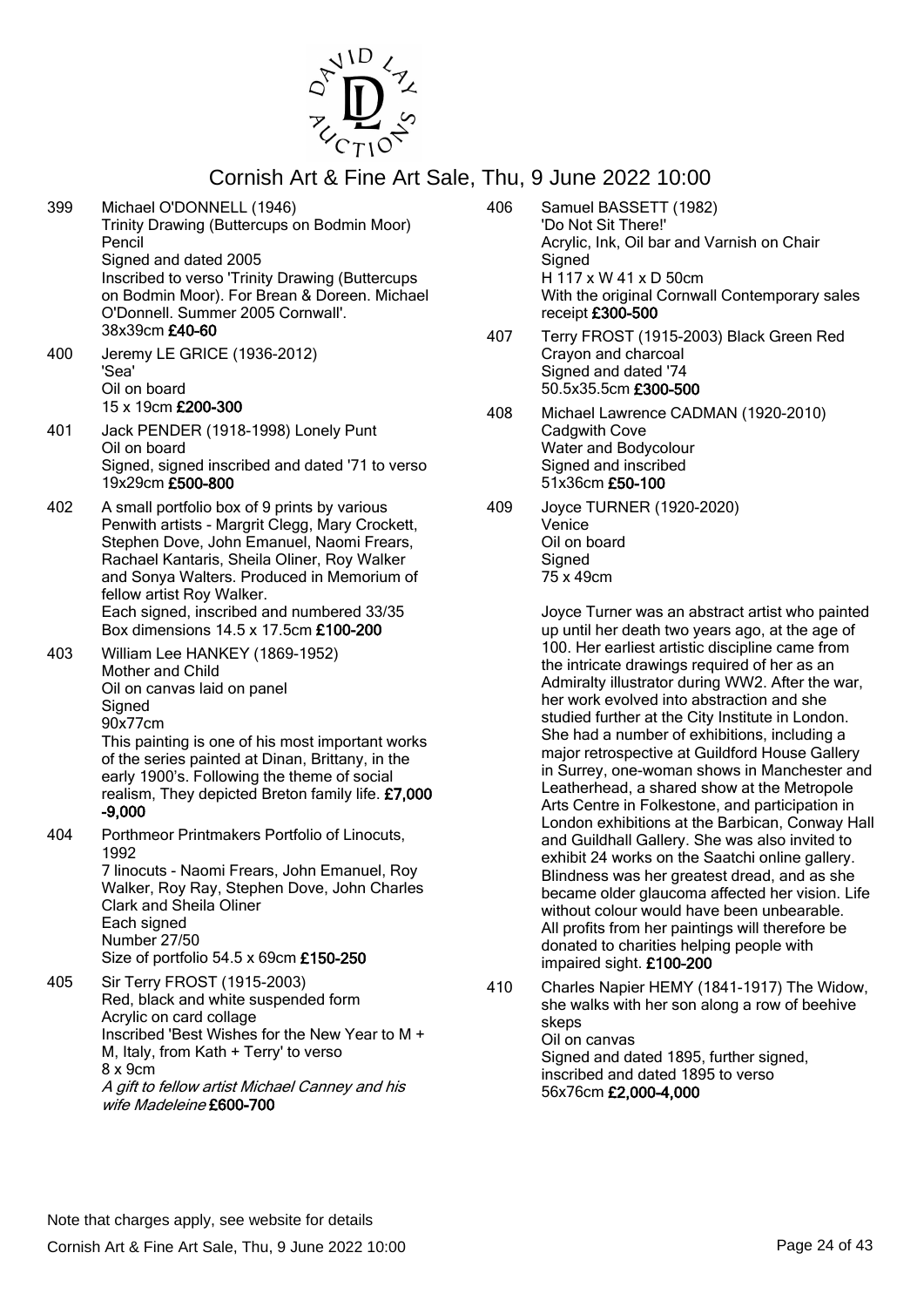

| 411 | Sandra BLOW (1925-2006)<br>Interaction<br>Screenprint<br>Signed and inscribed<br>Numbered AP XII/XII                                | 421 | Sarah Elizabeth WHITEHOUSE (1882-1911)<br>Smeaton's Pier, St Ives<br>Oil on canvas<br>Initialled<br>27 x 37cm £80-120                   |
|-----|-------------------------------------------------------------------------------------------------------------------------------------|-----|-----------------------------------------------------------------------------------------------------------------------------------------|
|     | Image size 52.5 x 52.5cm<br>Paper size 65 x 63cm<br>Provenance - Market House Gallery, Marazion<br>(stamp to verso) £500-1,000      | 422 | Donald GREIG (1916-2009) Polruan<br>Oil on board<br>Signed. Inscribed to verso<br>50x60cm £300-500                                      |
| 412 | Simeon STAFFORD (1956) Donkey<br>Oil on board<br>Signed<br>32 x 15cm £150-200                                                       | 423 | Ralph Richard Angus BRENT (1903-2002)<br>The Allegrity Ashore<br>Watercolour<br>Signed and dated 1991                                   |
| 413 | Francis HEWLETT (1930-2012)<br>Hat and Gloves<br>Mixed media with collage                                                           |     | 39 x 53cm<br>Together with a signed pencil sketch by Eric<br>Ward, 23 x 14cm, and a signed seascape by<br>Jane Scott, 23 x 33cm £50-100 |
| 414 | 58x129cm £50-100<br>Paul WADSWORTH (XX-XXI)<br>Untitled<br>Oil on board                                                             | 424 | Anthony FROST (1951) Yellow Drip<br>Acrylic on wood<br>Signed inscribed and dated '96 to verso<br>20x16cm £100-200                      |
| 415 | 57 x 56cm £100-200<br>Jeremy KING (1933-)<br><b>Chiswick Eyot</b><br>Oil on Board                                                   | 425 | PONCKLE (1934-2012) Chilling With The Cats<br>Watercolour<br>Signed and dated '94<br>38x53cm £100-200                                   |
| 416 | Signed, inscribed to verso<br>60x81cm £150-250<br>Stanley DOBBIN (1932-2021)<br>The Kitchen Table<br>Oil on canvas                  | 426 | Jeremy KING (1933)<br>Pont Pill Creek, Cornwall<br>Oil on board<br>Signed and dated '82<br>39 x 59cm £150-250                           |
| 417 | 63 x 80cm £80-120<br>William BLACK (XX)<br>Two Figures<br>Ink and wash                                                              | 427 | Peter SKINNER (21st Century, Cornish)<br>Cornish landscape<br>Wax & Oil mixed media<br>22.5cm x 22.5cm £50-100                          |
| 418 | Signed and dated '63<br>24 x 19cm £150-250<br>Julian DYSON (1936-2003) Tan Sail<br>Oil on panel                                     | 428 | Terry FROST (1915-2003) Target<br>Plate<br>For the Tate by ECP Design<br>Diameter 31.5cm £100-200                                       |
|     | Signed and dated '92<br>91x61cm £100-200                                                                                            | 429 | Samuel John LAMORNA BIRCH (1869-1955)<br>Denham Bridge on the River Tavy                                                                |
| 419 | Julian DYSON (1936-2003) Untitled<br>Oil on board<br>Signed                                                                         |     | Watercolour<br>Signed<br>26 x 35cm £200-400                                                                                             |
| 420 | 23x30.5cm £100-150<br>Bryan PEARCE (1929-2006)<br>Westcotts Quay, St Ives<br>Coloured etching (Tate edition)<br>Facsimile signature | 430 | Margaret MERRY (XX) Ferryman's Cottage<br>Malpas<br>Pastel<br>Signed<br>30x45cm £50-100                                                 |
|     | Numbered 58/300<br>Plate size 22.5 x 15.5cm £300-500                                                                                | 431 | Henry Meynell RHEAM (1859-1920)<br>Trenow Cottage, Gulval<br>Watercolour<br>Signed and dated 1917<br>28 x 46cm £80-120                  |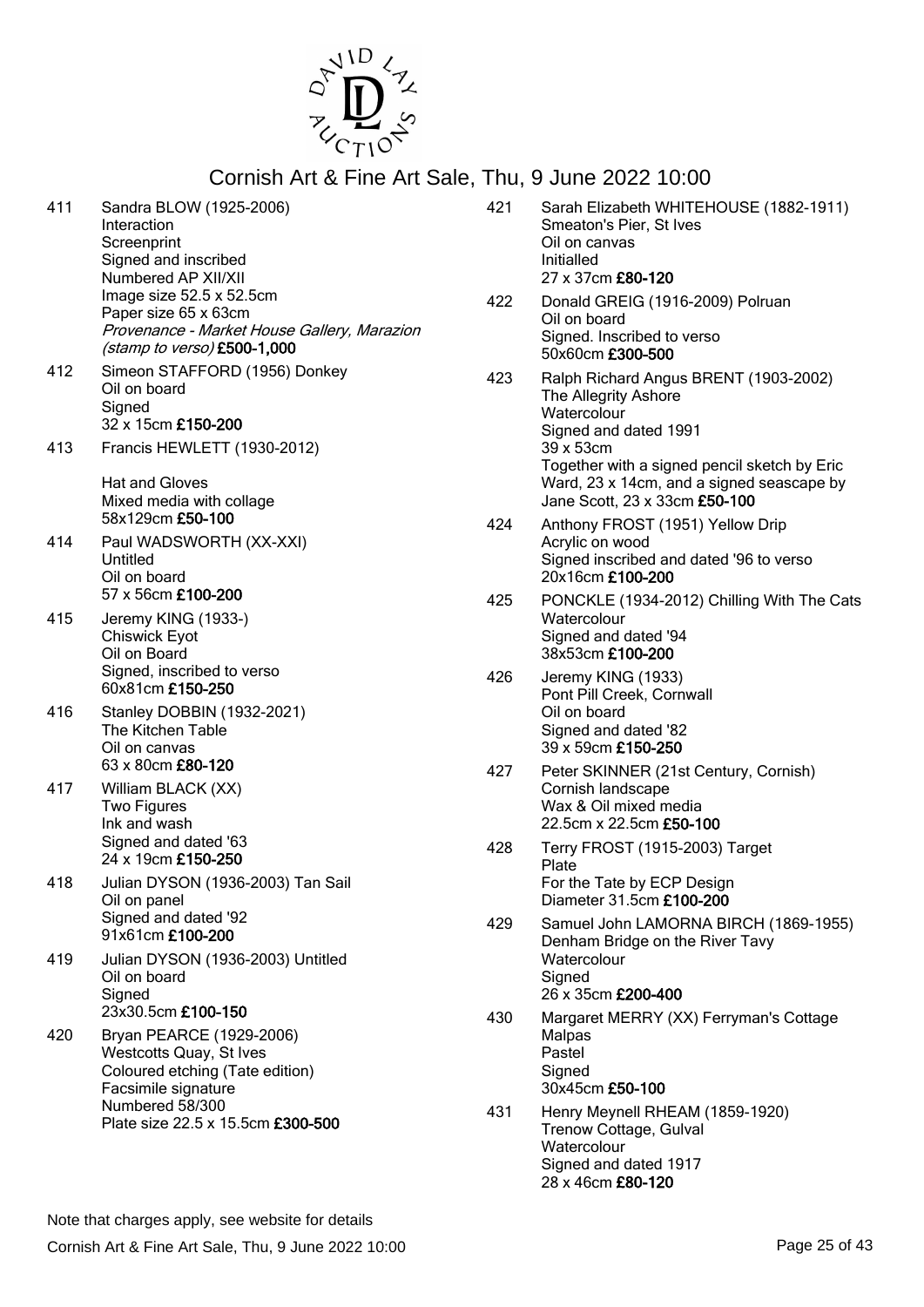

| 432 | John Gutteridge SYKES (1866-1941) Poultry<br>Watercolour<br>Signed                                                                                                                                                                                     |
|-----|--------------------------------------------------------------------------------------------------------------------------------------------------------------------------------------------------------------------------------------------------------|
| 433 | 19x27cm £40-60<br>Ralph TODD (1856-1932)<br><b>St Keverne Church</b><br>Watercolour<br>Signed<br>33 x 27cm £50-80                                                                                                                                      |
| 434 | Sir Terry FROST (1915-2003)<br>Double Quay (Kemp 7)<br>Linocut<br>Signed and dated '52<br>Numbered 4/50<br>13 x 14cm<br>Exhibited - 'Terry Frost - Works on Paper from<br>the Artist's Studio' Belgrave Gallery, St Ives<br>(label verso) £1,500-1,800 |
| 435 | lain ROBERTSON<br>April Porthmeor #1<br>Gouache<br>Signed, inscribed and dated 2018<br>12.5 x 17.5cm £50-100                                                                                                                                           |
| 436 | Simeon STAFFORD (1956) Nose pot<br>Painted cup<br>Signed<br>Height 8cm £20-30                                                                                                                                                                          |
| 437 | James George PHILP (1816-1885)<br>A Cornish Beach<br>Watercolour<br>Signed<br>25 x 36cm £150-250                                                                                                                                                       |
| 438 | PONCKLE (1934-2012) Ponckle Exhibition<br>poster<br>Signed £50-80                                                                                                                                                                                      |
| 439 | Arthur HAYWARD (1889-1971)<br>The Debutante<br>Oil on canvas<br>Signed<br>91 x 70cm £400-800                                                                                                                                                           |
| 440 | John MILLER (1931-2002) Moorland Cottage<br>Oil on canvas<br>Signed and dated 1972 Inscribed to verso<br>30x40cm £400-600                                                                                                                              |
| 441 | Neil CANNING (1960)<br><b>Melting Eastwards</b><br>Oil on canvas<br>Signed, inscribed and dated '97 to verso<br>60.5 x 65.5cm £800-1,200                                                                                                               |

| 442 | Joan GILLCHREST (1918-2008) Watch the<br>Birdy!<br>Oil on board<br>Monogramed                                                          |
|-----|----------------------------------------------------------------------------------------------------------------------------------------|
|     | 12x17cm £800-1,200                                                                                                                     |
| 443 | Edwin HARRIS (1855 - 1906)<br>Portrait<br>Oil on canvas                                                                                |
|     | Signed<br>Further signed and dated (19)03<br>82 x 47cm £300-500                                                                        |
| 444 | William BLACK (XX)<br>Angelic Figure<br>Ink and wash<br>Signed and dated '63<br>22 x 19cm £150-250                                     |
| 445 | Bob BOURNE (1931-2021)<br><b>Red Coat</b><br>Oil on board                                                                              |
|     | Signed, inscribed and dated '98 to label verso<br>71 x 81cm<br>Exhibited - Royal Academy of Arts, Summer                               |
|     | Exhibition 2002 (label to verso) £150-250                                                                                              |
| 446 | Fred YATES (1922-2008) Towards Land's End<br>Oil on board<br>Signed                                                                    |
|     | 15x20cm £800-1,200                                                                                                                     |
| 447 | Frederic BOTTOMLEY (1883-1960)<br>The Harbour, St Ives<br>Oil on canvas board<br>Signed                                                |
|     | Inscribed to verso<br>34 x 44cm £200-400                                                                                               |
| 448 | Sir Terry FROST (1915-2003)<br>San Rafael (Cadoba) (Lorca Suite)                                                                       |
|     | Hand-coloured etching and collage<br>Signed, inscribed 'One Fish Alone in the Water'<br><b>Collage Proof</b><br>56 x 37cm £1,200-1,800 |
| 449 | Jack PENDER (1918-1998) Three Black Boats<br>Oil on board                                                                              |
|     | Signed and dated '95, inscribed to verso<br>19x29cm £400-600                                                                           |
| 450 | Francis HEWLETT (1930-2012)<br>Knees                                                                                                   |
|     | Oil on canvas<br>Inscribed and dated 1970 to verso<br>81x72cm £100-200                                                                 |
| 451 | Julian DYSON (1936-2003) Chain Harrow                                                                                                  |

Signed and dated 8/81 65x91cm £100-200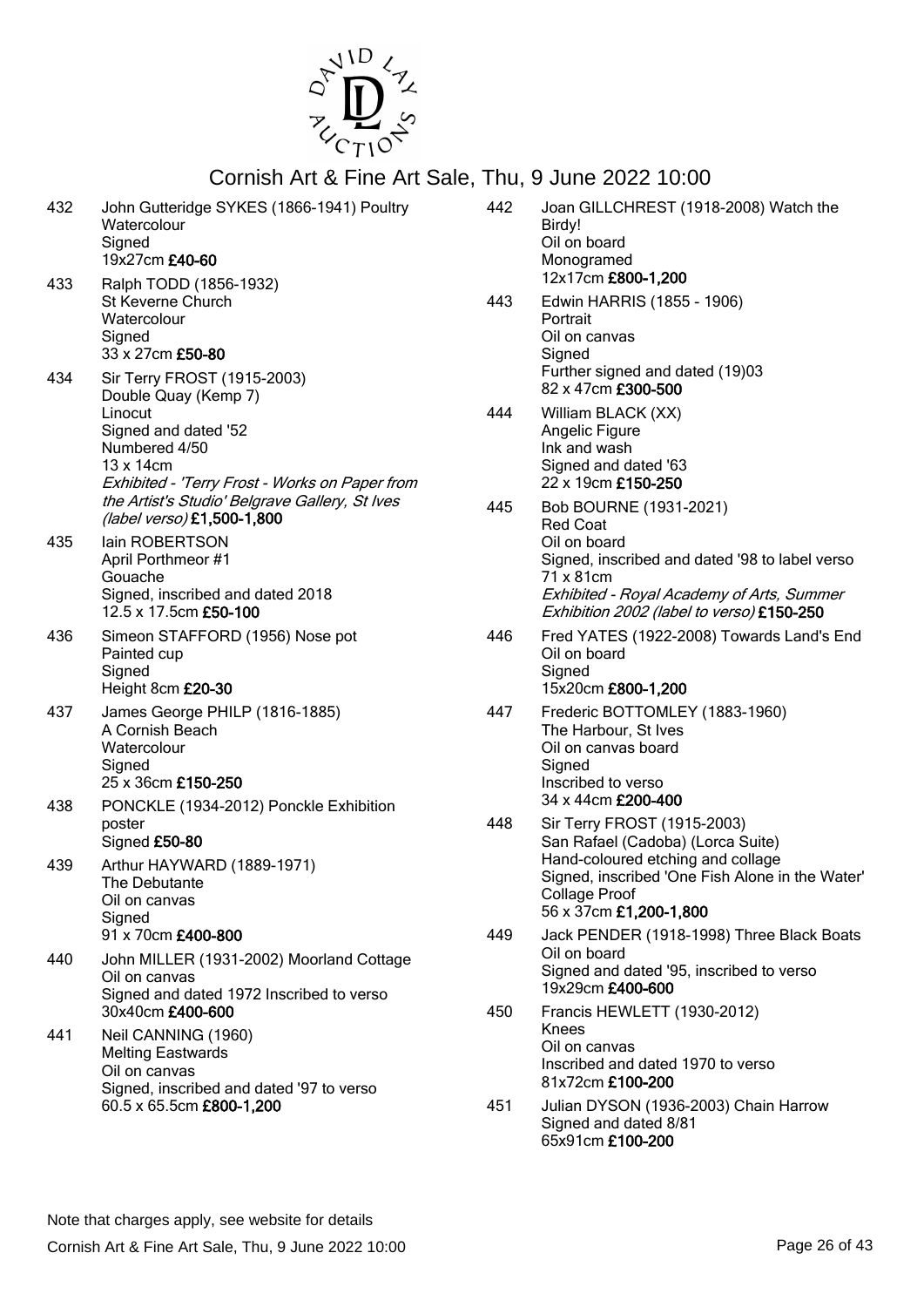

| 452 | George TURLAND GOOSEY (1877-1947)<br>'St Ives'<br>Etching<br>Signed.<br>17 x 14cm £50-100         | 462 | Helen Stuart WEIR (1915-1969 St Ives School)<br>Still life<br>Oil on canvas<br>Signed and further signed to verso<br>Oil on canvas                           |
|-----|---------------------------------------------------------------------------------------------------|-----|--------------------------------------------------------------------------------------------------------------------------------------------------------------|
| 453 | Sheila OLINER (1930-2020)<br>Three lino cut plates<br>32 x 39cm £50-100                           | 463 | 51x61cm £50-100<br>William BLACK (XX)<br>Still Life with Bottles                                                                                             |
| 454 | John MILLER (1931-2002)<br>Cornish Landscape<br>Oil on board                                      |     | Ink and wash<br>Signed and dated '65<br>16 x 22cm £100-200                                                                                                   |
|     | Signed and dated '74<br>31 x 71cm £150-250                                                        | 464 | Roy RAY (1936 - 2021)<br>Feb 15: White Study                                                                                                                 |
| 455 | Denys LAW (1907-1981)<br><b>Woodland Stream</b><br>Oil on board                                   |     | Mixed media<br>Signed, inscribed and dated 2005 to verso<br>30.5 x 30.5cm £100-150                                                                           |
|     | Signed<br>39 x 49cm £200-300                                                                      | 465 | Terry FROST (1915-2003) Red and Black<br>Mixed media                                                                                                         |
| 456 | Clare WHITE (1903-1997)<br>St Ives Bay<br>Watercolour                                             |     | Signed and further signed to verso<br>26x7.2cm<br>Signed £200-300                                                                                            |
|     | Signed<br>36.5 x 51cm £200-400                                                                    | 466 | Tony GILES (1925-1994) Wheal Ellen No 1<br>Watercolour                                                                                                       |
| 457 | Linda Mary WEIR (1951) Epiphany, Early Spring                                                     |     | Signed<br>36x52cm £100-200                                                                                                                                   |
|     | Oil on canvas<br>Initialed and dated '12, inscriptions to verso<br>49x69cm £600-800               | 467 | Charles Topham DAVIDSON (1848-1902)<br>A Stiff Breeze<br>Oil on canvas                                                                                       |
| 458 | Christopher INSOLL (1956) Untitled, still life<br>Mixed media                                     |     | Signed<br>74 x 125cm £800-1,200                                                                                                                              |
|     | Signed and dated '06<br>Further signed to verso<br>57 x 34cm £150-250                             | 468 | Sir Terry FROST (1915-2003)<br>Untitled<br>Collage and watercolour                                                                                           |
| 459 | William BLACK (XX)<br>Symbols in a Landscape                                                      |     | Signed and dated 1967<br>30.5 x 20cm £3,000-4,000                                                                                                            |
|     | Ink and wash<br>Signed and dated '67<br>16 x 22cm £100-200                                        | 469 | Bob BOURNE (1931-2021)<br>'People'<br>Oil on board                                                                                                           |
| 460 | Charles H. THOMPSON (1870-1946)<br><b>Gull on the Cornish Coast</b>                               | 470 | 51 x 61cm £100-200<br>George Brooks Percy SPOONER-                                                                                                           |
|     | Oil on board<br>Initialled<br>24 x 34cm £150-250                                                  |     | <b>LILLINGSTON (1850-1932)</b><br>A Clifftop Ensemble<br>Watercolour                                                                                         |
| 461 | Rosina ROGERS (1918-2011)                                                                         |     | Signed and dated '87<br>32x83cm £150-200                                                                                                                     |
|     | <b>Black Circle and Orange Crescent</b><br>Oil on board<br>Signed to verso<br>76 x 99.5cm £80-120 | 471 | Breon O'CASEY (1928-2011) Painting 1968<br>Acrylic on paper<br>Signed and dated 1968<br>46x58cm sight size<br>Provenance: Bought 1972 from Sarah Gilchrist's |

Park Square Gallery in Leeds by our client.

£1,000-2,000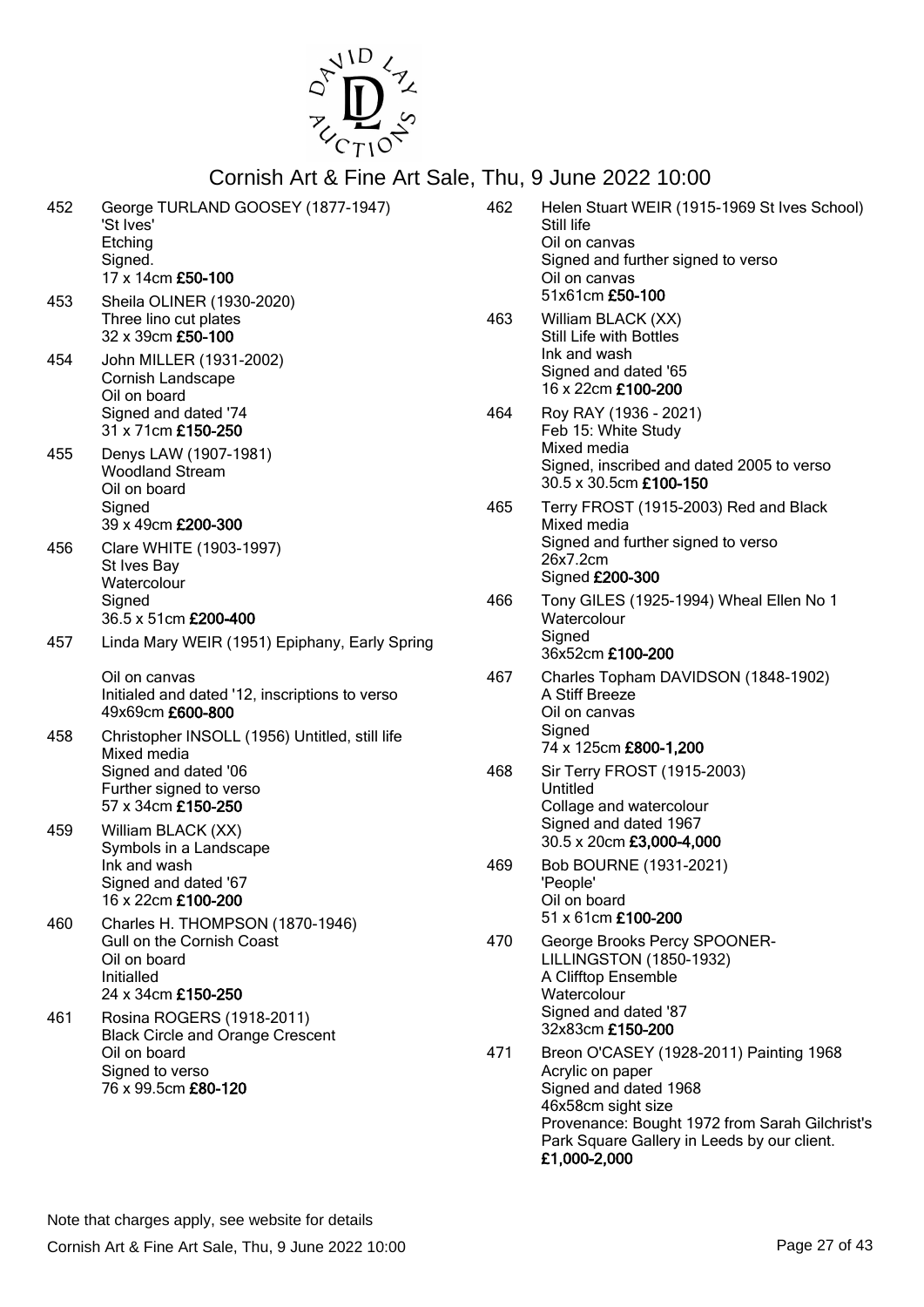

| 472        | Ryuson Chuzo MATSUYAMA (1880-1954)<br>Newlyn<br>Watercolour<br>Initialled, inscribed and dated 1935<br>23x33cm £100-200           | 482 | Sir Terry FROST (1915-2003)<br><b>Blue and White Pisa</b><br>Mixed media collage on canvas<br>Signed, inscribed and dated May 1980 - March<br>1983 to verso<br>76 x 50.5cm £12,000-15,000                               |
|------------|-----------------------------------------------------------------------------------------------------------------------------------|-----|-------------------------------------------------------------------------------------------------------------------------------------------------------------------------------------------------------------------------|
| 473        | Kathie LANCASTER<br>Cornucopia<br>Mixed media with collage<br>Signed, further signed and inscribed to verso<br>50x48.5cm £150-250 | 483 | Alan FURNEAUX (1953)<br>Cornish Riviera - Le Petit Déjeuner<br>Oil on canvas<br>Signed                                                                                                                                  |
| 474        | William BLACK (XX)<br>Landscape with Chapel<br>Gouache/paper<br>Signed and dated '68<br>43 x 53cm £200-400                        | 484 | Inscribed to verso<br>50 x 59.5cm £300-500<br>Bryan PEARCE (1929-2006)<br>St Just in Roseland<br>Screenprint                                                                                                            |
| 475        | William BLACK (XX)<br>Shells and Birds<br>Ink and wash<br>Signed and dated '65<br>15 x 22cm £100-200                              |     | Signed and dated '98<br>Numbered 15/75<br>42 x 53.5<br>Provenance - Market House Gallery, Marazion<br>(stamp to verso) £800-1,200                                                                                       |
| 476        | David PEARCE (1963) Two Cottages<br>Mixed media<br>15x10cm £50-100                                                                | 485 | Nancy BAILEY (1913-2012) Good Morning,<br>Portloe<br>Oil on canvas<br>Signed, inscribed to verso<br>45x91cm £500-1,000                                                                                                  |
| 477<br>478 | Fred YATES (1922-2008) Towards Lands End<br>Oil on board<br>Signed<br>20x31cm £1,000-1,500<br><b>Gary LONG (1945)</b>             | 486 | Ken LEECH (XX)<br>Polperro - afternoon in early spring<br>Oil on board<br>Signed and inscribed verso                                                                                                                    |
| 479        | <b>Bright Glow</b><br>Oil on canvas<br>Signed and inscribed to verso £50-100<br>John Noble BARLOW (1861-1917)                     | 500 | 59 x 90cm £200-300<br>Janet LEACH (1918-1997)<br>A St Ives Leach Pottery black stoneware cut<br>sided bowl with tenmoku glazed interior,<br>impressed personal and Leach Pottery seals.                                 |
|            | 'Estuary'<br>Oil on canvas<br>Signed.<br>34 x 29cm £300-500                                                                       | 501 | Diameter 21.5cm, height 8cm £150-250<br>Christine FEILER (1948)<br>Three bowls, largest 29cm diameter, smallest<br>17cm diameter                                                                                        |
| 480        | Robin LEONARD (1960)<br>Portloe<br>Watercolour<br>Signed.                                                                         |     | Each initialled to base.<br>Provenance - Jonathan Grimble, Porthminster<br>Gallery. £50-100                                                                                                                             |
| 481        | 26 x 36cm £50-100<br>Andrew TOZER (1974) Bright day at Custom's                                                                   | 502 | Julian DYSON (1936-2003) Earthenware dish<br>Signed<br>27x23cm £20-40                                                                                                                                                   |
|            | House Quay - Falmouth<br>Oil on board<br>Signed<br>Inscribed to verso<br>20cm x 24cm £150-200                                     | 503 | Janet LEACH (1918-1997)<br>A St Ives Leach Pottery black stoneware footed<br>bowl with tenmoku glaze decoration and interior,<br>impressed personal and Leach Pottery seals.<br>Height 14.5cm, diameter 19.5cm £150-250 |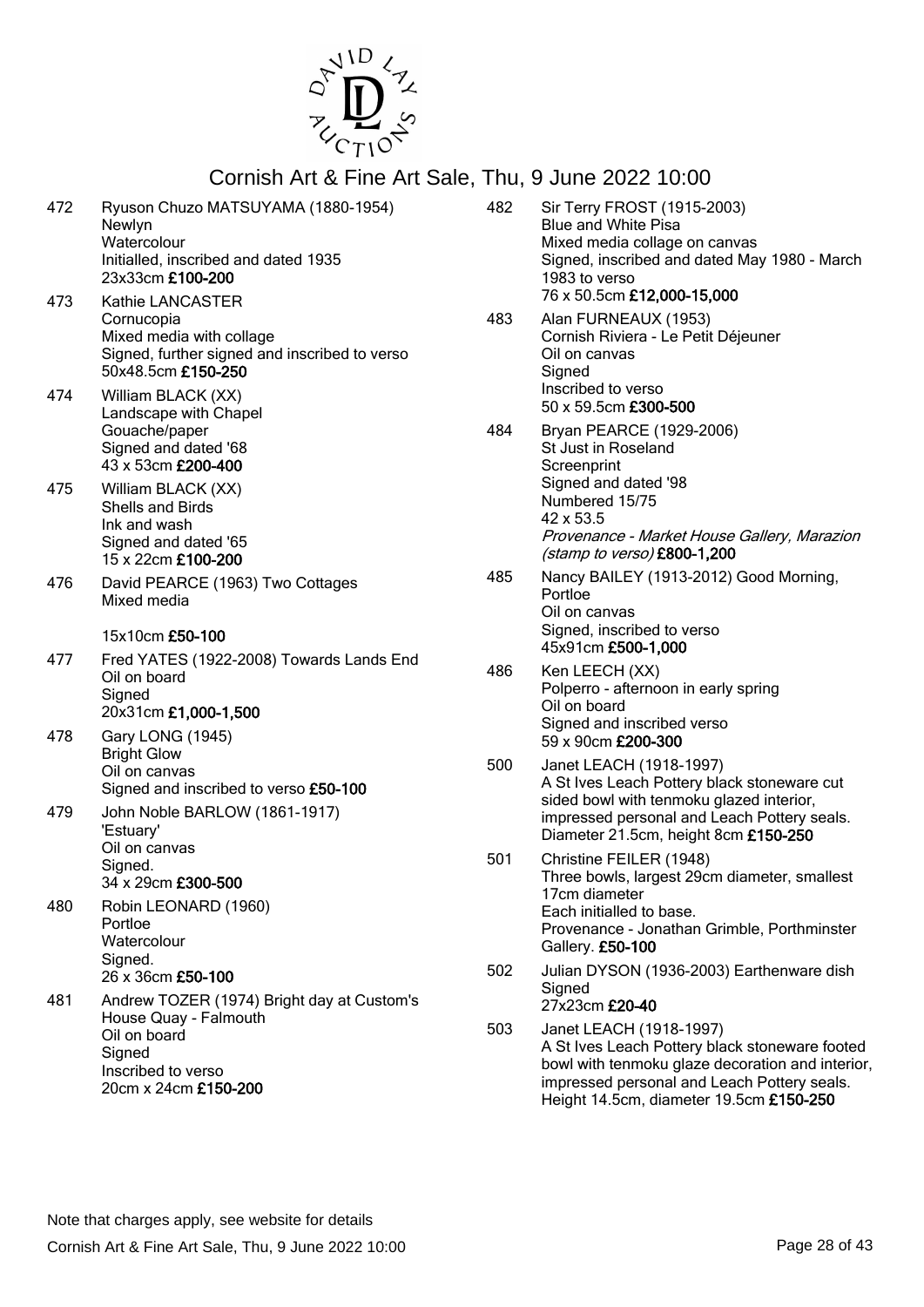

504 Janet LEACH (1918-1997)

# Cornish Art & Fine Art Sale, Thu, 9 June 2022 10:00

A St Ives Leach Pottery stoneware bottle vase, the body with speckled oatmeal glaze and iron brushwork decoration, impressed personal and Leach Pottery seals. Height 24cm £200-400 505 Janet LEACH (1918-1997) A St Ives Leach Pottery stoneware bottle vase of cut sided ovoid form, ash glazed, impressed personal and Leach Pottery seals. Height 18cm £150-250 506 William 'Bill' MARSHALL (1923-2007) A large studio pottery casserole dish Impressed makers mark H20 X D31cm £200-400 507 After Leach Pottery Tile with Leaf Decoration **Stoneware** 10 x 10cm £20-30 508 William 'Bill' MARSHALL (1923-2007) A Hakeme glazed stoneware bottle vase of square section ovoid form, with impressed personal and Leach Pottery, St Ives makers marks. Height 18cm £150-250 509 Richard BATTERHAM (1936- 2021) Studio pottery coffee pot H14 x W15cm £100-150 510 William 'Bill' MARSHALL (1923-2007) Studio pottery bellied jug Impressed makers mark H17 X D14cm £100-200 511 Janet LEACH (1918-1997) A St Ives Leach Pottery black stoneware vase with splash tenmoku glaze decoration and tenmoku glazed interior, with twin lug handles and impressed personal and Leach Pottery seals. Height 32.5cm £300-500 512 William 'Bill' MARSHALL (1923-2007) Studio pottery casserole dish Impressed makers mark H18 X D23cm £150-250 513 William 'Bill' MARSHALL (1923-2007) Studio pottery vase Displays makers mark H34 X D15cm £200-400 514 Bernard Howell LEACH (1887-1979) A tenmoku glazed stoneware vase Impressed personal and pottery marks and impressed England mark 14.5cm £500-600

515 Richard BATTERHAM (1936-2021) Studio pottery coffee pot H14 x W15cm £100-150 516 Richard BATTERHAM (1936-2021)

> Studio pottery teapot H12x W18CM £100-150

- 517 William 'Bill' MARSHALL (1923-2007) Studio pottery coffee pot Displays makers mark H18 X D12cm £80-120
- 518 Jason WASON (1946) Zig-Zag Fragment Dish Ceramic Impressed seal 54 x 52cm, height 11cm Provenance - Lemon Street Gallery, Truro £400- 600
- 519 Richard BATTERHAM (1936-2021) Studio pottery teapot H14 x W21cm £100-150
- 520 PABLO PICASSO (1881-1973) Quatre Visages (A.R. 436) Ceramic pitcher Numbered 82/300, inscribed 'Edition Picasso' and 'Madoura', glazed and painted, with the Edition Picasso and Madoura stamps (to base) Height 23.5cm Conceived in 1959 £1,500-2,500
- 521 Julian DYSON (1936-2003) Cat Carved wood relief Signed front and back 17x40cm 8cm deep £30-50
- 522 Ron HITCHINS (1926-2019) Relief Initialled 44.5x18cm £100-140
- 523 St Ives School Wood and ebonised steel **Sculpture** Ht 47.5cm including base £300-500
- 524 Mark PENROSE (XX-XXI) Copper weathervane depicting the 'Rosebud', the fishing boat that sailed to Westminster to protest at the Newlyn clearances in the 1930s With the original labels and copper brackets Height 120cm £200-300
- 525 Margaret LOVELL (1939) Relief Ciment fondu Signed, numbered 1/1 and dated 1956 Height 31cm (including wooden base) Literature - P.136, 'Margaret Lovell - Sculptor' by Peter Davies £800-1,200

Note that charges apply, see website for details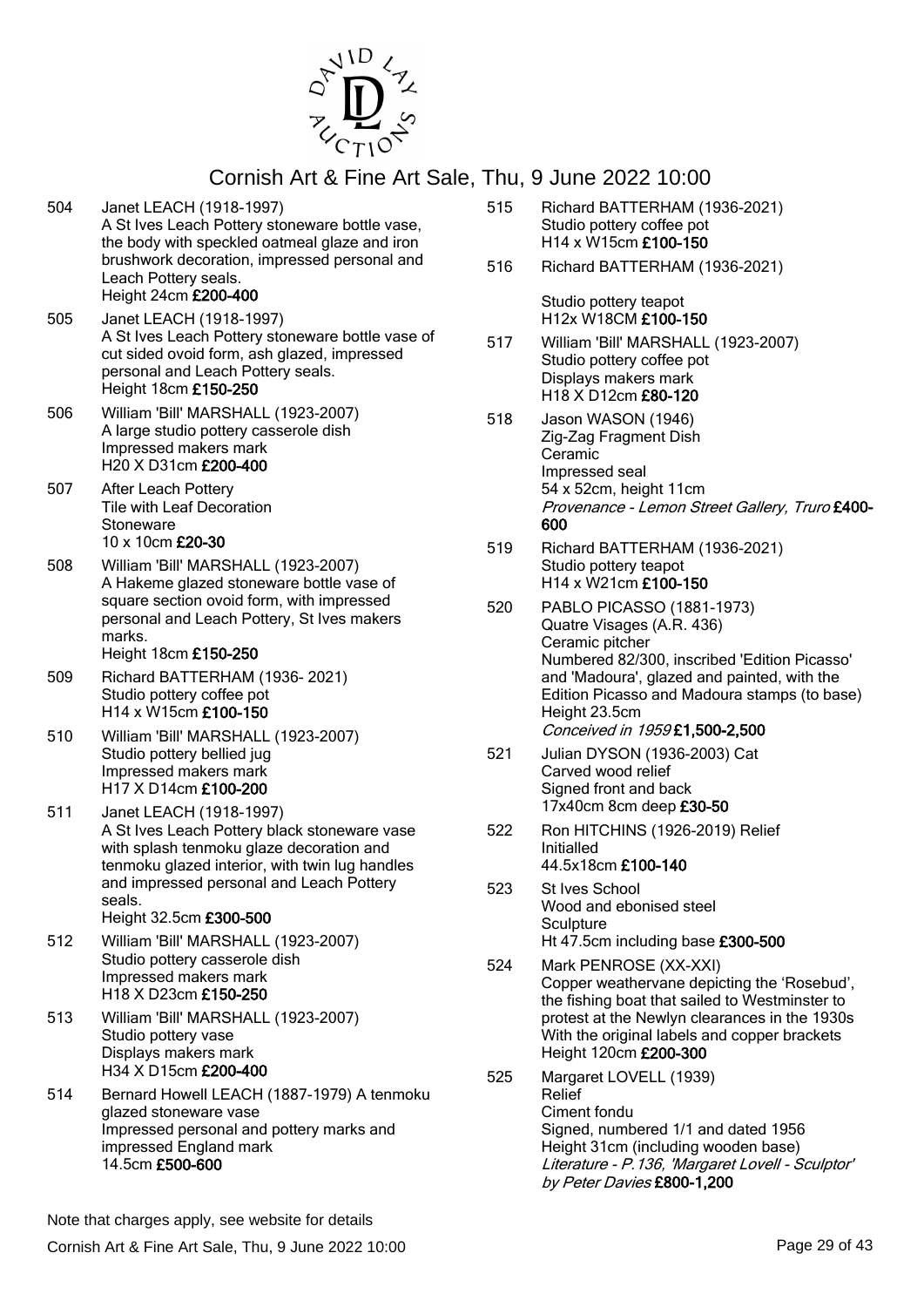

- 526 Paul BENYOVITS Torso Lapis lazuli sculpture Initialled to the black granite base £300-500
- 527 Bernard SCHOTTLANDER (1924—1999) South Of The River 1976 Bernard Schottlander (1924—1999) described himself as a designer for interiors and a sculptor for exteriors. This maquette of Schottlander's now Grade II listed sculpture 'South of the River' - originally comissioned by architect Eugene Rosenberg (1907—1992) to accompany his design for Becket House in Lambeth, London - embodies organic sweeping movement, which is held timelessly in steel. An enriching juxtaposition to Rosenberg's gridded architecture. Schottlander's inspiration for this piece came from respected anthropologist Eva Meyerowitz (1899—1994). Her photographs of ethnographic artefacts included ceremonial earrings worn by the Fulani women of Western Africa – jewellery crafted by the tapping of metal as it is twisted.

Steel maquette 96cm wide, 58cm high (including black lacquered wood base), 52cm deep £5,000-8,000

- 528 Biddy PICARD (1922) Four Friends Meeting Ceramic sculpture Initialled to base Height including base 25cm Provenance with the artist's estate £800-1,200
- 529 Deborah VAN DER BEEK (1952) Bull Bronze Signed and indistinctly editioned 31.5 x 57.5 x 23.2 cm £1,000-1,500
- 530 18th Century Continental School Leda and the Swan Oil on canvas 49x61cm £500-1,000
- 531 David SHRIGLEY (1968) Animal Series - 'Some of My Best Friends are Pigs', 'You are too Close Please Move Back', 'He Will Only Eat Squid Ink Pasta' & 'I Will Not Fight' A series of four offset lithographic posters, each framed Each 80 x 59cm £600-800 532 Robert Oscar LENKIEWICZ (1941-2002) Study of Anna Navas with Waterbottle
	- Oil on board Signed and inscribed to verso Michael Wood Fine Art label to verso 34.5 x 27.5cm £3,000-5,000
- 533 Alfred DE BREANSKI (1852-1928) Sunrise, Ben-Venue from the Silver Strand Oil on canvas Signed. Signed and inscribed to verso and with Frost and Reed label 41x56cm £4,000-6,000
- 534 Alfred DE BREANSKI (1852-1928) Grassmere, Westmoreland Oil on canvas Signed. Signed and inscribed to verso and with Frost and Reed label 41x56cm £4,000-6,000
- 535 Attributed to Edward SWINBURNE (1765-1847) Figures on a woodland path **Watercolour** 20 x 29cm £100-200
- 536 LOWRY ????? Street Scene **Graphite** 29 x 39cm £200-300
- 537 Alan LOWNDES (1921-1978) Nude Drawing Mixed media **Signed** 34x23cm £50-100
- 538 Albert Ernest BOTTOMLEY (1873-1950) Boat builders yard Gouache Signed and indistinctly inscribed 23 x 34cm £80-120
- 539 Edgar Thomas HOLDING (1870-1952) The fen road **Watercolour Signed** Copy of original label verso 45 x 48cm £80-120
- 540 Richard J. SMITH (1955) Brown Trout and Mayfly Acrylic on board **Signed** Inscribed to verso 30.5 x 40.5cm £100-200
- 541 M LENNY-SMITH(fl.1924-1939) Flowers in a Jar Oil on canvas Signed. Inscribed to verso and dated 1939? 30x38cm £100-150
- 542 Andrew WHITE (1968) The Black Shawl Pastel **Signed** 43 x 29.5cm £550-650

Note that charges apply, see website for details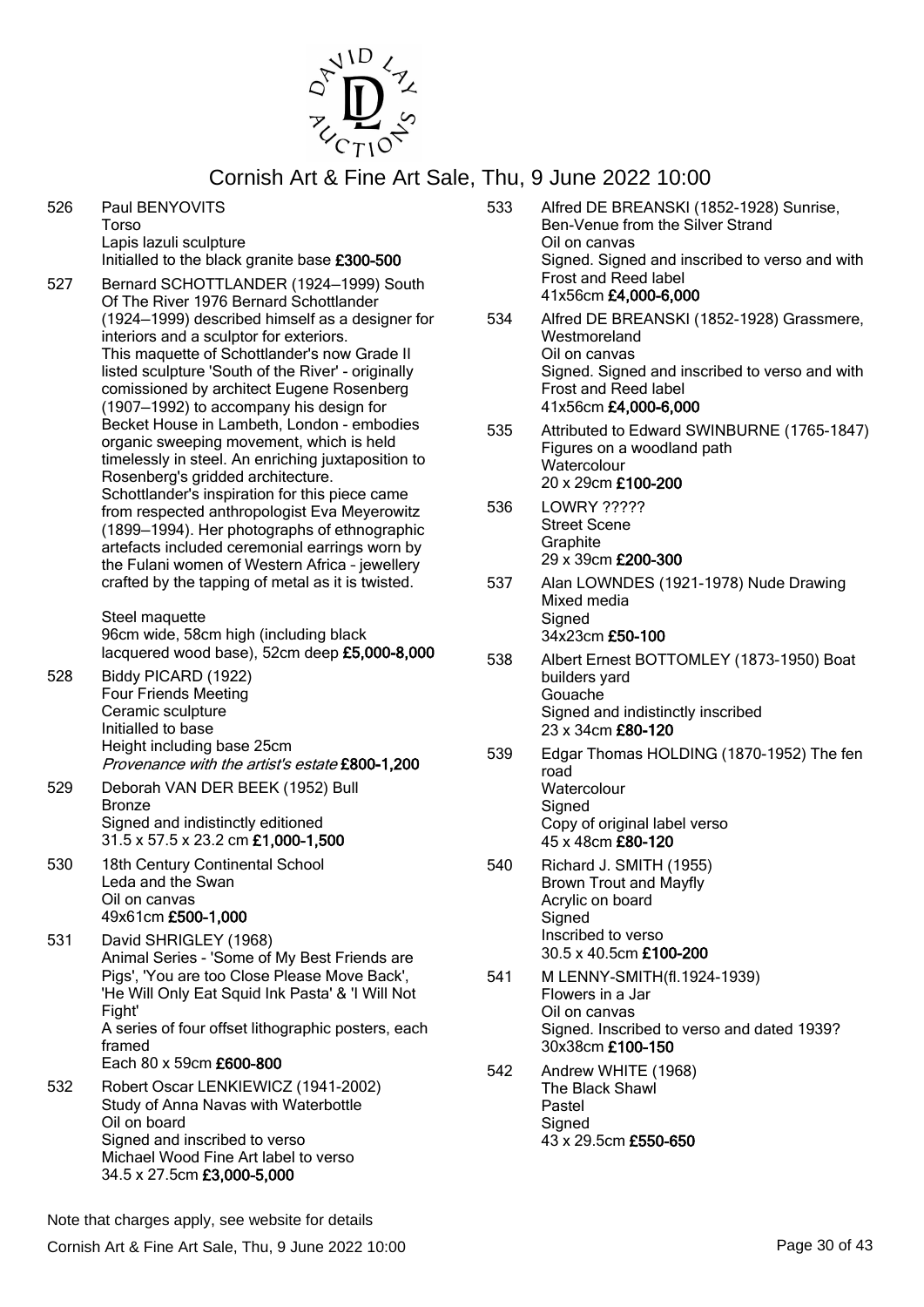

| 543 | LOWRY ???<br>Blue crayon<br>15x19.5cm £200-300                                                                                            |
|-----|-------------------------------------------------------------------------------------------------------------------------------------------|
| 544 | Sophie ANDERSON (1823-1903) Paolo, Capri<br>Oil on canvas<br>Signed<br>Inscribed label to verso<br>31 x 26cm £1,000-2,000                 |
| 545 | Augustus William ENNESS (1876-1948)<br>Off the Cornish Coast<br>Oil on canvas<br>Signed<br>63 x 75cm £200-400                             |
| 546 | Attributed to Francesco ZUCCARELLI (1702-<br>1788)<br>Male Nude<br>Red chalk on paper<br>Inscribed P & D Colnaghi & Co Ltd label to verso |
|     | 28.5 x 19.5cm £800-1,200                                                                                                                  |
| 547 | Maya VON BURGER-BARKER (XX-XXI)<br><b>Blue Grapes</b><br>Oil on canvas                                                                    |
|     | Signed<br>Further signed, inscribed and dated 2005 to<br>verso<br>32.5 x 23cm £80-120                                                     |
| 548 | Gérard LAENEN (1899-1980)<br>Yangon River, Burma<br>Oil on canvas<br>Signed<br>50 x 60cm £50-100                                          |
| 549 | *Withdrawn*                                                                                                                               |
| 550 | William CALLOW (1812-1908) Fishing Beach<br>Watercolour<br>Monogrammed and dated '74<br>25x42cm £200-300                                  |
| 551 | Reading<br>Oil on canvas<br>45x55cm £50-100                                                                                               |
| 552 | Michele GRIFFITHS<br>Almost Dark<br>Oil on canvasboard<br>Gallery label to verso<br>31x46cm £50-100                                       |
| 553 | A Walk in the Park<br>Oil on canvas<br>91x101cm £50-100                                                                                   |
| 554 | Charles EARLE (1832-1893) The Lizard Seine<br>and the Church Cove Seine Palace.<br>Watercolour<br>Signed<br>39x74cm £400-600              |

Note that charges apply, see website for details

- 555 Rosa Katrine Hesketh JONES (1871-1954) Portrait **Watercolour** Artist's label to verso 22x15cm £100-200 556 British School Chertsey Garden Oil on canvas Inscribed to verso and indistinctly inscribed 61x71cm £200-400
- 557 Tom Leaver (1957) Untitled Watercolour/paper **Signed** 42x22cm £50-100
- 558 Charles E BRITTAN (1870-1949) Dartmoor Sheep **Watercolour Signed** 20x40cm £50-100
- 559 Edith BARROW (?-1930) A Glimpse of the Harbour **Watercolour Signed** 56x33.5cm £150-250
- 560 Richard NOTT Estuary View 1 Mixed media Signed, inscribed and dated 2013 to verso 12.5 x 18cm £80-120
- 561 John I SYER (1815-1885) Cattle in a Landscape

Oil on canvas Signed. Indistinct inscriptions to verso 20x38cm £100-200

- 562 Attributed to Jacopo AMIGONI (1682-1752) Male Figure Study Black chalk on paper Indistinct numbering (lower left) John Manning, 71 New Bond Street label to verso 40 x 29cm £800-1,200
- 563 Barrington TABB (1934) Winter Scene off Bristol Bridge Oil on board **Signed** 45 x 60cm £200-300
- 564 Yann REBECQ (1955) Saint Tropez Oil on canvas Signed, further signed and inscribed to verso 40x80cm £50-100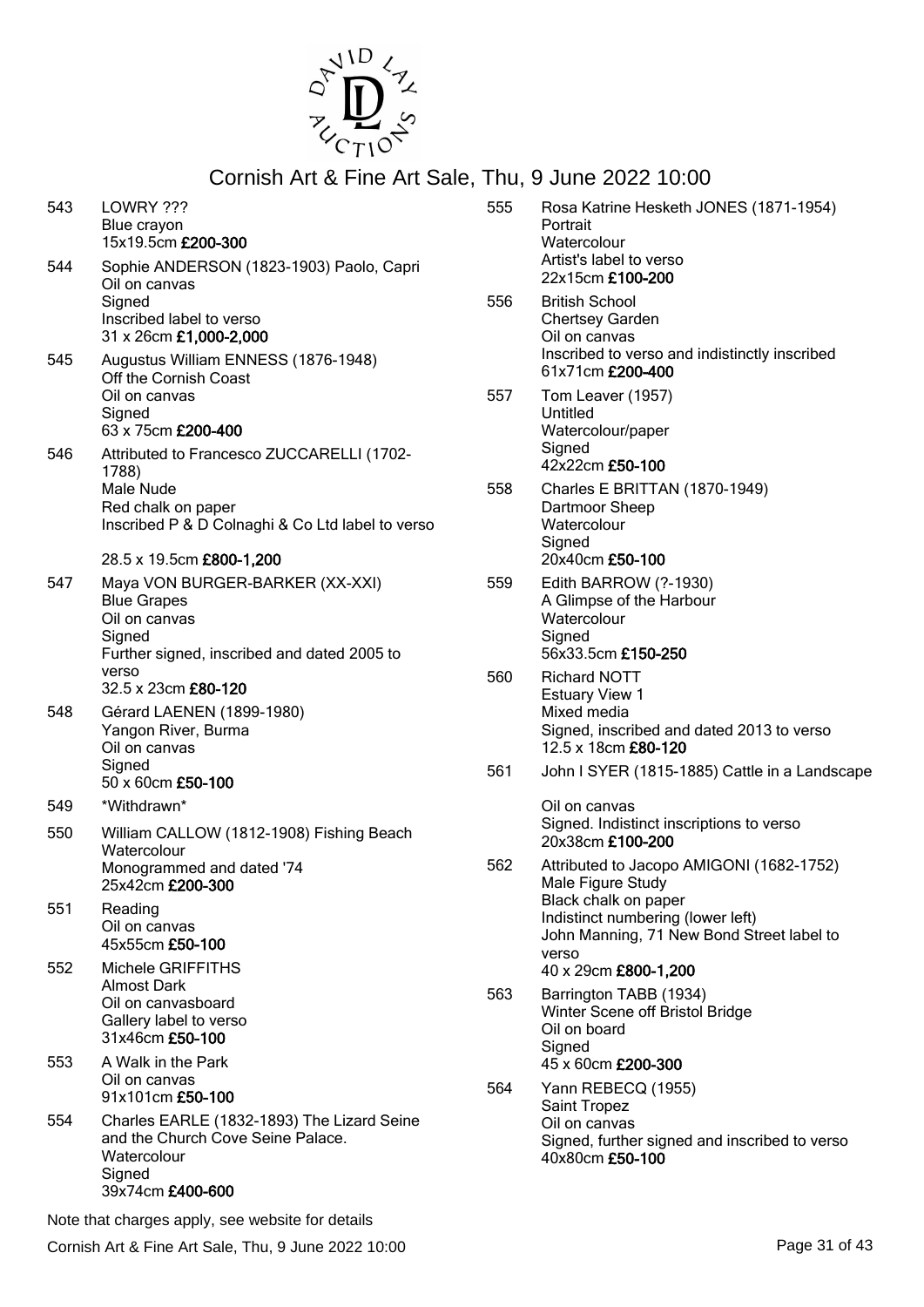

| 565 | Gordon BARKER (1960)<br>Cruising<br>Acrylic on paper<br>Signed<br>29 x 29cm £100-150                                                                                                                                                                                                                          |
|-----|---------------------------------------------------------------------------------------------------------------------------------------------------------------------------------------------------------------------------------------------------------------------------------------------------------------|
| 566 | Michael QUIRKE (1946)<br><b>London Street</b><br>Acrylic on board<br>Initialled<br>21 x 15cm £80-120                                                                                                                                                                                                          |
| 567 | Michael QUIRKE (1946) Wet Evening London<br>Oil on canvas<br>Initialed and to verso signed and inscribed<br>51x61cm £100-200                                                                                                                                                                                  |
| 568 | <b>Christine LINFIELD</b><br>The Entrance, A Study of the Creek<br>Oil on board<br>Signed, inscribed and dated 2014 to verso<br>21 x 15 cm £50-100                                                                                                                                                            |
| 569 | Christian M. S. MIDJO (1880-1973) In The Heat<br>of the Afternoon Sun<br>Oil on board<br>Signed<br>Rowley label to verso<br>38 x 38cm £300-400                                                                                                                                                                |
| 570 | Gordon BARKER (1960)<br>Fun at the Lighthouse<br>Acrylic on paper<br>Signed<br>29 x 29cm £100-150                                                                                                                                                                                                             |
| 571 | Mary GALLAGHER (1953)<br>'Pierrot and Dove'<br>Pastel on paper<br>Signed<br>81 x 57cm £150-250                                                                                                                                                                                                                |
| 572 | David Lawrence CARPANINI (1946)<br>Welsh Landscape<br>Etching<br>Signed, dated Jan '67 and numbered 2/3 2nd<br>edition<br>Plate size 36.5 x 54cm<br>Together with Robert BRISLEY (1927)<br><b>Red Giant</b><br>Screenprint<br>Signed, inscribed and dated '65<br>Numbered 1/6<br>45 x 33cm<br>(Qty: 2) £40-80 |
| 573 | I J COTES?<br>Study of a Young Man's Head<br>18th/early 19th-century oil on panel<br>Inscribed and indistinctly signed to verso<br>J Davey & Sons, Manchester label to verso<br>31.5 x 25cm £200-400                                                                                                          |

|     | Guillaumin together with three other prints each<br>authenticated by Templeton and Rawlings £100-<br>200                                                  |
|-----|-----------------------------------------------------------------------------------------------------------------------------------------------------------|
| 575 | Solomon Joseph SOLOMON (1860-1927) Study<br>of a Nude<br>Oil on canvas laid on board<br>Label to verso and Rowley framers label<br>55.5x45cm £1,000-2,000 |
| 576 | Freya PAYNE (1968)<br><b>Bruise</b><br>Screenprint<br>Signed, inscribed and numbered 16/100<br>Paper size 56 x 76cm £50-100                               |
| 577 | Arthur BERRIDGE (1902-1957)<br>Pencil and charcoal<br>Gallery 131 Ludlow stamp to verso<br>56x37.5cm £50-100                                              |
| 578 | Paul John KILSHAW (1947) Orchard of Apple<br>Trees, Brittany<br>Oil on canvas<br>Signed<br>Further signed and inscribed to verso<br>61 x 76cm £100-200    |
| 579 | Adrian HILL (1895-1977) Guernsey<br>Watercolour<br>Signed and inscribed<br>22.5 x 34cm £80-120                                                            |
| 580 | After Charles SPENCELAYH (1865-1958)<br>The Toy Maker<br>Engraved copper plate<br>10.3 x 7.8cm £40-60                                                     |
| 581 | Bernard MENINSKY (1891-1950)<br><b>Walled Orchard</b><br>Watercolour<br>Signed<br>45.5 x 59cm<br>Provenance - David Lay's 2010 £300-400                   |
| 582 | Ryuson Chuzo MATSUYAMA (1880-1954)<br>Torquay<br>Watercolour<br>Signed, inscribed and dated 1936<br>23x33cm £100-200                                      |
| 583 | Reginald James LLOYD (1926-2020) Whirlpool<br>1953<br>Watercolour<br>Signed and inscribed to verso<br>21x20cm £100-150                                    |
| 584 | Sarah YOUNG (1947)<br>Papageno<br>Screenprint<br>Signed, inscribed and numbered 28/100                                                                    |

29.5 x 46cm £50-80

574 Paul CÉZANNE (1839-1906) Portrait De

Note that charges apply, see website for details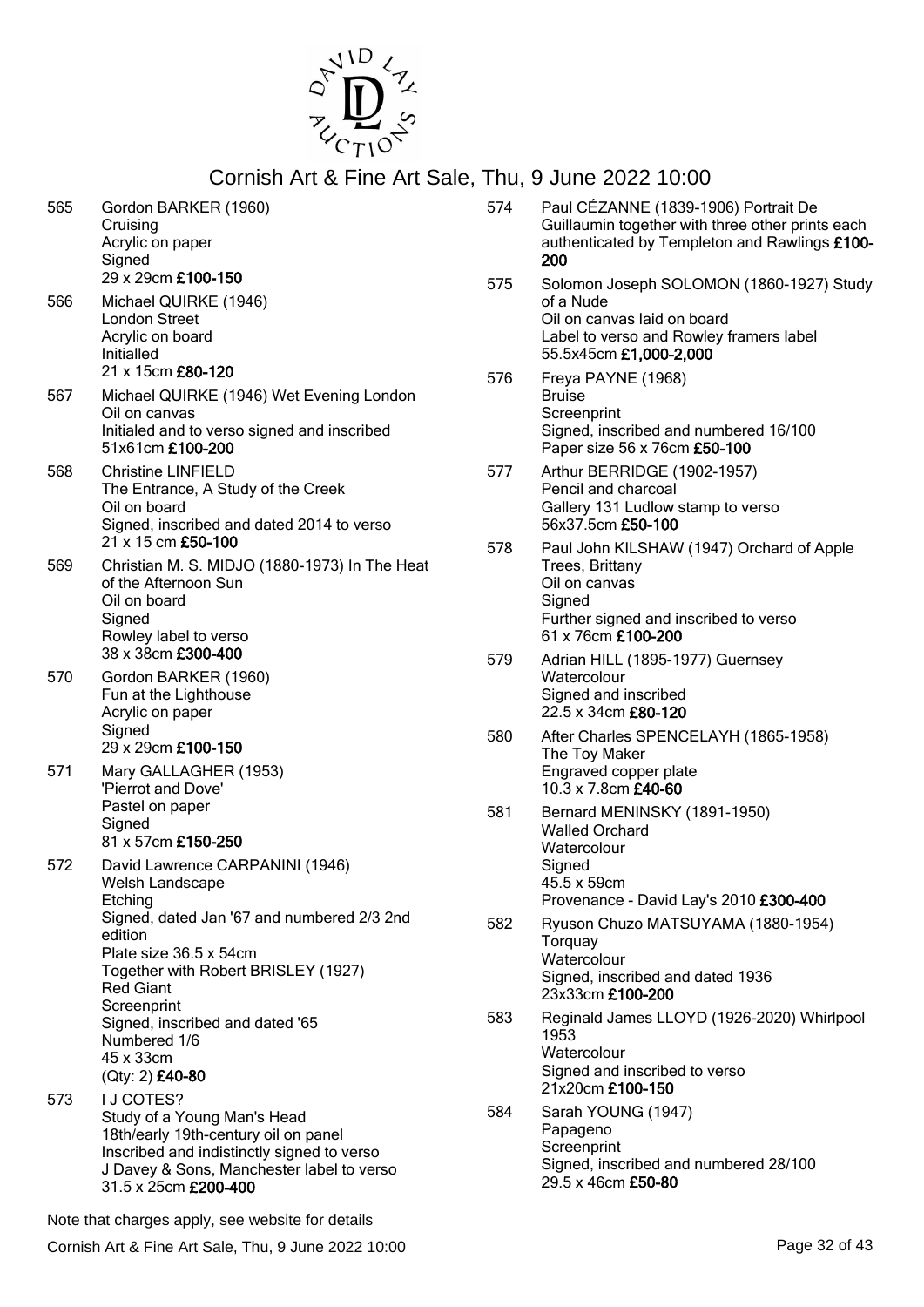

585 Henry COLLINS (1782-1824) Brig 'Shannon' Coming into Harbour Oil on canvas, lined Signed and dated 1817 61 x 91cm £1,000-2,000 586 Robert BURNAGE (XX) Chess Pencil **Signed** 17.5x20cm £50-100 587 Lionel Townsend CRAWSHAW (1864-1949) Edinburgh Castle from Grassmarket **Watercolour** Signed 31x40cm £200-400 588 Robert Oscar LENKIEWICZ (1941-2002) Self Portrait with Self Portrait at Ninety **Lithograph** Signed and inscribed Numbered 501/585 80x54cm sight size £100-150 589 Style of Dick BENGTSSON Mouth Organ Oil on wooden door 41x29.5cm £100-200 590 Wyn CASBOLT (British) (1914-1963) 'Boats From A Balcony' Grey Wash, Body Colour and Pencil Further pencil sketch to the reverse of the painting. Titled and inscribed with the artist's name to verso. 17x19cm Biographical Note: Studied at the Slade under Randolph Schwabe and exhibited at the WIAC and Redfern Gallery. In the 1950's she moved towards abstraction, but she was hindered, for much of her life, by bad health. £50-80 591 Robin GUTHRIE(1902-1971) Morning Paper Oil on canvas **Signed** 44 x 28cm £200-400 592 Graham EVERNDEN (1947) Blue Sky Acrylic on canvas Initialled Further signed, inscribed and dated 2019 to verso 61x76cm £50-100 593 Heather JANSCH (1948-2021) Chinoise & figures Pencil ink and wash Signed dated 2000 and inscribed 29x39cm £100-200 Untitled Mixed media Signed and dated '91 70 x 52cm £250-350 595 David NORMAN **Watercolour** 14.5 x 21cm £50-100 **Watercolour** 24x19cm £100-150 works on canvas Mermaid's New Flag Oil on canvas 25.5x30.5cm verso) - The Artists Studio £400-600 599 \*Withdrawn\* A pair of oils on board Each signed 24 x 30cm £100-200 Low Tide Oil on canvas 24x74cm £200-300 602 \*Withdrawn\* Linocut 36 x 25cm £30-50 **Group Signed** 21x27cm £50-100 Fiddle Oil on canvas Signed and dated '98 60x40cm £100-200

Note that charges apply, see website for details

- 594 John Randall BRATBY (1928-1992)
- The Market Uzes, France Signed and inscribed to verso
- 596 Early 20th century English School Head of a Young Lady
- 597 Sheila Macnab MACMILLAN (1928-2018) Two 51x51cm and 30x40cm £200-300
- 598 Padraig MACMIADHACHAIN (1929-2017) Signed and inscribed to verso Provenance - Belgrave Gallery, St Ives (label to
- 600 Paul STEPHENS (1957) 'Pen y Fan' and 'Peak District'
- 601 Late 19th century English School
- 603 Follower of Ben NICHOLSON
- 604 Reginald James LLOYD (1926-2020) Dresden Watercolour on printed page
- 605 Georges Fiddes WATT (1873-1960) Girl with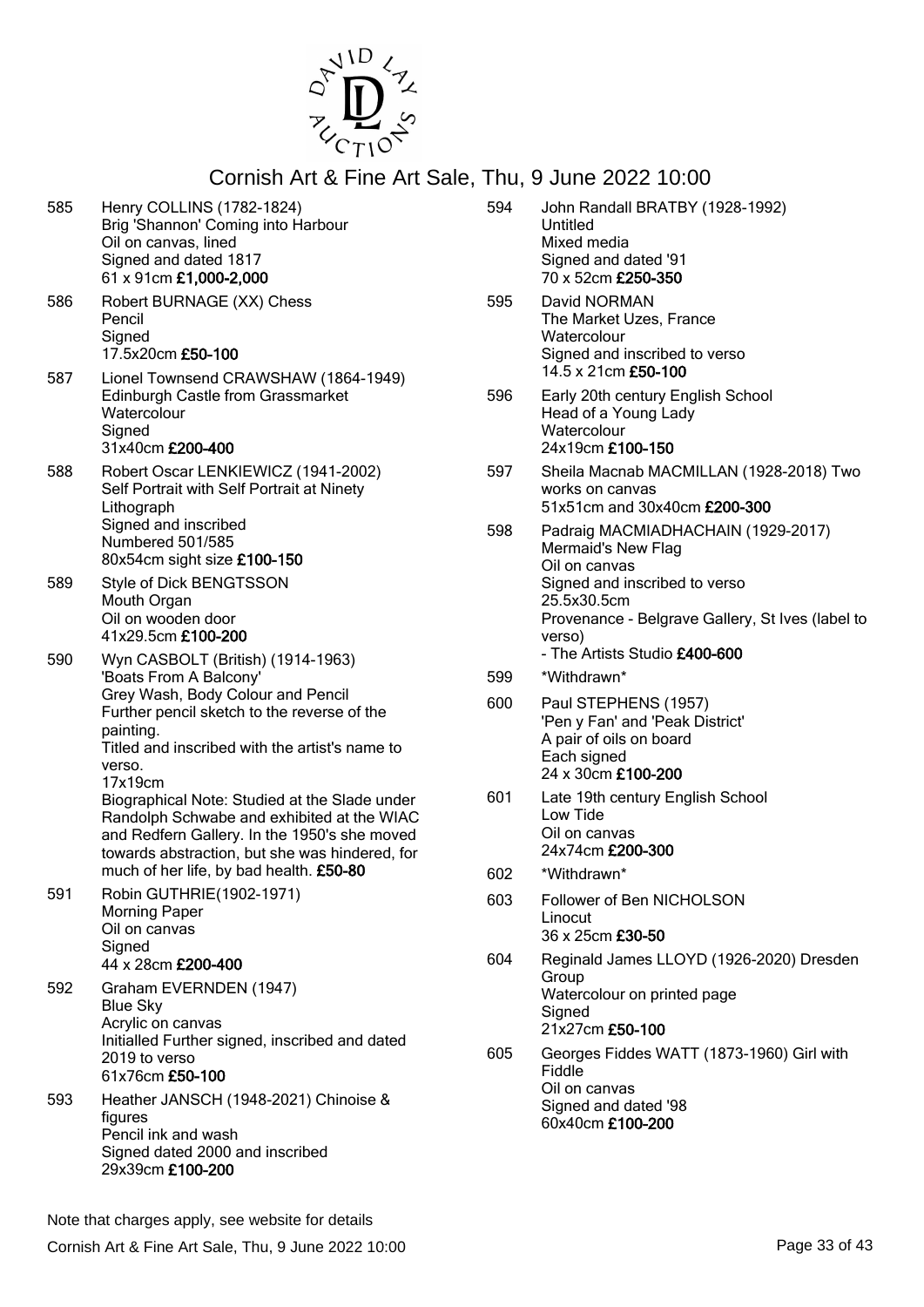

| 606 | Frederick John WIDGERY (1861-1942)<br>Moorland<br>Watercolour<br>Signed<br>28x45cm £200-300                               |
|-----|---------------------------------------------------------------------------------------------------------------------------|
| 607 | Richard ROBJENT (1937)<br>'Male and Female Teal'<br>Watercolour<br>Signed and dated 1983<br>37 x 51cm £400-600            |
| 608 | Oscar SPIELMANN (1901-c.1975)<br><b>The Bride</b><br>Oil on canvas<br>Signed<br>60 x 46cm £200-400                        |
| 609 | Follower of Naina KANODIA (1950)<br><b>Striped Sofa</b><br>Oil on canvas<br>71x91cm £50-100                               |
| 610 | Teresa LAWTON (XX) Fallen Light<br>Oil on canvas<br>Signed, gallery label to verso<br>40x50cm £50-80                      |
| 611 | Frederick John WIDGERY (1861-1942)<br>Belstone Moors, Dartmoor<br>Watercolour<br>Signed and inscribed<br>50x63cm £200-400 |
| 612 | Follower of Jacques COURTOIS (1621-1676)<br>After the Battle<br>17th c. Oil on canvas<br>45x54cm £500-800                 |
| 613 | William WIDGERY (1822-1893) The Teign<br>Valley<br>Oil on canvas<br>Signed<br>114x68cm £500-800                           |
| 614 | Charles ORLOFF (XX) Formentera, Spain<br>Oil on canvas<br>Signed and dated 1959<br>35x45cm £100-200                       |
| 615 | Lucienne M GOW<br>Park Lane, London<br>Oil on board<br>Signed<br>Exh. 1933 to 1938.<br>38 x 46cm £500-800                 |
| 616 | Erskine NICOL (1825-1904)<br>Gregory's Mixture<br>Water and bodycolour<br>Signed and dated 1885<br>25 x 35cm £250-350     |

| 617<br>Graham CLARKE (British) (1941-)<br>'Diligence'<br>Etching<br>Signed in pencil to the margin<br>Limited Edition 129 of 250<br>14x15.5cm £60-80<br>618<br>Ronald Ossory DUNLOP (1894-1973)<br>Winter scene<br>Oil on board<br>Signed<br>39 x 48cm <b>£300-500</b><br>*Withdrawn*<br>619<br>620<br>Graham CLARKE (1941) Dunroamin'<br>Etching<br>Signed and numbered 52/200<br>48x39cm £80-120<br>621<br>Style of Frederick John WIDGERY<br>'Looking Down to the Bay'<br>Gouache<br>Indistinctly signed bottom left hand corner<br>48.5x74.5cm £150-200<br>622<br>Group) Seascape with shipping<br>Watercolour<br>Signed<br>27 x 36.5cm £120-180<br>*Withdrawn*<br>623<br>624<br>Vera BOELE-KEIMER RWA<br>Untitled<br>Monoprint<br>Signed and dated 2018 to verso<br>19 x 14cm £50-100<br>625<br>Follower of Naina KANODIA (1950)<br>Lovers in a Garden<br>Oil on canvas<br>86x121cm £100-200<br>626<br>Rachael LEVINE (1957) Goddess Drawing<br>Graphite<br>Signed, inscribed and dated 1997 to verso<br>36x36cm £30-50 |                                           |
|------------------------------------------------------------------------------------------------------------------------------------------------------------------------------------------------------------------------------------------------------------------------------------------------------------------------------------------------------------------------------------------------------------------------------------------------------------------------------------------------------------------------------------------------------------------------------------------------------------------------------------------------------------------------------------------------------------------------------------------------------------------------------------------------------------------------------------------------------------------------------------------------------------------------------------------------------------------------------------------------------------------------------|-------------------------------------------|
|                                                                                                                                                                                                                                                                                                                                                                                                                                                                                                                                                                                                                                                                                                                                                                                                                                                                                                                                                                                                                              |                                           |
|                                                                                                                                                                                                                                                                                                                                                                                                                                                                                                                                                                                                                                                                                                                                                                                                                                                                                                                                                                                                                              |                                           |
|                                                                                                                                                                                                                                                                                                                                                                                                                                                                                                                                                                                                                                                                                                                                                                                                                                                                                                                                                                                                                              |                                           |
|                                                                                                                                                                                                                                                                                                                                                                                                                                                                                                                                                                                                                                                                                                                                                                                                                                                                                                                                                                                                                              |                                           |
|                                                                                                                                                                                                                                                                                                                                                                                                                                                                                                                                                                                                                                                                                                                                                                                                                                                                                                                                                                                                                              |                                           |
|                                                                                                                                                                                                                                                                                                                                                                                                                                                                                                                                                                                                                                                                                                                                                                                                                                                                                                                                                                                                                              | Alan RUNAGALL (1941) (R.S.M.A and Wapping |
|                                                                                                                                                                                                                                                                                                                                                                                                                                                                                                                                                                                                                                                                                                                                                                                                                                                                                                                                                                                                                              |                                           |
|                                                                                                                                                                                                                                                                                                                                                                                                                                                                                                                                                                                                                                                                                                                                                                                                                                                                                                                                                                                                                              |                                           |
|                                                                                                                                                                                                                                                                                                                                                                                                                                                                                                                                                                                                                                                                                                                                                                                                                                                                                                                                                                                                                              |                                           |
|                                                                                                                                                                                                                                                                                                                                                                                                                                                                                                                                                                                                                                                                                                                                                                                                                                                                                                                                                                                                                              |                                           |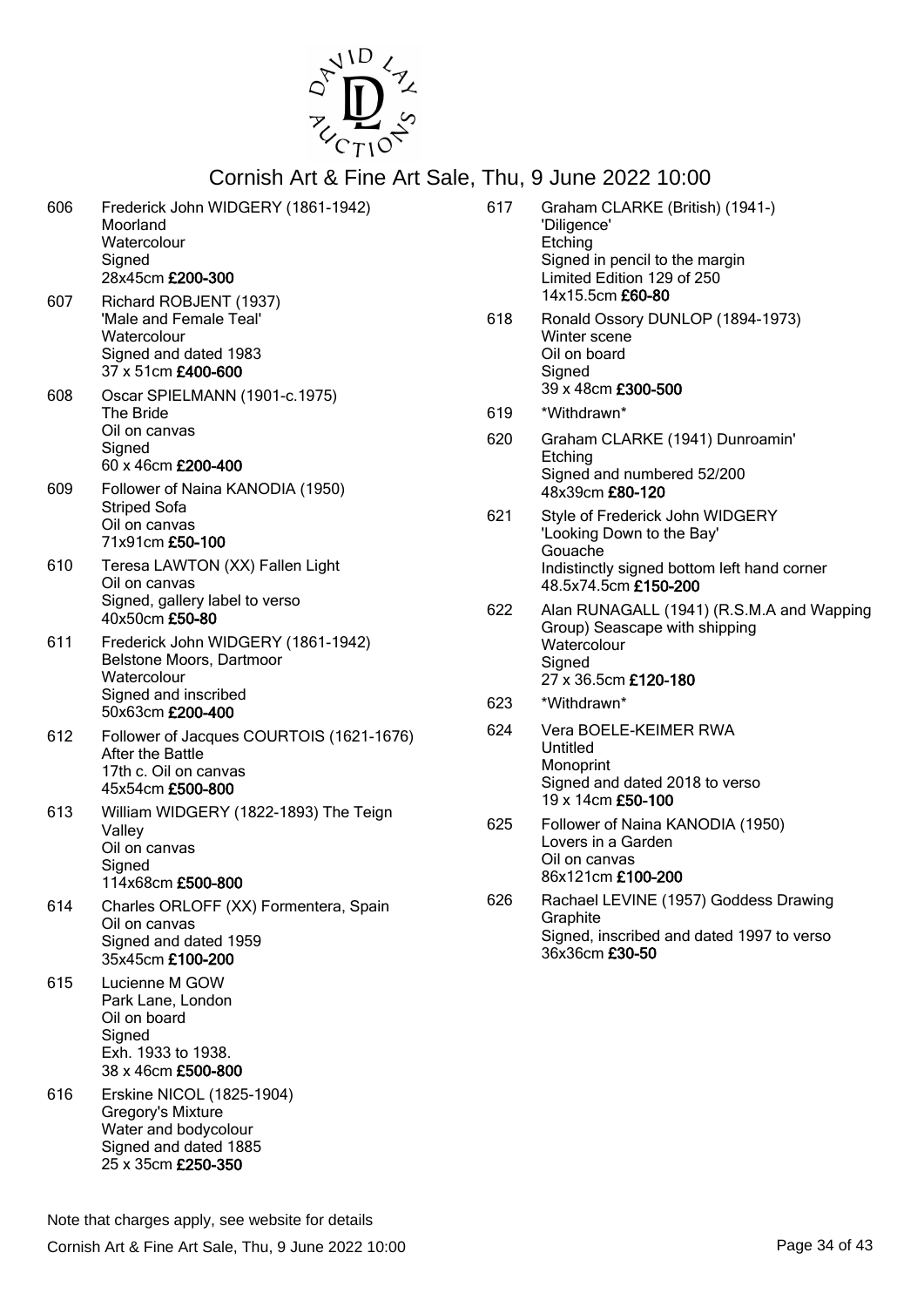

| 627 | Cathy SENITT-HARBISON (1945-)<br>'Drawing. No. 12'<br>Pen and Ink<br>Signed and Dated '67<br>Label to verso for the Pollock Gallery. 59,<br>Markham St. with artist's name, title, and price.                                                                                                                                                                                                                                                                                           | 634<br>635 | Horace VERNET (1789-1863)<br>Study for the 'Artists Studio'<br>Ink and pencil on paper<br>Inscribed<br>11 x 15.5cm £300-500<br>John Frederick I HULK (1829-1911) Amsterdam                                                                                                                                                   |  |  |
|-----|-----------------------------------------------------------------------------------------------------------------------------------------------------------------------------------------------------------------------------------------------------------------------------------------------------------------------------------------------------------------------------------------------------------------------------------------------------------------------------------------|------------|------------------------------------------------------------------------------------------------------------------------------------------------------------------------------------------------------------------------------------------------------------------------------------------------------------------------------|--|--|
|     | 14x11.5cm<br>Biographical Note: The artist grew up in<br>Rochester, New York, and studied at the School<br>of Art and Design at the Rochester Institute of<br>Technology. Moving to Canada in 1966 she<br>settled in Ontario where she developed a<br>successful painting career using the name Cathy<br>Senitt-Harbison. She began showing at the<br>prestigious Pollock Gallery in 1967, where<br>owner Jack Pollock also represented such<br>artists as Ken Danby, David Hockney and |            | Oil on panel<br>Signed<br>31x40cm £200-400                                                                                                                                                                                                                                                                                   |  |  |
|     |                                                                                                                                                                                                                                                                                                                                                                                                                                                                                         | 636        | Philip Wilson STEER (1860-1942)<br>Decoration for Bourton House, Shrivenham<br>Oil on canvas<br>Signed and to verso label of The Fine Art<br>Society and another label stating that it was lent<br>by Hugh Molson, Esq., M.P<br>91.5 x 68.5cm £4,500-5,500                                                                   |  |  |
| 628 | Willem de Kooning. She continued to be<br>represented there through to 1975 and at the<br>Merton Gallery from 1977 and 1978. £50-80<br>John RIDDLE (1903-1934) Figures on a beach                                                                                                                                                                                                                                                                                                       | 637        | Derek WOODWARD (1923)<br>Solar Force<br>Oil on canvas<br>Signed and dated '63, inscriptions to verso                                                                                                                                                                                                                         |  |  |
|     | and to verso coastal rocks<br>Oil on canvas<br>Signed<br>30x40cm £200-300                                                                                                                                                                                                                                                                                                                                                                                                               | 638        | 71x92cm £50-100<br>Joe COUSIN<br>Wild Skies and Sea<br>Oil on board                                                                                                                                                                                                                                                          |  |  |
| 629 | Continental School (19th Century)<br>Portrait of a Child<br>Oil on Panel<br>Initialled E.P. and inscribed 'Rom' left hand<br>corner<br>Inscribed to verso<br>22x18cm £150-200                                                                                                                                                                                                                                                                                                           | 639        | Signed to verso and dated 2002<br>99x76cm £250-350<br>Anna Hope HUDSON (1869-1957)<br>Two Children Seated in an Interior<br>Oil on canvas<br>Signed<br>76 x 70cm                                                                                                                                                             |  |  |
| 630 | Graham EVERNDEN (1947)<br><b>Evening Light</b><br>Acrylic on canvas<br>Initialed Further signed, inscribed and dated<br>2010 to verso<br>60x75cm £50-100                                                                                                                                                                                                                                                                                                                                |            | Provenance - Christie's, November 1988<br>Anna Hope Hudson (1869-1957) was an<br>American painter and lifelong partner of Ethel<br>Sands (1873-1962). Together they formed a<br>social bridge between the Bloomsbury Group<br>and the artists that gathered around Walter<br>Sickert (1860-1942) in Chelsea. Sickert took an |  |  |
| 631 | Michael MURFIN (1954) Forrest Depth<br>Acrylic and collage<br>Signed. Labeled to verso and dated 1995<br>25.5x20cm £50-100                                                                                                                                                                                                                                                                                                                                                              |            | active interest in Hudson's career, giving advice<br>and support with regularity and zeal.<br>This charming portrait likely depicts Rosemary<br>and Timothy Peto, the children of Frances Ruby                                                                                                                               |  |  |
| 632 | David WESTON (1935-2011) Exoghi from the<br>Mountains, Ithaca, Greece<br>Watercolour<br>Signed. Gallery label to verso<br>34.5x51cm<br>Together with a small watercolour by David<br>Weston £100-150                                                                                                                                                                                                                                                                                    | 640        | Vera Lindsay (Peto), a long-term friend and<br>confidant of the artist. £500-800<br>Hercules Brabazon BRABAZON (1821-1906)<br>Venice<br>Watercolour<br>Initialled<br>14 x 19cm £400-600                                                                                                                                      |  |  |
| 633 | <b>Gordon ROBERTSON</b><br>Passing the Bouy<br>Mixed media construction<br>Initialled<br>Signed and inscribed to verso<br>17 x 20cm, irregular £40-80                                                                                                                                                                                                                                                                                                                                   | 641        | NO LOT                                                                                                                                                                                                                                                                                                                       |  |  |
|     | Note that charges apply, see website for details                                                                                                                                                                                                                                                                                                                                                                                                                                        |            |                                                                                                                                                                                                                                                                                                                              |  |  |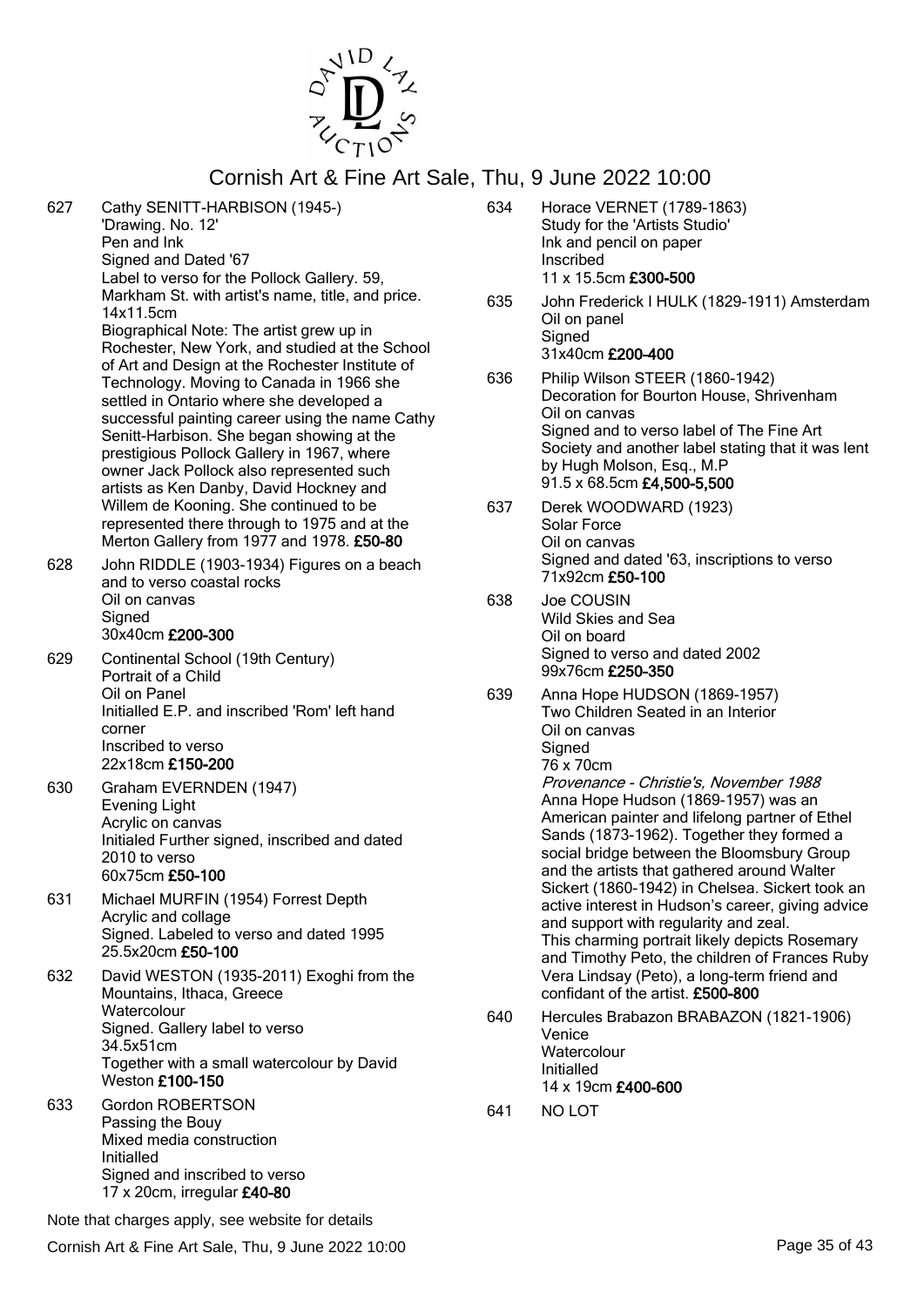

- 642 Josep DOMENECH SANCHEZ (1952) Female Portrait Oil on canvas **Signed** Further signed and dated '07 to verso 46 x 24cm £200-300
- 643 Rosemary CARSON (b.1962, Outsider Artist) View from a shady place Oil on board Signed and titled to the verso 51cm x 58cm £50-100
- 644 Norman TAYLER (1843-1915) Mending the Net **Watercolour** 24.5x34.5cm Signed and dated 1883 £100-150
- 645 Attributed to Emilio GOLA (Italian) (1851-1923) 'The Flower Sellers' Oil on Canvas Inscribed to verso 'No.2. Emi Gola fior' 28x15.5cm Biographical Note: Born in Milan into a noble

family, Emilio Gola was encouraged to develop his interest in art in his adolescence by his father, a dilettante painter. He graduated in industrial engineering from Milan Polytechnic in 1873 and devoted himself to painting under the guidance of Sebastiano De Albertis. His training also involved frequent trips to Parid and the Netherlands - where, plausibly, this work was executed. £150-200

- 646 William CASLEY (1867-1921) Low Tide **Watercolour Signed** 50x90cm £200-300
- 647 Dorothy Young GRAHAM (1922-2002) The Park

Oil on board Inscribed and dated 1936 to verso 36x46cm £50-100

- 648 Alfhild GUINNESS (1890-1983) Swimming Pool Oil on canvas **Signed** Further signed and dated 1968 to verso 51 x 41cm Alfhild Guinness (nee Holter) was married to Henry Samuel Howard Guinness of the Guinness Family. £40-60
- 649 NO LOT
- 650 Neil MEACHER (1934-2010) 'Welsh Farm, Snowdonia National Park' & 'Feeding Time' Two ink and wash works Each signed Each with artist's label to verso Each 10 x 15.5cm £50-100
- 651 James Dickson INNES (1887-1914) Lakeside Bathers **Watercolour** Signed and dated 1909 25 x 35cm £400-600
- 652 \*Withdrawn\*
- 653 Girl with a Parasol Oil on panel Initialed W M Indistinct label to verso 30x40cm £50-100
- 654 Dora HOLZHANDLER (1928-2015) Lovers Painted large T shirt Signed and dated '98 £50-100
- 655 Amanda BEE Rolling Fields, Wiltshire Mixed media Signed, Inscribed to verso 15x42cm £200-300
- 656 Pauline VIVIENNE Exotic Dancer Oil on canvas Signed and dated 1971 70x50cm £100-200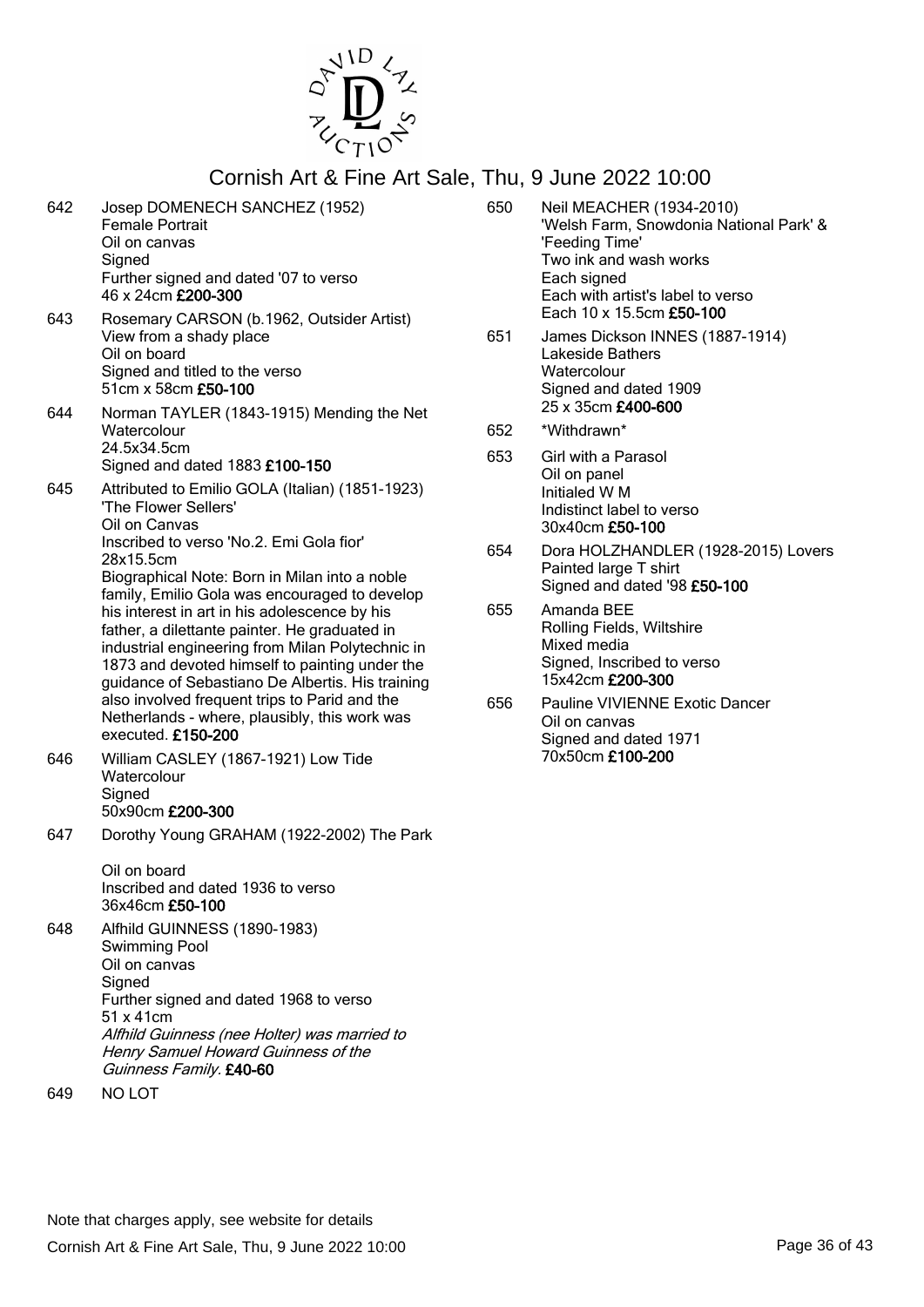

657 William GIBBONS (act.1858-1892) The ship Rothesay Wrecked on the Great Mewstone and the sheltering crew Oil on canvas Signed and dated 1880

56x104cm

Note: The 332 ton iron steamship Rothesay was built in 1874 in the Hull shipyard of Humphreys, Pearson & Co. Ltd. The vessel was 145 feet long, 22.5 feet in breadth, 11.7 feet in depth, powered by a 50 h.p. Humphreys & Pearson compound steam engine and was owned by the John Cory Steam Shipping Company in Cardiff. The Rothesay was returning to Cardiff from Caen in ballast with 11 crew and captain T.H. Nance on board, having refuelled at Dartmouth. During the voyage the weather worsened forcing the Rothesay to seek shelter in Plymouth, by the time she tried to reach the safety of the harbour they were blowing force 11 from the southwest. Unfortunately, she did not reach safety and the ship was dashed on the southeast side of the Great Mewstone just before midnight on the 15th October 1877, during the worst storms in the area for many years. Incredibly, one of the crew survived being thrown overboard and landing on the Great Mewstone and after a brief period was able to assist his crewmates in getting a line onto shore which they used to escape the sinking ship. No lives were lost and the crew sheltered overnight in the ruins of an abandoned cottage above where the wreck lay. Credit The Ships Project £500-700

- 658 Louis Burleigh BRUHL (1861-1942) Thames side **Watercolour** Signed and inscribed 38x55cm £150-200
- 659 Frederick H.A. PARKER Samagar(Srinagar), Kashmir Oil on board Signed, indistinctly inscribed and dated 1906. Label to verso 27x37cm £100-200
- 660 Howard Neville WALFORD (1864-1950) A pair of watercolours Each signed and dated 1909 23x33.5cm £50-100
- 661 Richard HOARE (1967) The Steps Leading to Atic Velide Mosque, Uskudor, Istanbul **Watercolour** Artist's label to verso 26 x 22cm Together with the artist's signed sales receipt £50-100
- 662 Arthur Wilde PARSONS (1854-1931) After the Storm, a Dismasted Clipper off Portland **Watercolour** Signed and dated 1902, labels to verso 47x72cm £600-800
- 663 Ed DUKKERS (1923-1996) 'Bodies Entwined' Pastel on paper **Signed** 25 x 32 cm £50-100
- 664 James Smith MORLAND (1846-1921) **Rockpools Watercolour Signed** 26x38cm £100-200
- 665 Max LUDBY (1858-1943) Homeward **Watercolour Signed** 25x35cm £100-150
- 666 Frederick Edward Joseph GOFF (1855-1931) London Bridge **Watercolour Signed** 13 x 18cm £450-550
- 667 Rosa SEPPLE PRI (1951) Bath Time Gouache Signed to verso 16 x 22.5cm £150-250
- 668 John Laviers WHEATLEY (1892-1955) North Wales Oil on canvas Signed, labeled to verso 59x76cm £50-100
- 669 Jankel ADLER (1895-1949) Girl Ink and watercolour **Signed** 13.5x10cm £100-200
- 670 Daniel BACKHOUSE (XX-XXI) Sudden Hail, Y Garn Mixed media Signed, inscribed and dated 1994 to verso 25 x 32cm £80-120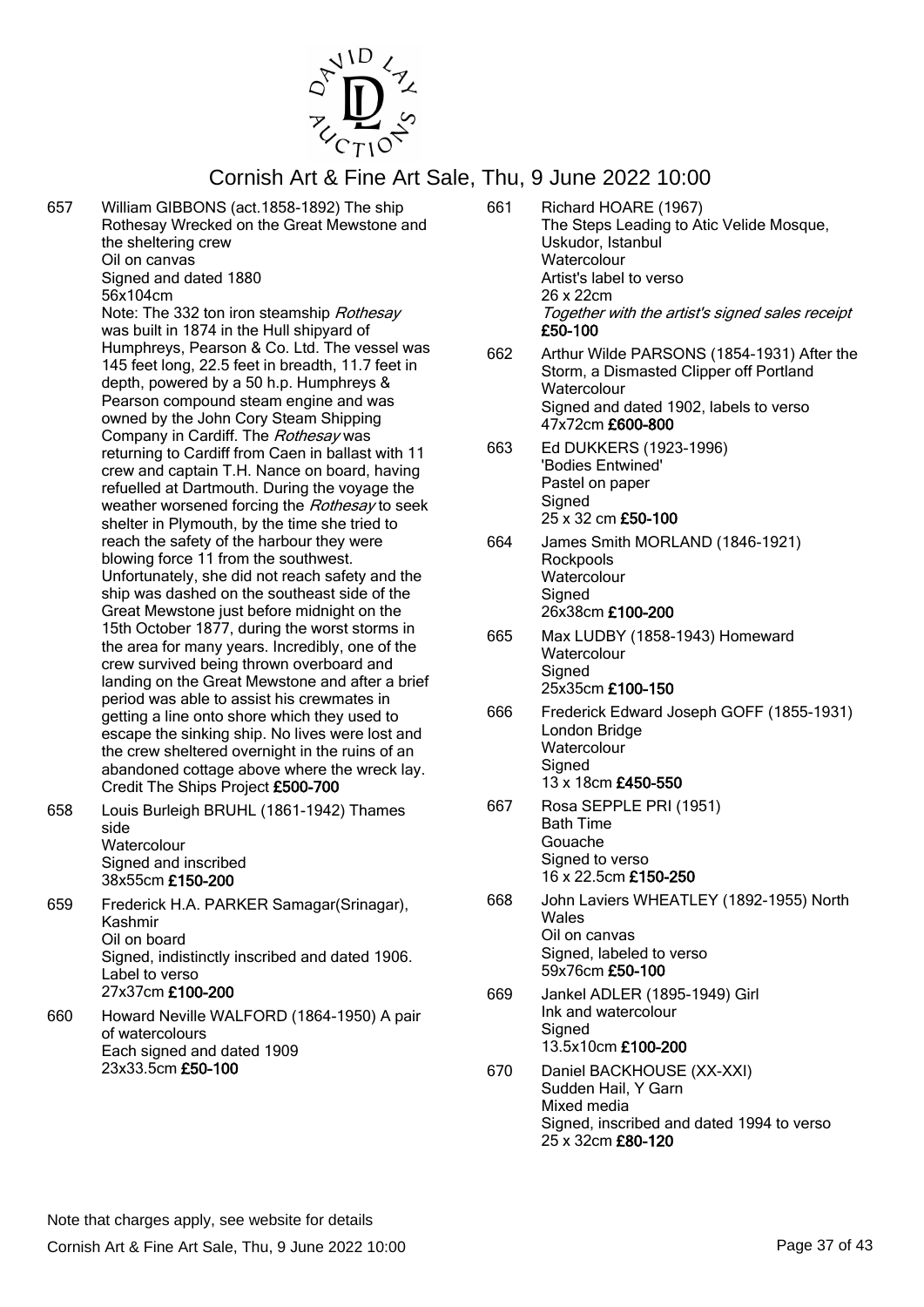

- 671 Raymond C. WYLIE (act.c.1958-1969) Bar at The Salisbury, Covent Garden Oil on board **Signed** Further signed, inscribed and dated 1962 to verso 61 x 81.5cm £800-1,200
- 672 Charles E. HANNAFORD (1863-1955) Perranporth with boats at low tide **Watercolour Signed** 38x71cm £100-150
- 673 William GIBBONS (act.1858-1892) Schooner Driven Ashore on the West Country Coast Oil on canvas Signed and dated 1880 54x100cm £500-700
- 674 Leo MCDOWELL (1936-2011) Flowers in Jugs Oleograph **Signed** 35 x 29cm A collection of 37 oleographs £80-120
- 675 ORRELL ? Two portraits Oil on canvas each inscribed to verso 50x61cm and 50x45cm £50-100
- 676 J.L. Jack WALKER Coming Ashore **Watercolour** Signed and dated 1928, artists label to verso 41x36cm £100-150
- 677 Roy Turner DURRANT (1925-1998) Untitled **Watercolour** Signed and dated '63 34x41.5cm £400-500
- 678 Attributed to Willem ROELOFS (1822-1897) Landscape with a figure and cow watering Oil on canvas Old label to verso 23x34cm £200-300
- 679 Peter HAIGH (1914-1994) **Composition** Oil on canvas Signed and dated '94 to verso 81 x 71cm Provenance - Lemon Street Gallery (label verso) £2,000-2,500
- 680 Ryuson Chuzo MATSUYAMA (1880-1954) **Torquay Watercolour** Initialled, inscribed and dated 1936 17x24.5cm £100-200

Note that charges apply, see website for details

Cornish Art & Fine Art Sale, Thu, 9 June 2022 10:00 Page 38 of 43

- 681 Reginald James LLOYD (1926-2020) Self Portrait **Screenprint** Signed, inscribed and dated 1970 Artists Proof 59 x 48cm The Personal Collection of Jonathan Grimble Part II Jonathan Grimble (1942 - 2021) was well known in Cornwall as an art dealer and collector. Jonathan started collecting Cornish art in the mid-1980s with his wife Ann. Ann passed away in 2000, and Jonathan moved to Marazion where he successfully ran the Market House Gallery and brought many modern and contemporary artists to further prominence. He later ran the Porthminster Gallery and Westcotts Gallery in St Ives. Jonathan was heavily involved in the modern British and Cornish art scene and was an agent for the executors of Sandra Blow's estate, which he ran from Sandra's studio in St Ives. During his time as an art dealer, Jonathan put together his own incredibly impressive collection of Cornish and contemporary art, featuring artists such as Sandra Blow, Terry Frost, Alexander Mackenzie, Paul Feiler, Wilhelmina Barns-Graham, Fred Yates, Jack Pender, Trevor Bell, Paul Mount, John Milne, Denis Mitchell, Peter Lanyon and many more. David Lay Auctions were honoured to be asked by the executors of Jonathan's estate to catalogue, market and sell Jonathan's remarkable collection of Cornish and modern British art. After the huge success of the first sale, held in situ, in Jonathan's stylish seafront home overlooking Mounts Bay, we now have the pleasure of selling Part II, which will be sold in our auction rooms as part of our February Cornish & Fine Art sale. £40-80
- 682 Abraham HULK Coast Oil on canvas, lined **Signed** 28 x 49cm £100-200
- 683 H. BONHEUR The Oak Tree **Watercolour** Signed and dated 1913 51x72cm £100-200
- 684 Follower of Jacopo TINTORETTO Bacchus, Venus and Ariadne Oil on canvas 58x73cm Carved Italian frame £300-500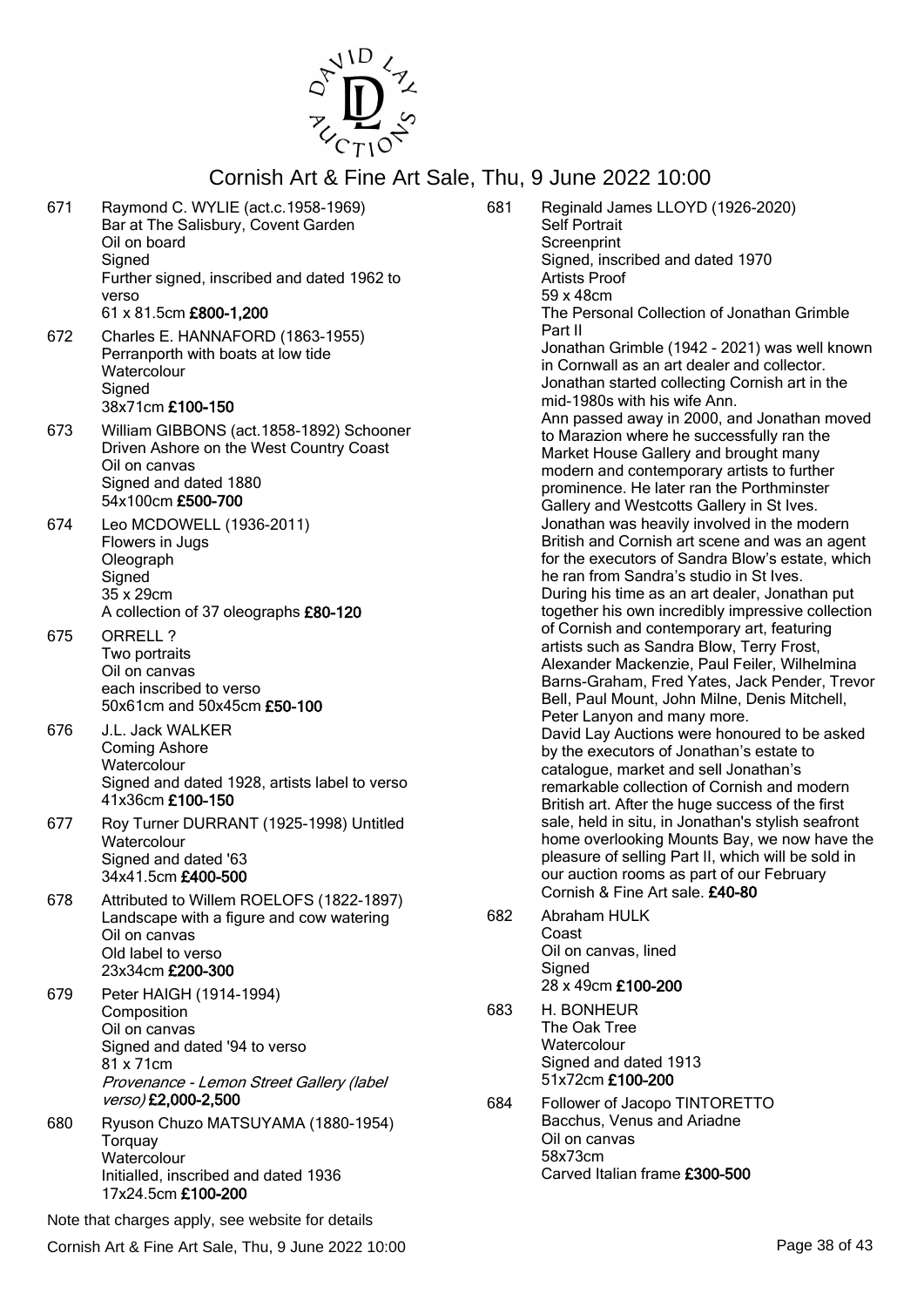

| 685 | William Henry INNES (1905-1999)<br>Two row boats at low tide<br>Pastel<br>Signed<br>26 x 35cm £70-100                                                                         |
|-----|-------------------------------------------------------------------------------------------------------------------------------------------------------------------------------|
| 686 | Attributed to George CHINNERY (1774-1852)<br>Sampans on a river<br>Pencil drawing<br>Indistinctly inscribed and dated 1837 to verso<br>13x20.5cm £100-200                     |
| 687 | Ruskin SPEAR (1911-1990) A church yard<br>Gouache<br>Signed<br>38 x 49cm £200-300                                                                                             |
| 688 | Roland Ossory DUNLOP (1894-1973)<br>Devon Bridge<br>Oil on board<br>Signed<br>20 x 21cm £150-250                                                                              |
| 689 | Alistair GRANT (1925-1997) Fête Champêtre<br><b>Screenprint Signed</b>                                                                                                        |
|     | Ed. 16/100 56 x 77 cm £200-250                                                                                                                                                |
| 690 | Frederick John WIDGERY (1861-1942) A pair of<br>oval coastal watercolours<br>Each signed<br>34x24cm £200-300                                                                  |
| 691 | Geometric abstract<br>Mixed media<br>Indistinctly signed and dated 1969<br>14x42cm £50-100                                                                                    |
| 692 | Yann REBECQ (1955)<br><b>Beach Tent</b><br>Watercolour<br>Signed<br>26x16cm £50-100                                                                                           |
| 693 | <b>Colin HUNTER (1841-1904)</b><br>'Approaching the Harbour'<br>Etching<br>Signed.<br>34 x 57cm £50-100                                                                       |
| 694 | Robert Oscar LENKIEWICZ (1941-2002)<br>Mad Joe (Vagrancy Project)<br>Oil on board<br>Signed<br>Further signed, inscribed and dated 1970 to<br>verso<br>38 x 38cm £1,200-1,800 |
| 695 | Jules NEERMAN (1900-1967) Le Port<br>Oil on canvas signed<br>48x58cm £200-300                                                                                                 |

| 696 | Anthony BETTS (1897-1980) ? Reclining Nude<br>Oil on canvas laid down<br>Signed to verso<br>75x90cm £100-200                                                                                                                                                                                                                                                                                                           |
|-----|------------------------------------------------------------------------------------------------------------------------------------------------------------------------------------------------------------------------------------------------------------------------------------------------------------------------------------------------------------------------------------------------------------------------|
| 697 | Albert Edward RICHARDSON (1880-1964)<br>Ryhall Hall, Rutland<br>Watercolour<br>Initialled and dated 1960<br>34x27cm £50-100                                                                                                                                                                                                                                                                                            |
| 698 | James George PHILP (1816-1885) After The<br>Storm<br>Signed<br>28.5x48.5cm £100-150                                                                                                                                                                                                                                                                                                                                    |
| 699 | Paul JOUVE (1878-1973)<br><b>Two Elephants</b><br>Oil on board<br>Signed<br>59 x 75cm £5,000-8,000                                                                                                                                                                                                                                                                                                                     |
| 700 | Elizabeth MORRIS French Market<br>Watercolour<br>Signed and dated '57<br>43x36cm £50-100                                                                                                                                                                                                                                                                                                                               |
| 701 | 'The Path of The Son. A biography of Bryan<br>Pearce'. Ruth Jones. Hardback. Signed by<br>Bryan Pearce. Published 1993 by Keeper's<br>Rock. £40-50                                                                                                                                                                                                                                                                     |
| 702 | 5 books.<br>'Winter on Scilly' Sue Lewington. Published<br>1999.<br>'Cornish Collection. A collection of the National<br>Trust' Sue Lewington. Published 2002.<br>Hardback.<br>'The Making of Eden' Sue Lewington. Published<br>2000.<br>'Tresco Abbey Garden' Sue Lewington.<br>Published 2004.<br>'A Taste of Heligan. fish, meat, chicken and<br>game recipes' Paul Drye. Illustrations by Sue<br>Lewington. £25-35 |
| 703 | 'Painting in Newlyn 1880-1930'. Caroline Fox<br>and Francis Greenacre. Paperback. Published<br>1985 Newlyn Orion Gallery and Barbican Art                                                                                                                                                                                                                                                                              |

Gallery. £30-40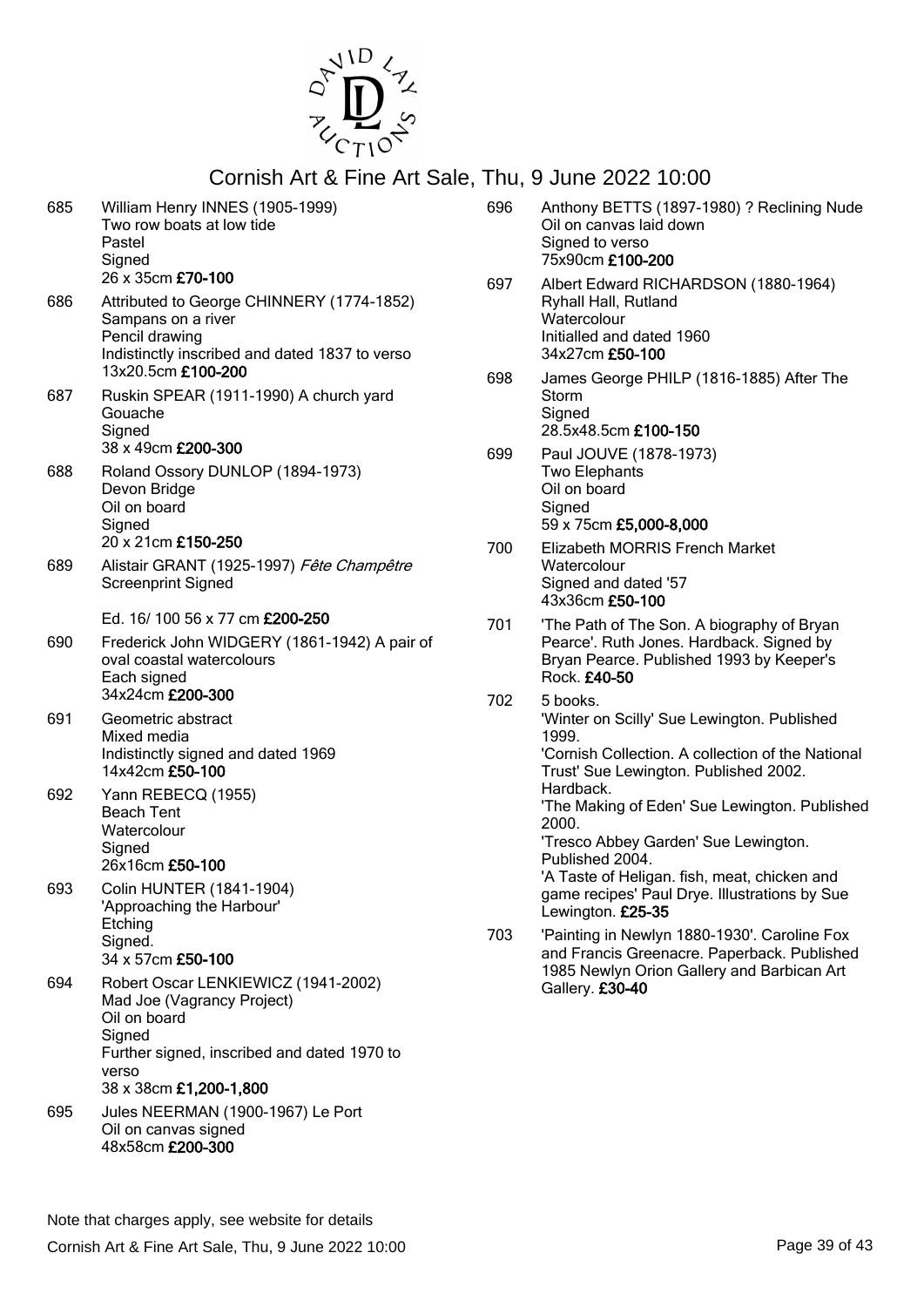

704 Five books.

'Terry Frost. Works on Paper 25 years: 1947- 72'. Paperback catalogue. Austin/Desmond Fine Art Bloomsbury. 'Terry Frost. Recent Paintings'. Paperback catalogue. London Regional Art Gallery 1982. 'Terry Frost New Paintings'. Paperback catalogue. Beux Arts 2000. 'Terry Frost 50 Years of Prints'. Paperback catalogue. Belgrave Gallery St Ives 2006. 'Terry Frost Works on Paper from the Artist's Estate'. Paperback Catalogue. Belgrave Gallery St Ives 2011. £25-30

- 705 'The Fields of Home' the book by Charles Simpson R.I. Signed, inscribed and dated 1964 £20-40
- 706 'Arts and Crafts in Newlyn 1890-1930'. Hazel Berriman. Published 1986 Newlyn Orion, Newlyn Art Gallery. £35-45

707 'Mark Rothko - 1903 - 1970 - Revised Edition' Tate Gallery Publishing 1997. 'Patrick Hayman - Visionary Artist' by Mel Gooding. (2) £20-30

- 708 Three books. 'John Wells. Alex Mackenzie. George Dannatt'. Paperback. Exhibition catalogue The Orion Gallery Penzance Cornwall April - May 1975. 'John Wells. The Fragile Cell'. Matthew Rowe. Paperback. Signed by Matthew Rowe. Published 1998 Tate Gallery Publishing. 'John Wells 1907-2000 Works on Paper from the Artist's Estate'. Paperback. Exhibition catalogue Jonathan Clark Fine Art 2005. £30-40
- 709 'Sketchbook of Cornwall'. John Miller. Hardback. Signed by John Miller. Published 1992 Sancreed Studios. £30-40
- 710 'St Ives 1939-64. Twenty Five Years of Painting, Sculpture and Pottery'. Hardback. Tate Gallery Publishing 1985. £25-35
- 711 Book and three signed cards. 'Tony O'Malley - Island and Ocean. Recent paintings from the Bahamas' £25-35
- 712 'Saving Sinbad!'. Michael Foreman. Signed copy. Hardback. Published 2001 Andersen Press London. £25-35
- 713 'Singing From The Walls. The Life and Art of Elizabeth Forbes' Judith Cook & Melissa Hardie. Published 2000 Sansom & Company in association with Penlee House Gallery & Museum. £25-30
- 714 'Creating a Splash. The St Ives Society of Artists. The first 25 years (1927-1952)'. David Tovey. Signed by the author. Hardback. £35-40
- 715 'Alfred Wallis. Primitive'. Sven Berlin. Published 1992 Redcliffe. £35-45
- 716 'The Cat Who Went To Heaven' Elizabeth Coatsworth with decorations by Kiddell Monroe. Published 1966 J.M. DENT & SONS LTD. Signed Joan Gillcrest. £25-30
- 717 'Seascape Painting Step-by-Step'. Borlase Smart. Paperback. Published 1969 Pitman Publishing. £30-40
- 718 Three books.

'The Coat of Many Colours. Autosvenography'. Sven Berlin. Hardback. Published 1994 Redcliffe. 'Sven Berlin. Paintings, Drawings and Sculpture'. Paperback exhibition catalogue. The Belgrave Gallery 1989. 'Cornwall'. Peggy Pollard, drawings and watercolours by Sven Berlin. Hardback. Published 1947, Paul Elek. £30-40

719 Four books.

'Barbara Hepworth'. A.M. Hammacher. Hardback. Published 1968 Thames and Hudson London. 'Barbara Hepworth Centenary'. Paperback. Exhibition catalogue Tate St. Ives 2003. 'Barbara Hepworth Late Carvings, Early Life'. Paperback. Exhibition catalogue Wakefield Art Gallery/Elizabethan Exhibition Gallery 1985. 'Barbara Hepworth Sculpture Garden'. Miranda Phillips & Chris Stephens. Paperback. Tate Publishing 2002. 'Barbara Hepworth: A Pictorial Autobiography'. Paperback. Published 1993 Tate Gallery Publications. £30-40

- 720 'Sven Berlin. Out of the Shadows'. Sonia Aarons. Published 2012 Millersford Press. £25- 35
- 721 Two books. 'Trevor Bell. White and Colour'. New Millennium Gallery Exhibition Catalog. 'Trevor Bell Calm Squares Allusive Forms. New Millennium Gallery Exhibition Catalog. £25-35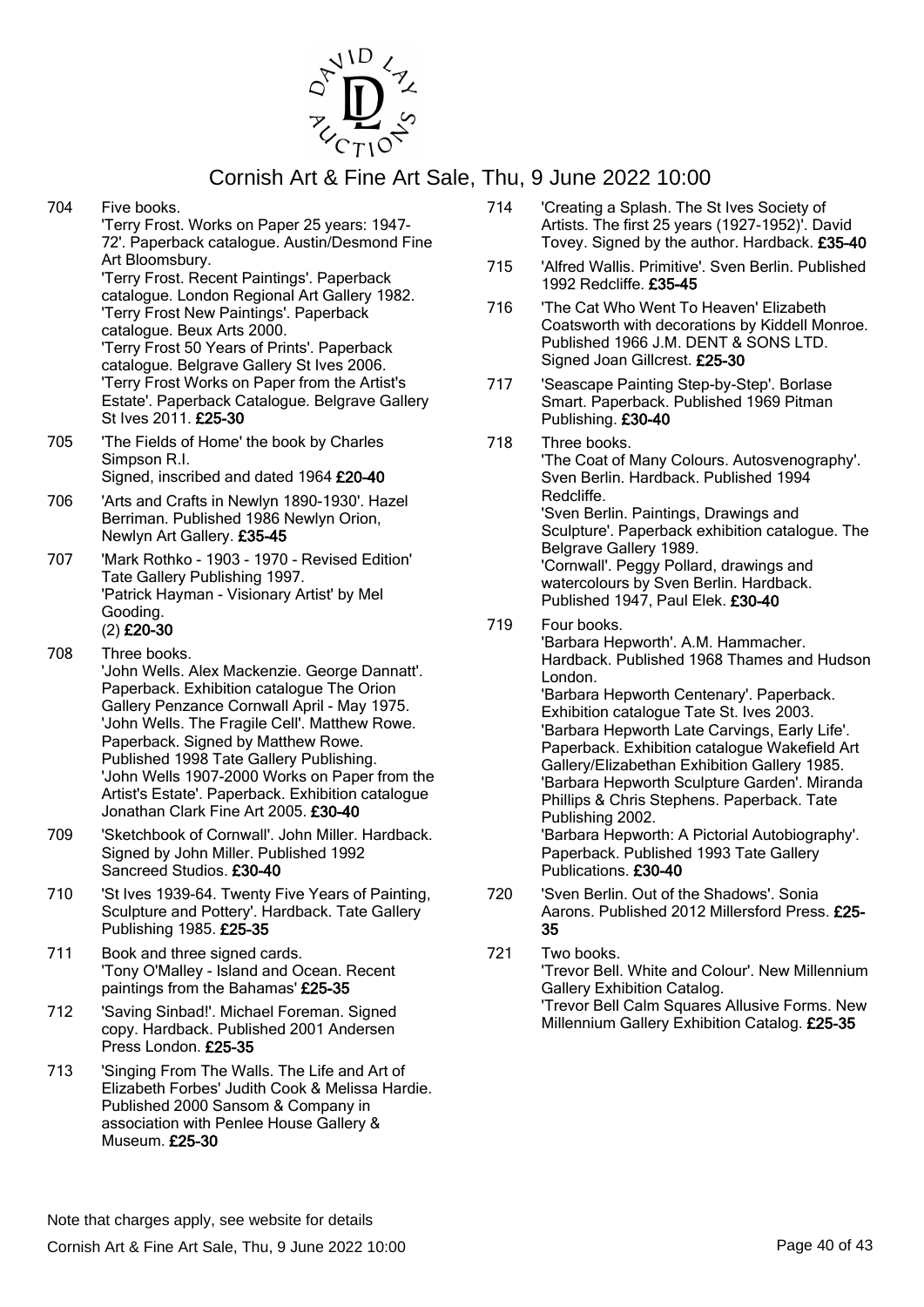

722 Three Books.

'Tate Gallery St Ives. The Building.' David Shalev and Michael Tooby. Tate Publishing 1996.

'The Architects' Journal. Tate Gallery opens in St Ives'. Magazine 23 June 1993. EMAP Business Publication. 'Gasworks To Gallery. The Story of Tate St Ives'. Janet Axten. Published 1995 Axten Orchard. £25-35

- 723 'Modern English Art. A Visual Broadcast'. Christopher Blake. Hardback. Published 1937 London George Allen & Unwin Ltd Museum Street. £30-40
- 724 Six books.

'Sketchbook of Cornwall'. John Miller. Paperback. Published 1998 Truran. 'The Magic of Miller. A Celebration'. Paperback. Exhibition catalogue Falmouth Art Gallery 2003. 'Sketchbook of Cornwall'. John Miller. Paperback. Published 1992 Sancreed Studios. 'John Miller. Paintings. Looking at the open sea'. Paperback. Exhibition catalogue The Royal Cornwall Museum, Truro 2001. 'Another Shade of Blue'. John Miller. Paperback. Published 2000 Truran. 'Venice Revisited'. John Miller. Paperback. Exhibition Catalogue David Messum Galleries 1983. £30-40

725 Four books.

'Works 14 - Tony O'Malley'. Paperback. Published 1994 Gandon Editions. 'Jane O'Malley. Recent Work'. Paperback. Exhibition catalogue Taylor Galleries 2009. 'Jane O'Malley. Paintings from Cornwall, Ireland and Lanzarote'. Paperback. Exhibition flyer The Stour Gallery 2007. 'Jane O'Malley. New Works'. Paperback. Exhibition catalogue Hamilton Gallery 2011. £35 -45

- 726 Various Paul Lewin publications together with other Cornish art exhibition catalogues. £20-30
- 727 'Contemporary Drawings'. Paperback exhibition catalogue. Bath Festival 1972. This catalogue contains a Bryan Pearce card for the Belgrave Gallery St Ives. £40-50

728 Five books.

'The Nicholsons: A Story Of Four People And Their Designs' Exhibition publication York City Art Gallery 1988. 'Rachel Nicholson 1997' Exhibition publication Montpelier Sandelson. 'Rachel Nicholson. Recent Paintings.1 November - 28 November 2006'. Exhibition publication Caroline Wiseman Modern Art. 'Rachel Nicholson. Recent Paintings. 7 June - 28 June 1994'. Exhibition publication Montpelier Studio. 'Rachel Nicholson. Recent Paintings. 8 November - 29 November 2000'. Exhibition publication Montpelier Sandelson. £25-35

- 729 Two postcards signed by Bryan Pearce. £40-50
- 730 Three books. 'St Ives Artists: A Companion'. Virginia Button. Paperback. Published 2009 Tate Publishing. 'St Ives Revisited - Innovators and Followers'. Peter Davies. Paperback. Published 1994 Old Bakehouse Publications. 'St Ives 1975 - 2005. Art Colony in Transition'. Peter Davies. Paperback. Published 2007 The St Ives Printing & Publishing Company. £30-40
- 731 Three books. 'David Nash. Making and Placing. Abstract Sculpture 1978-2004'. Paperback. Published 2004 Tate Publishing. 'The Sculpture of David Nash'. Julian Andrews. Paperback. Published 1999 The Henry Moore Foundation. 'David Nash. Forms Into Time'. With an essay by Marina Warner. Paperback. Published 1996 Academy Editions. £30-40
- 732 'Catching The Wave. Contemporary Art and Artists In Cornwall - From 1975 To The Present Day-' Tom Cross. Hardback. Published 2002 Halsgrove. £25-35
- 733 Two books. 'Patrick Heron. Sydney Paintings and Gouaches 1989-1990'. Exhibition Catalogue. Paperback. Waddington Galleries 27 March - 20 April 1991. 'Colour in space. Patrick Heron: public projects'. Michael Tooby and Julian Feary. Paperback. Published 1998 Tate Gallery St Ives. £30-40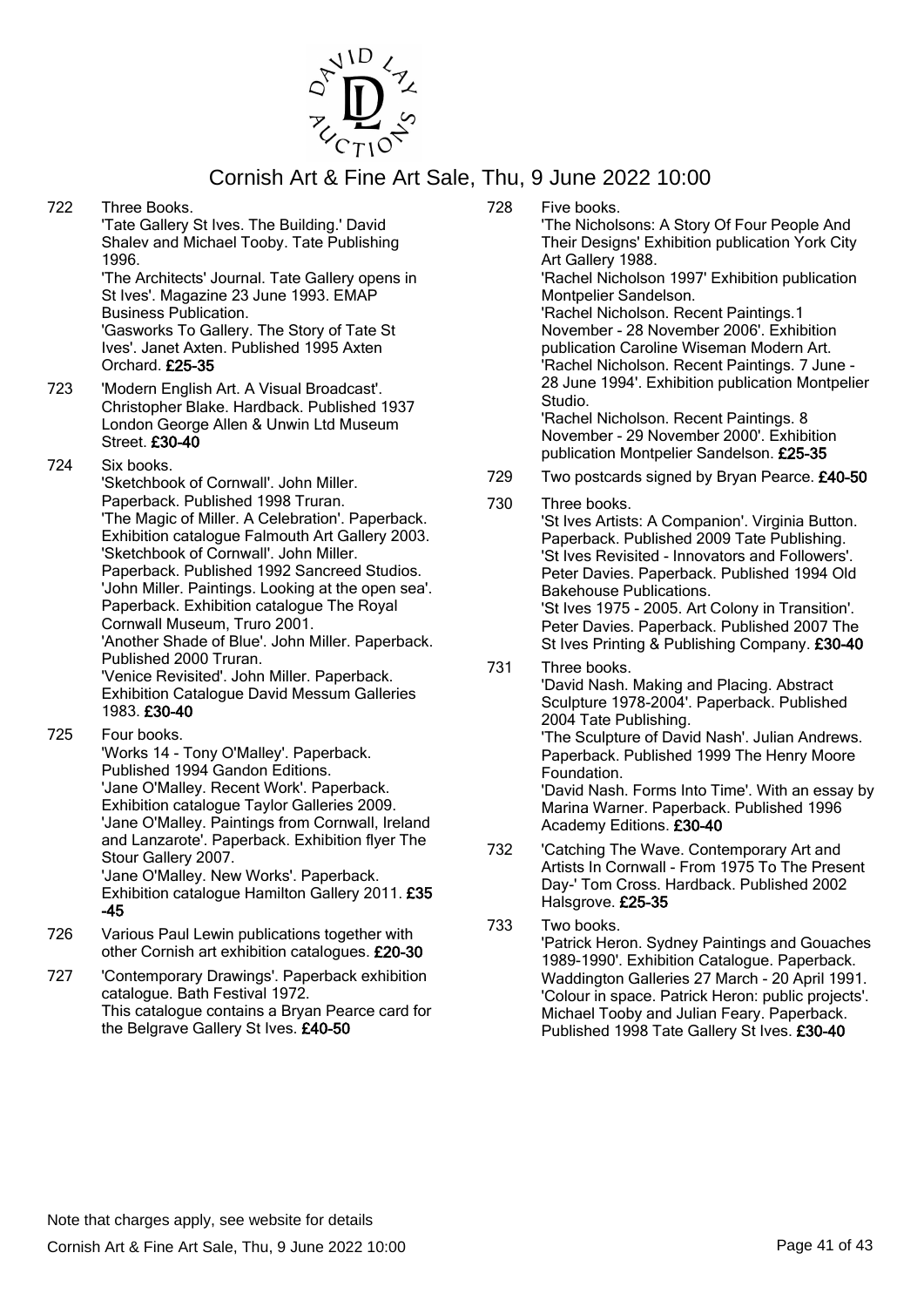

- 734 Three booklets. 'Forms and Faces. Sculptors in SW Cornwall'. Marion Whybrow. Paperback. Published 1986 St Ives Printing. 'Twenty Painters St Ives'. Marion Whybrow. Paperback. Published 1984 Truran Cornish Publications. 'Potters In Their Place'. Marion Whybrow. Paperback. Published 1985 St Ives Printing and Publishing Company. £30-40 735 Two books.
- 'Artists of the Newlyn School (1880-1900)'. Caroline Fox and Francis Greenacre. Paperback. Exhibition catalogue Newlyn Orion Gallery 1981. 'Painting in Newlyn 1900-1930'. Caroline Fox. Paperback. Published 1985 Newlyn Orion, Penzance, Cornwall. £30-40
- 736 'Trevor Bell'. Paperback. Exhibition catalogue. Lydon Fine Art September - October 2001. Within the catalogue, there is a loose drawing signed by Trevor Bell. £40-50
- 737 'Alfred Wallis. Cornish Primitive Painter'. Edwin Mullins. Published 2014 Unicorn Press. £35-45
- 738 'The World, A Canvas. Travels with an artist's eye'. Ben Maile. Hardback. Published 1985 Quiller Press. Alongside the book, there are four cards signed by Ben Maile. £30-40
- 739 'Laura Knight in the open air'. Elizabeth Knowles. Published 2012 Sansom & Co Ltd. £30-40
- 740 Four books. 'Naum Gabo. The Constructive Process'. Paperback. Exhibition catalogue The Tate Gallery 1976. 'Naum Gabo. In Space and Time'. Paperback. Exhibition catalogue Tate St Ives 2002. 'Naum Gabo. The Constructive Idea Sculpture, Drawings, Paintings, Monoprints'. Paperback. Exhibition catalogue South Bank Centre 1988. Naum Gabo'. Paperback. Exhibition catalogue Gerald Peters Gallery, New York 2014. £30-40
- 741 'Peter Lanyon: 1918-1964' by Andrew Lanyon, first edition, signed limited issue, number 197 of 500 copies signed and numbered by the author. Provenance - From the Library of Breon O'Casey £150-250

742 Seven catalogues. 'Bryan Ingham Collages'. Paperback exhibition catalogue. Published by Johnathan Clark Fine Art 2015. 'Ben Nicholson '. Paperback exhibition catalogue. Gimpel Fils London. 'Falmouth Tukes'. Paperback exhibition catalogue. Published 2005 Falmouth Art Gallery. 'Naomi Frears'. Paperback exhibition catalogue.

New Millennium Gallery. 'Bryan Ingham. Sculpture and Related Prints & Drawings'. Paperback exhibition catalogue. The Book Gallery St Ives 1996.

'Barrie Cook'. Paperback exhibition catalogue. Lemon Street Gallery Truro 2005. 'William Nicholson. British Painter and Printmaker'. Paperback exhibition catalogue. Sackler Galleries 2004 - 2005. £30-40

- 743 Simeon STAFFORD (1956) Book signed, with drawing £80-110
- 744 Two books.

'The Bryan Pearce Bequest'. Hilary Bracegirdle, Lucinda Middleton and Janet Axten. Paperback exhibition catalogue. Published 2008 Royal Institution of Cornwall. 'St Ives All Round. The Painting of Bryan Pearce'. Janet Axten and Mel Gooding. Paperback exhibition catalogue. Published 2007 Tate Publishing. £30-40

- 745 'Laura Knight at the Theatre'. Timothy Wilcox. Paperback. Published 2008, reprinted 2014 Unicorn Press. £40-50
- 746 Two postcards signed by Terry Frost. One dated 1997, and the other 1990. £30-40
- 747 Simeon STAFFORD (1956) Two exhibition catalogues each signed and with ink drawings £20-30
- 748 'The Shining Sands. Artists In Newlyn and St Ives 1880 - 1930'. Tom Cross. Hardback. Published 2008 Halsgrove. £25-35
- 749 'Morning Tide John Anthony Park and the Painters of Light, St Ives 1900 - 1950' the book by Austin Wormleighton, signed by the author, together with one other J A Park publication. £20 -30
- 750 'Stanhope Forbes and The Newlyn School' Caroline Fox. Hardback book. £25-35
- 751 Two books. 'Banksy. Wall and Piece'. Banksy. Published 2006 The Random House Group Limited. 'Banksy's Bristol. Home Sweet Home. The unofficial guide'. Steve Wright. Hardback. Published 2007 Tangent Books. £30-35